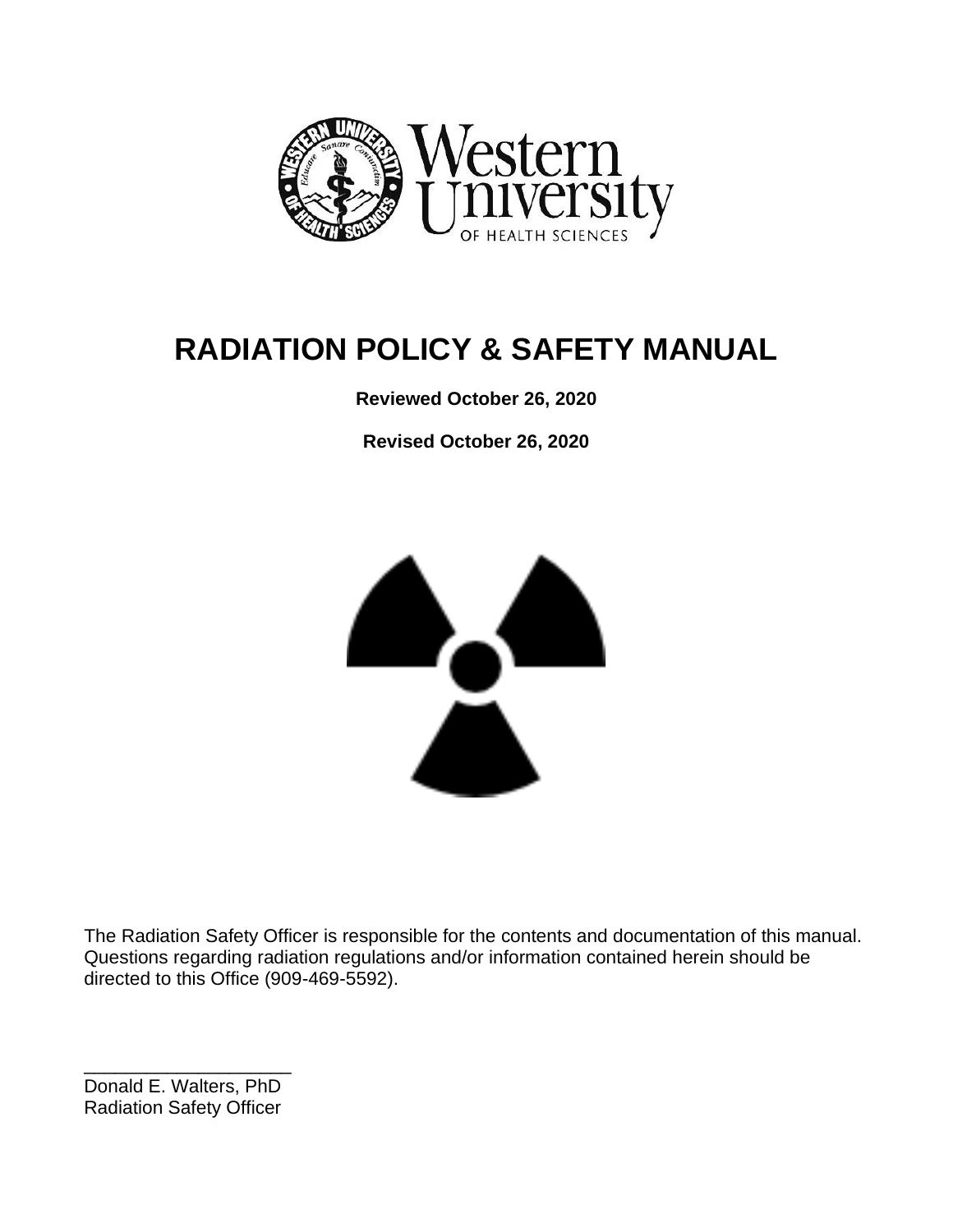#### Table of Contents

| Section I   | Overview                                                                                                                                                                                                                                                                                                                                                                                                                                                                                                                                                                                                                                                                                                                                                                                                                                                              | 4                                                                                                                                      |
|-------------|-----------------------------------------------------------------------------------------------------------------------------------------------------------------------------------------------------------------------------------------------------------------------------------------------------------------------------------------------------------------------------------------------------------------------------------------------------------------------------------------------------------------------------------------------------------------------------------------------------------------------------------------------------------------------------------------------------------------------------------------------------------------------------------------------------------------------------------------------------------------------|----------------------------------------------------------------------------------------------------------------------------------------|
| Section II  | <b>ALARA Policy</b>                                                                                                                                                                                                                                                                                                                                                                                                                                                                                                                                                                                                                                                                                                                                                                                                                                                   | 5                                                                                                                                      |
| Section III | Radiation Safety Committee and Radiation Safety Officer                                                                                                                                                                                                                                                                                                                                                                                                                                                                                                                                                                                                                                                                                                                                                                                                               | 6                                                                                                                                      |
| Section IV  | Radiation Use Approval                                                                                                                                                                                                                                                                                                                                                                                                                                                                                                                                                                                                                                                                                                                                                                                                                                                | 9                                                                                                                                      |
| Section V   | Use of Radioactive Material in Bench Research by<br><b>Authorized Users</b>                                                                                                                                                                                                                                                                                                                                                                                                                                                                                                                                                                                                                                                                                                                                                                                           | 9                                                                                                                                      |
|             | A. Sources of Overexposure; Dose Limits<br><b>B. Licensee Obligations</b><br>C. Receipt of Radioisotopes<br>D. Radioactive Waste Policies, Records and Disposal<br>Procedures<br>E. Identification and Security of Radiation Material, Work<br>and Storage Areas<br>F. Intra-Campus Transportation of Radioisotopes<br>G. Disposal in Liquid Scintillation Medium<br>H. Training<br>I. Use of Radioactive Material in Animals<br>J. Personnel Monitoring: Required use of Monitoring Devices<br>K. Dosimetry Records<br>L. Radiation Laboratory Safety Rules<br>M. Radiation Emergency Procedures<br>N. Personnel Decontamination<br>O. Non-compliance                                                                                                                                                                                                                | 9<br>10<br>11<br>12<br>13<br>13<br>13<br>13<br>14<br>14<br>15<br>16<br>16<br>17<br>19                                                  |
| Section VI  | Proper Operating Procedures for Clinical Radiographic Units<br>A. General Guidelines<br>B. 1. Animal Radiographic Units<br>2. Dental Radiographic Units<br>3. Foot & Ankle Center Radiographic Units<br>C. Shielding<br>D. Pregnant Student/Employee Worker Policy<br>E. Badging and Dosimetry Policy<br>F. Radiation-Emitting/Producing Equipment and Protective<br><b>Garment Monitoring</b><br>G. Diagnostic Equipment Registration<br>H. Radiation Exposure Safety Tips<br>I. New Student/Employee Orientation<br>J. Radiation Safety Training<br>K. Off-Campus Students/Faculty<br>L. Ionizing Radiation Hazards and Biological Effects<br>M. Sources of Ionizing Radiation<br>N. Safety Precautions<br>O. "X-Ray On" Indicators<br>P. Safety Devices<br>Q. Warnings and Postings<br>R. Access Control<br>S. Operating Procedures<br>T. Equipment Safety Surveys | 20<br>20<br>21<br>21<br>22<br>22<br>23<br>23<br>24<br>24<br>25<br>26<br>26<br>26<br>26<br>27<br>27<br>27<br>27<br>27<br>28<br>28<br>28 |
|             | U. Radiation Safety Surveys<br>V. Unused Ports                                                                                                                                                                                                                                                                                                                                                                                                                                                                                                                                                                                                                                                                                                                                                                                                                        | 28<br>28                                                                                                                               |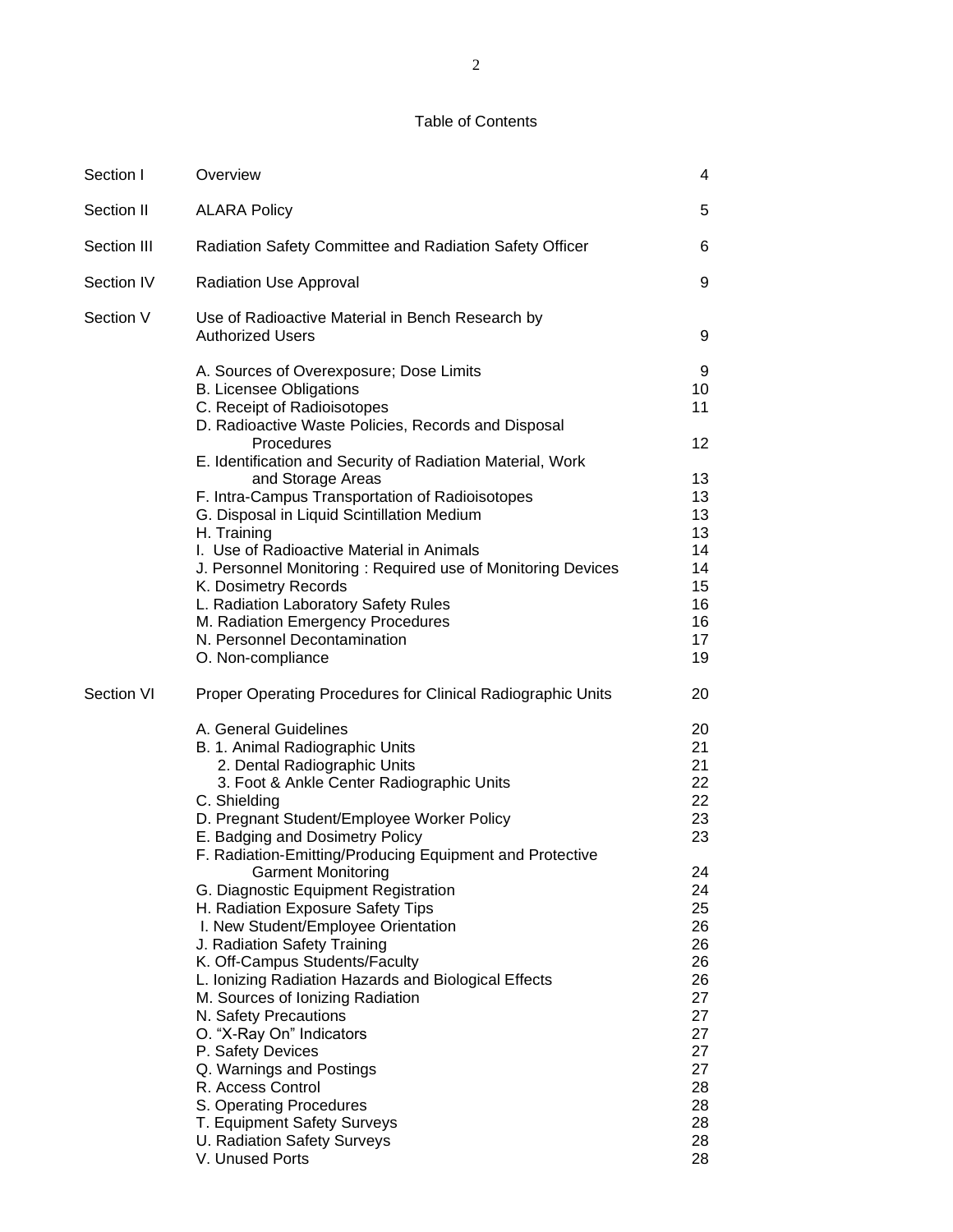|            | W. Protective Shielding<br>X. Log Book<br>Y. Dosimetry<br>Z. Emergencies Involving Radiation Producing Machines | 28<br>28<br>28<br>28 |
|------------|-----------------------------------------------------------------------------------------------------------------|----------------------|
| Appendix A | Use of Dosimeter Device                                                                                         | 30                   |
| Appendix B | Declaration of Previous Dosimetry Monitoring                                                                    | 31                   |
| Appendix C | Release of Exposure Reports Request                                                                             | 32                   |
| Appendix D | Body Chart for Recording Results of Radiation Contamination                                                     |                      |
|            | Survey                                                                                                          | 33                   |
| Appendix E | <b>Confidential Pregnancy Declaration</b>                                                                       | 34                   |
| Appendix F | <b>Pregnancy Consultation Record</b>                                                                            | 35                   |
| Appendix G | Request for Withdrawal from Confidential Pregnancy Declaration                                                  | 36                   |
| Appendix H | <b>Radiation Safety Manual Receipt Form</b>                                                                     | 37                   |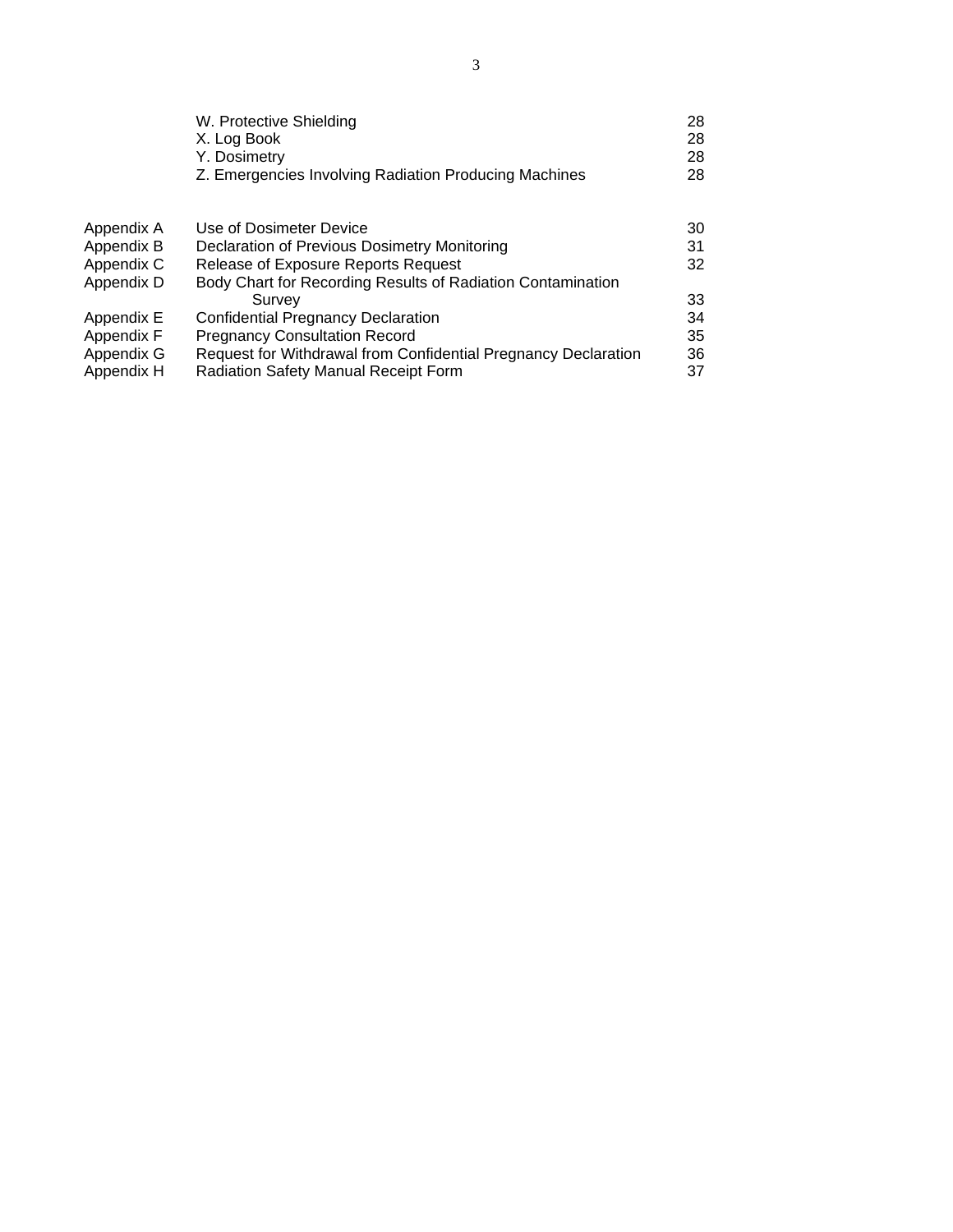

The discipline of learning. The art of caring.

## **Radiation Policy & Safety Manual**

#### **Section I. Overview**

Sources of ionizing radiation, in the form of radioisotopes, are frequently utilized in research and clinical practice. Although radioisotopes have beneficial effects when used in these applications, these same sources of ionizing radiation can present a hazard to individual users and others in the immediate environment. Because of the potential hazardous effects of radiation on individual health and the potential for genetic effects, it is imperative that the amount of radiation exposure that is received by an individual be kept to a minimum.

This Radiation Safety Manual serves as a guide for faculty and healthcare providers at Western University of Health Sciences (WesternU) who are interested in becoming licensed by the State of California for on-campus use of unsealed sources of radioactive material in research or for sealed sources of radioactivity for clinical or research use. This manual is also intended to provide an overview of the radiation safety procedures and obligations that are mandated by the Radioactive Material License for permit holders.

The use of all radioactive materials and radiation-producing machines is governed by the provisions of the Code of Federal Regulations Title 10, Part 20 [\(10 CFR 20\)](https://www.nrc.gov/reading-rm/doc-collections/cfr/part020/): Standards for Protection Against Radiation, and by the California Code of Regulations, [CCR Title 17](http://www.vmb.ca.gov/laws_regs/rad_laws.pdf) (Public Health), Subchapter 4 (Radiation). These regulations require WesternU to specify a Radiation Safety Officer (RSO) whose duties include ensuring radiological safety and compliance with California and Federal regulations and the conditions of the Radioactive Material License. They also require WesternU to establish a Radiation Safety Committee (RSC) which must evaluate all proposals for, and maintain surveillance over, all uses of radioactive materials.

Each College/Patient Care Center (Center) in which this Manual is applicable shall appoint an RSO liaison who must be knowledgeable and experienced in pertinent kinds of radioactive material use and in radiation safety and shall be a member of the Radiation Safety Committee (RSC). The RSO liaison shall serve as the contact person for the college/center in which they were appointed and shall oversee the day-to-day uses of radioactive material in their respective departments. The RSO liaison shall report any adverse incidents involving the use of radioactive material or any violation of radiation safety policies to the RSO who, in turn, shall report them to the RSC. Serious violations shall be reported to the appropriate university officials as necessary.



The RSO is solely responsible for the management of the radiation safety program and has full authority to make necessary decisions, in consultation with the RSO liaisons, to ensure success of the program. The RSO shall oversee the development of written detailed instructions covering each of the basic units in this program and is the sole person authorized to amend these policies and guidelines. WesternU has expressly authorized the RSO to halt any operation of the University where there is danger of serious personal injury or that puts the University in violation of its Radioactive Material License or radiation machine registrations.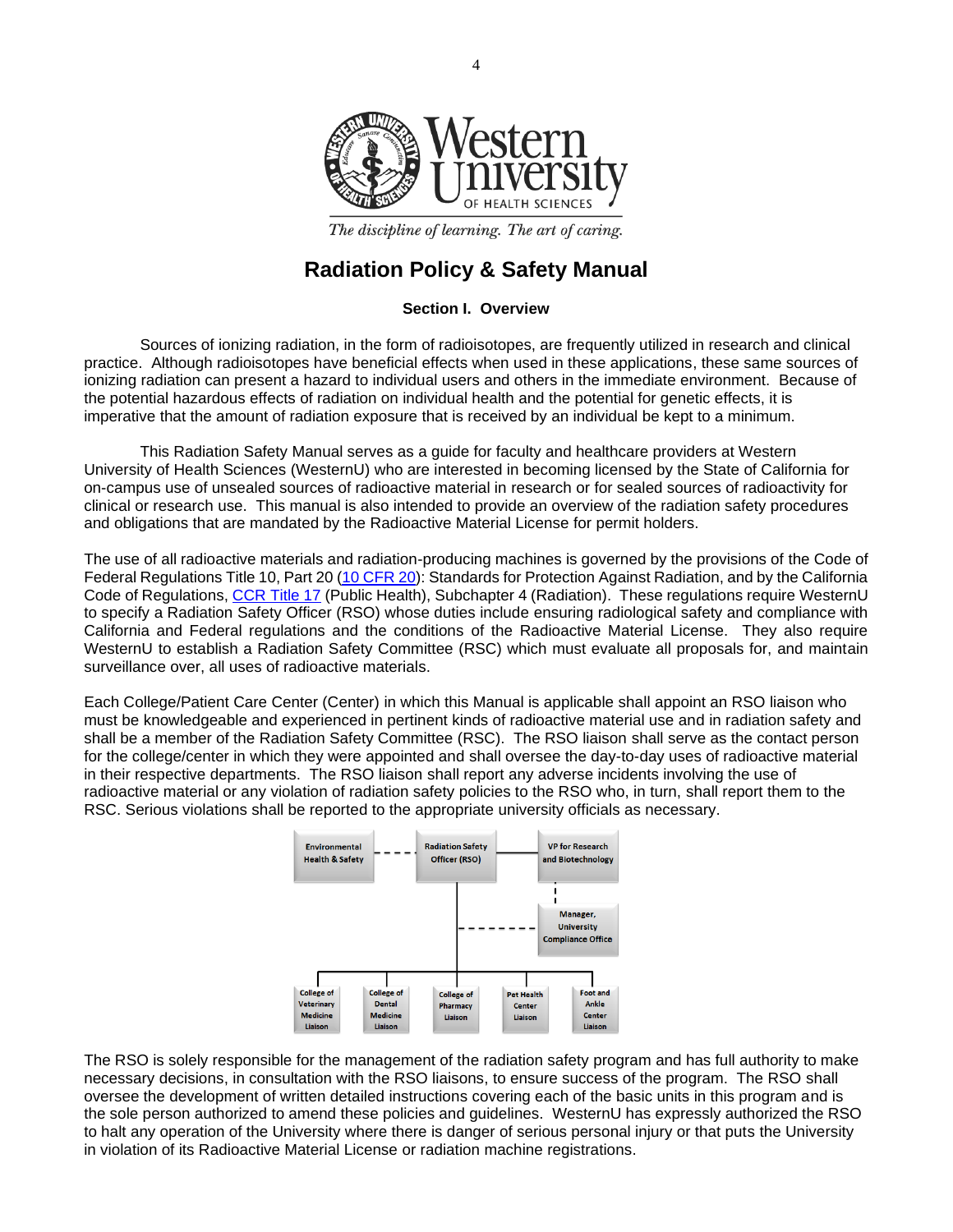This is WesternU's operational plan for implementing ALARA, an acronym for As Low As Reasonably Achievable. It is based on the Nuclear Regulatory Commission's definition of ALARA, which is maintaining exposures as far below the regulatory limits as practical considering economics, state of technology, and other societal and socioeconomic considerations. WesternU follows the policy of minimizing radiation exposures to individuals and releases of radioactivity to the environment resulting from work with radioactive materials. The policy seeks to establish goals which are accepted by all levels of management and those involved in the use of radioactive material, e.g., diagnostic radiology machines and research radioisotopes.

**Exposure Limits Standards:** State and Federal regulators set low-risk annual exposure limits so that an exposed person shall not exceed the safe industry risk limits while working with radiation (at the annual exposure limit for a 50-year period). The Radiation Safety Committee (RSC) may set lower exposure goals based on the principle of [ALARA.](http://www.uos.harvard.edu/ehs/radiation/alara_policy.shtml)

Standards for achievement of ALARA goals are given in Table 1. This table gives measurement levels at which actions are to be taken by the Radiation Safety Officer (RSO). If the results from a measurement period (defined as quarterly or semi-annually) are below Level I, no additional action shall be required. If the result from a specified period of time exceeds acceptable levels (see Table 1 below) additional steps shall be taken in consultation with the Principle Investigator/Clinician, to reduce the exposure risk. An investigation shall try to determine the location and circumstances that led to the increased exposure. Results of any investigation and actions taken, which may include, but not be limited to radiation safety retraining and/or equipment maintenance, shall be reported to the RSO. **[Declared pregnant workers](http://www.uos.harvard.edu/ehs/radiation/pregnant_worker_policy_form.shtml)** have lower limits that include additional considerations for the embryo/fetus.

|                                                                           | <b>Regulatory Limit</b>                                                                 | Goal                                                                                                            | <b>Level I</b>                                                                                                               | <b>Level II</b>                                                                                                              |
|---------------------------------------------------------------------------|-----------------------------------------------------------------------------------------|-----------------------------------------------------------------------------------------------------------------|------------------------------------------------------------------------------------------------------------------------------|------------------------------------------------------------------------------------------------------------------------------|
| Whole body (head<br>and trunk), active<br>blood forming<br>organs, gonads | 5000 mrem/yr                                                                            | 500 mrem/yr                                                                                                     | 125-374 mrem/gtr                                                                                                             | $375$ or $>$ mrem/gtr                                                                                                        |
| Whole body four year<br>cumulative maximum                                | 1000 mrem/yr rolling<br>average of 4 years                                              | 1000 mrem/yr rolling<br>average of 4 years                                                                      | 1000 mrem/yr rolling<br>average of 4 years                                                                                   | 1000 mrem/yr rolling<br>average of 4 years                                                                                   |
| Lens of the Eye                                                           | 15000 mrem/yr                                                                           | 1500 mrem/yr                                                                                                    | 375 mrem/qtr                                                                                                                 | 1125 mrem/gtr                                                                                                                |
| Skin and/or<br><b>Extremity</b>                                           | 50000 mrem/yr                                                                           | 5000 mrem/yr                                                                                                    | 1250 mrem/gtr                                                                                                                | 3750 mrem/gtr                                                                                                                |
| Minors (whole body)                                                       | 100 mrem/yr                                                                             | 50 mrem/yr                                                                                                      | 10 mrem/gtr                                                                                                                  | 30 mrem/gtr                                                                                                                  |
| <b>Embryos/Fetus</b>                                                      | 500 mrem/9 month<br>gestation                                                           | 50 mrem/in 9 month<br>gestation period                                                                          | 10 mrem/qtr                                                                                                                  | 30 mrem/gtr                                                                                                                  |
| <b>Member of Public</b><br>onsite (EPA)                                   | 100 mrem/yr whole body<br>exposure                                                      | 20 mrem/yr                                                                                                      | 5* mrem/gtr                                                                                                                  | 15* mrem/gtr                                                                                                                 |
| <b>Member of Public</b><br>offsite (EPA)1                                 | 10 mrem/yr with less<br>than 3 mrem due to<br>radioiodine from airborne<br>releases     | 3 mrem/yr                                                                                                       | 1* mrem/qtr                                                                                                                  | 3* mrem/qtr                                                                                                                  |
| Environmental<br>Releases2                                                | 10 CFR 20 Appendix B<br>averaged over one year<br>at the unrestricted area<br>boundary. | 10% of 10 CFR 20<br>Appendix B<br>averaged over one<br>year at the boundary;<br>or listed value at the<br>stack | 10% of 10 CFR 20<br>Appendix B<br>averaged over the<br>calendar quarter at the<br>boundary; or listed<br>value at the stack. | 30% of 10 CFR 20<br>Appendix B<br>averaged over the<br>calendar quarter at the<br>boundary; or listed value<br>at the stack. |

**Table 1: ALARA Plan Goals and Investigation Levels**

\* Mathematical models are used to calculate dose based on releases to the environment.

1 - EPA regulations apply to airborne exposure to a member of the public while NRC regulations apply to all sources of radiation from the institution to the highest exposed member of the public.

2 - Values based on total effective dose equivalent of 50mrem per year.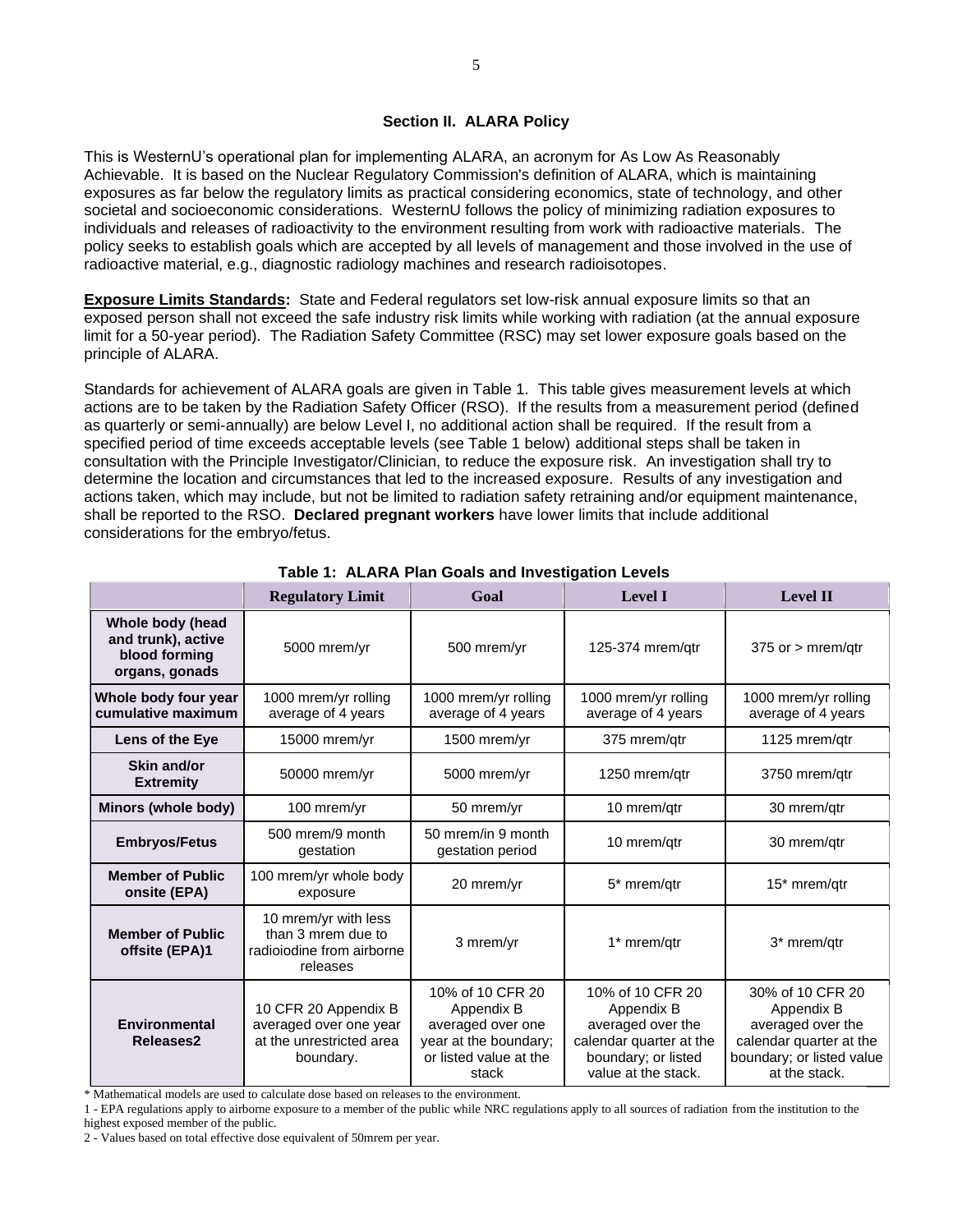| <b>Definition of Terms</b> |                                                                                                                                         |  |
|----------------------------|-----------------------------------------------------------------------------------------------------------------------------------------|--|
| Mrem                       | Refers to a unit of measure, "millirem", which measures the amount of<br>dose to human tissue.                                          |  |
| <b>Extremities</b>         | Are those parts of the body located from the elbows and knees down.                                                                     |  |
| <b>Trunk</b>               | Is that part of the body from the knees and elbows up. This includes the<br>internal organs within, as well as the reproductive organs. |  |
| <b>Whole Body</b>          | Refers to the trunk of the body and the head.                                                                                           |  |

#### **Section III. Radiation Safety Committee and Radiation Safety Officer**

#### **Radiation Safety Committee**

State and federal radiation safety statutes require that a policy-determining Radiation Safety Committee (RSC) and a Radiation Safety Officer (RSO) be specified for each license. Regulations also require the following:

1. "The RSC must have at least three members which must evaluate all proposals for, and maintain surveillance over, all uses of radioactive material. Committee members shall be knowledgeable and experienced in pertinent kinds of radioactive material use and in radiation safety."

The current members of the RSC include the RSO, Alternate RSO (ARSO), a liaison RSO for each clinical unit, the Director of Environmental Health and Safety and one or more individuals listed as approved users of radioactive material under item #12 of the Radioactive Material License for research.

2. Per [10 CRF 20.1101\(c\),](https://www.nrc.gov/reading-rm/doc-collections/cfr/part020/part020-1101.html) The RSC "shall periodically (at least annually) review the radiation protection program content and implementation" to determine if it complies with state and federal regulations.

The review of the radiation protection program shall include a review of measures to achieve ALARA (See Section II, Table 1 for ALARA Plan Goals and Investigation Levels).

Meetings may be scheduled more frequently if necessary. Documentation of all meetings of the RSC will include an agenda, a sign-up sheet signed by all members present and minutes to the meeting. Copies of these documents will be kept on file by the RSO.

#### **Radiation Safety Officer (RSO)**

[Title 10, CFR 35.24\(b\)](https://www.nrc.gov/reading-rm/doc-collections/cfr/part035/part035-0024.html) and [CCR Title 17 § 30195\(b\)\(2\)](http://carules.elaws.us/code/t.26_d.17_sec.17-30195) require WesternU to have an RSO. This section of the California code also requires the RSO to be a member of the radiation safety committee. As stated in the [Delegation of Authority,](https://www.cdph.ca.gov/CDPH%20Document%20Library/ControlledForms/cdph8243IR1.pdf) the RSO is directly responsible for the radiation safety program. The RSO reports to the VPRB and will bring issues related to radiation safety to the attention of the VPRB as necessary. The RSO is responsible to the Radiologic Health Branch of the Department of Public Health Services for the state of California.

The [duties and responsibilities](https://www.cdph.ca.gov/CDPH%20Document%20Library/ControlledForms/cdph8243MRA.pdf) of the RSO include ensuring radiological safety and compliance with California and Federal Nuclear Regulatory Commission regulations and the conditions of the Radioactive Material License. These duties and responsibilities include, but may not be limited to, the following:

- 1. Ensuring that the Annual Meeting of the RSC includes the agenda, minutes and sign-up sheet.
- 2. Ensuring that an audit of the Radiation Protection Program is performed and documented at least annually and that the results of the review are presented to the RSC for review.
- 3. Ensuring that Wipe-tests of the laboratories using radioactive materials are completed in compliance with the Radioactive Material License and its amendments. Copies of the wipe-tests will be maintained in the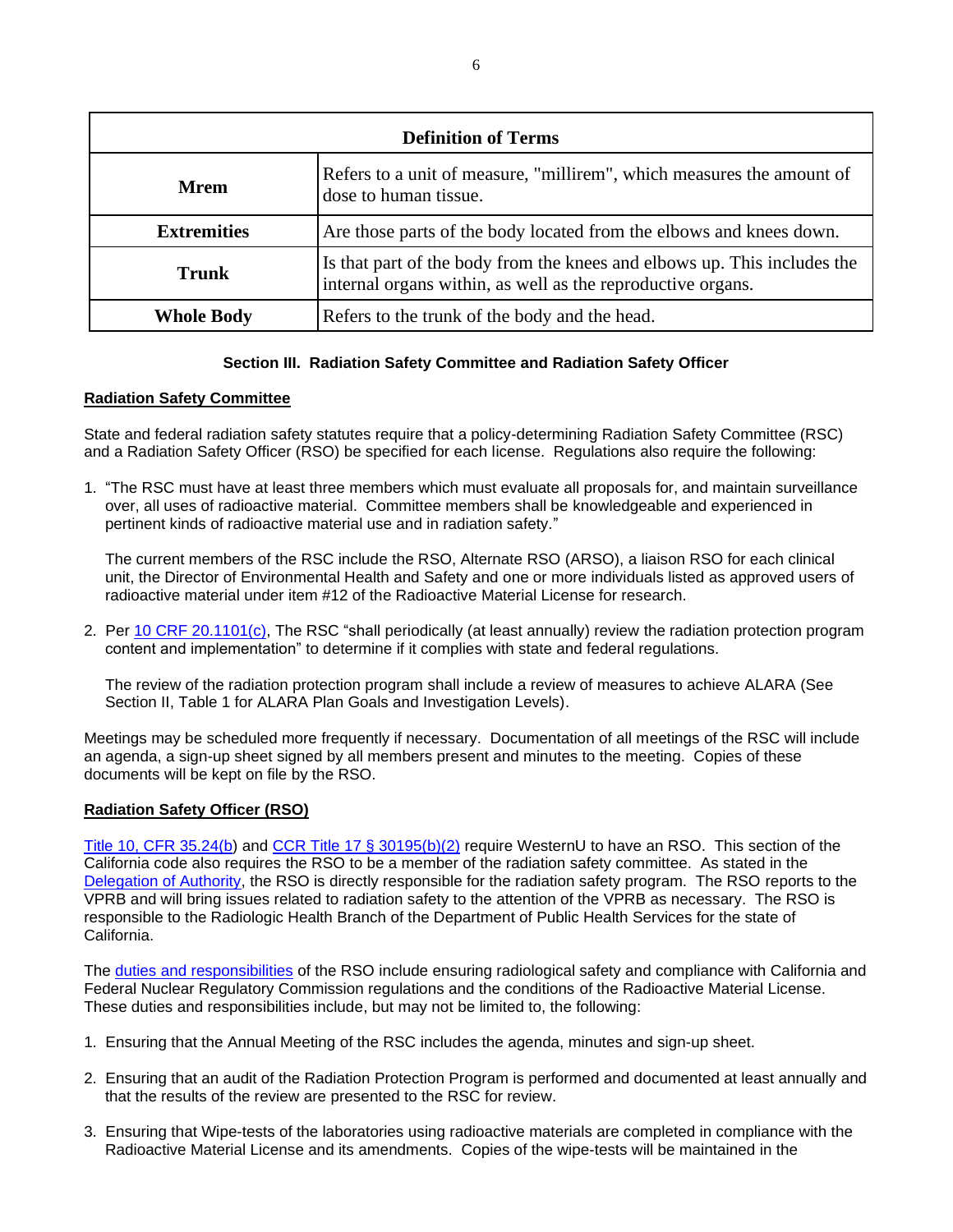laboratory by the authorized user (AU) listed in item #12 of the Radioactive Material License and a copy will be maintained by the RSO. Wipe tests surveys will normally occur on a monthly basis. However, during longterm storage of radioactive material without any actual use, surveys may occur on a quarterly basis.

- 4. Confirming that calibration of the survey meter(s) and scintillation counters is completed annually. Copies of the calibration documents will be maintained in the AU's laboratory and by the RSO. Account for all calibration tracer sources for calibration of the scintillation counters.
- 5. Confirming that all documents required by state and federal regulations are conspicuously posted in the laboratories and patient care delivery areas such as notices explaining where personnel may examine State and Federal regulations, WesternU's Radioactive Material License and emergency procedures applicable to radioactive material.
- 6. Immediately terminating all activities following any unsafe condition or activity that is found to be a threat to public health and safety.
- 7. Providing radiation protection information to personnel at all levels of responsibility and ensuring that up-todate radiation protection procedures in the daily operation of the licensee's radioactive material program are developed, distributed and implemented.
- 8. Confirming that the possession, use and storage of licensed material are consistent with the limitations in the license, the regulations, the National Sealed Source and Device Registry (NSSDR) Certificate(s) and the manufacturer's recommendations and instructions.

The procedures for receipt of radioisotopes are described on page 11, Section V, C, of the Radiation Safety Manual. The radioisotope receipt record should include the following information:

- a. Date of receipt of the isotope
- b. The isotope and its' activity
- c. The shipping vendor
- d. Exposure at 1 meter from, and on the external surface of, the shipping container
- e. Wipe-test of the outside surface of the shipping container
- f. Physical appearance and/or damage to the shipping container
- g. Wipe-test of the shielded receptacle that contains the isotope
- h. Following a determination that the shipping container is not contaminated, all radiation labels attached to the container should be removed and disposed of in the radiation waste barrel and the transport container either returned to the vendor or disposed of as non-radioactive waste.
- 9. Confirming individuals installing, relocating, maintaining or repairing devices containing sealed sources are trained and authorized by an NRC or Agreement State License.
- 10. Ensuring personnel training (initial and refresher) is conducted and is commensurate with the individual's duties regarding licensed radioactive material.

The training will be appropriate for the isotopes used in each laboratory. Records documenting the date of the training, its content and signed by the authorized user (AU) and his/her laboratory personnel will be kept on file by the AU responsible for the laboratory personnel. A copy will also be kept by the RSO.

Radiation safety training is covered on page 13, Section V, H, of the Radiation Safety Manual. **It is the authorized user's responsibility to inform the RSO each time a new person is hired to work on a project wherein they will be exposed to radiation or radioactive materials**. An authorized user is someone whose name appears in item #12 of WesternU's Radioactive Material License.

- 11. Ensuring that radiation exposures to personnel are ALARA, that ALARA practices are being followed and that 10 CFR 20 and investigational levels are followed.
- 12. When necessary, providing and exchanging at the proper intervals personnel monitoring devices that are in good working order to each person working with radioactive material. Records of the results of such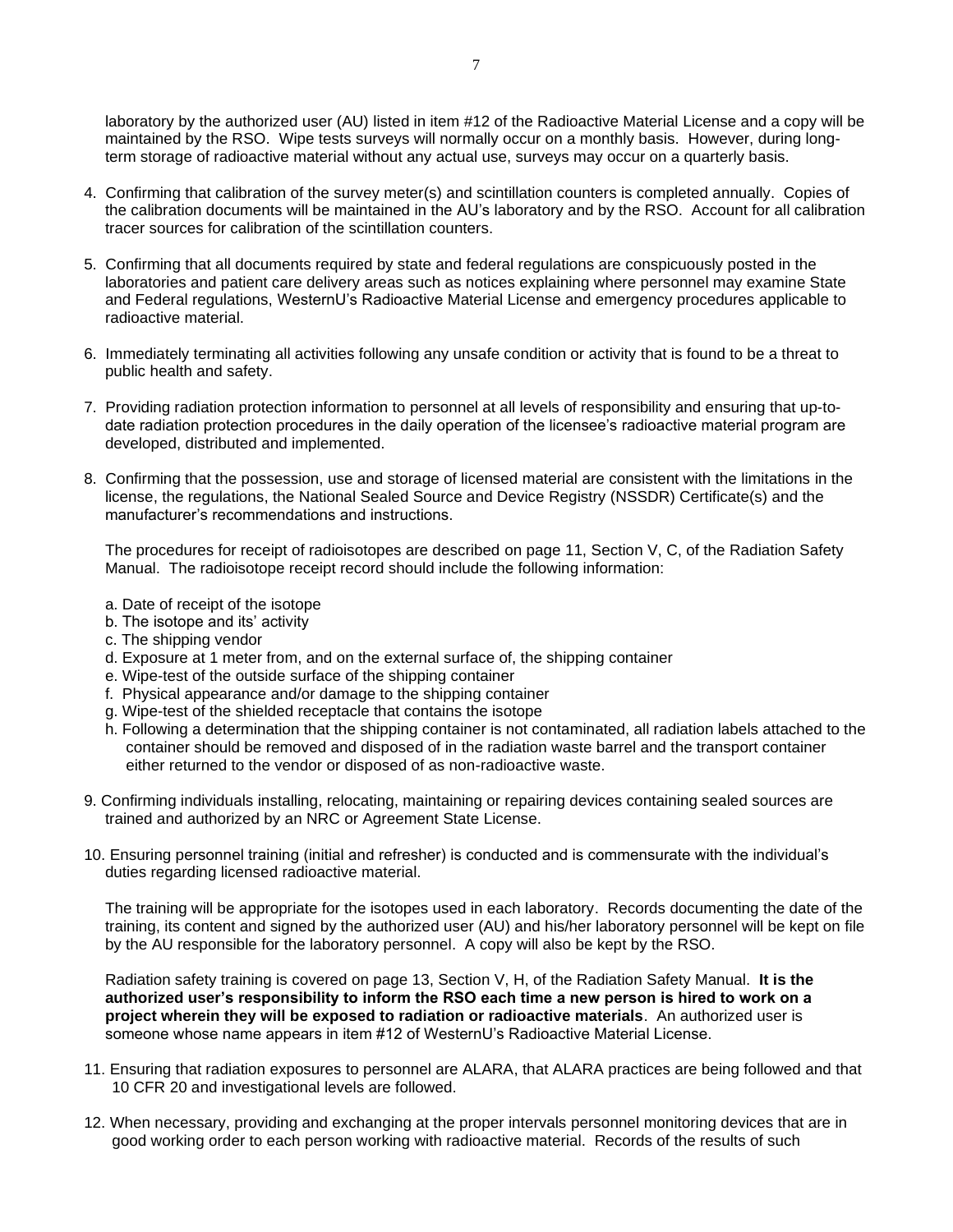monitoring are maintained by the appropriate college/department liaison. The results are given to the employees/students upon written request.

Documentation is maintained that individuals are not likely to receive in one year a radiation does in excess of 10% of the allowable limits and that, by measurement or calculation, the total effective dose equivalent to the individual does not exceed the annual limit for members of the public as specified by Title 10, Code of Federal Regulations, [Part 20, Subsection C](http://www.nrc.gov/reading-rm/doc-collections/cfr/part020/) (Sections 20.1201 through 20.1208).

- 13. Notifying the proper authorities of incidents such as loss or theft of licensed material or machines, damage to or malfunction of sealed sources or fire (emergency phone numbers are kept current).
- 14. Ensuring that if violations of regulations, license conditions or program weaknesses are identified, effective corrective actions are developed, implemented and documented as needed. All findings of noncompliance issues, including those by the California Department of Public Health or the County of Los Angeles, will be reported to the VPRB.
- 15. Ensuring that incidents are responded to, investigated and cause(s) and appropriate corrective action(s) are identified and timely corrective actions(s) are taken.
- 16. Ensuring that licensed material is transported in accordance with all applicable Department of Transportation (DOT) requirements.
- 17. Ensuring licensed material is stored, secured, transferred and disposed in accordance with the Radioactive Material License and that all documents that describe the storage, transfer and disposal of all radioactive materials and radiation equipment received by any licensee at WesternU are available for review. Disposal of radioactive materials will be in accordance with the Radioactive Material License.
- 18. Ensuring that appropriate records are maintained.
- 19. Verifying that up-to-date licenses are maintained and amendment and renewal requests are submitted in a timely manner.
- 20. General surveillance is provided over all activities involving radioactive material including routine monitoring, special surveys and responding to events. In addition, periodic on-site direct supervision over the implementation of the Radiation Safety Program in technical and administrative issues is provided.
- 21. Reviewing, at least quarterly, dose records and surveys to ensure safe operations, adequate staff training and engineering controls and to look for trends.
- 22. Confirming that the qualifications of new users and uses of radioactive material are reviewed prior to their first use.
- 23. Maintaining an organized record of official correspondence and documents pertaining to the Radioactive Material License. This will include documents distributed within WesternU to authorized users, occupationally exposed workers and administration.
- 24. Maintaining an organized record of copies of State and Federal regulations.
- 25. Providing direction, leadership and assistance during radiation emergencies.
- 26. Ensuring that fume hoods and glove boxes used for volatile radioactive material work are monitored for proper operation.
- 27. An inventory of all radioactive materials is maintained and the types and quantities of radionuclides at the facility are limited to the forms and amounts authorized by the license.
- 28. Sealed sources are leak-tested at required intervals.
- 29. There is an effective management of the radioactive waste program including effluent monitoring.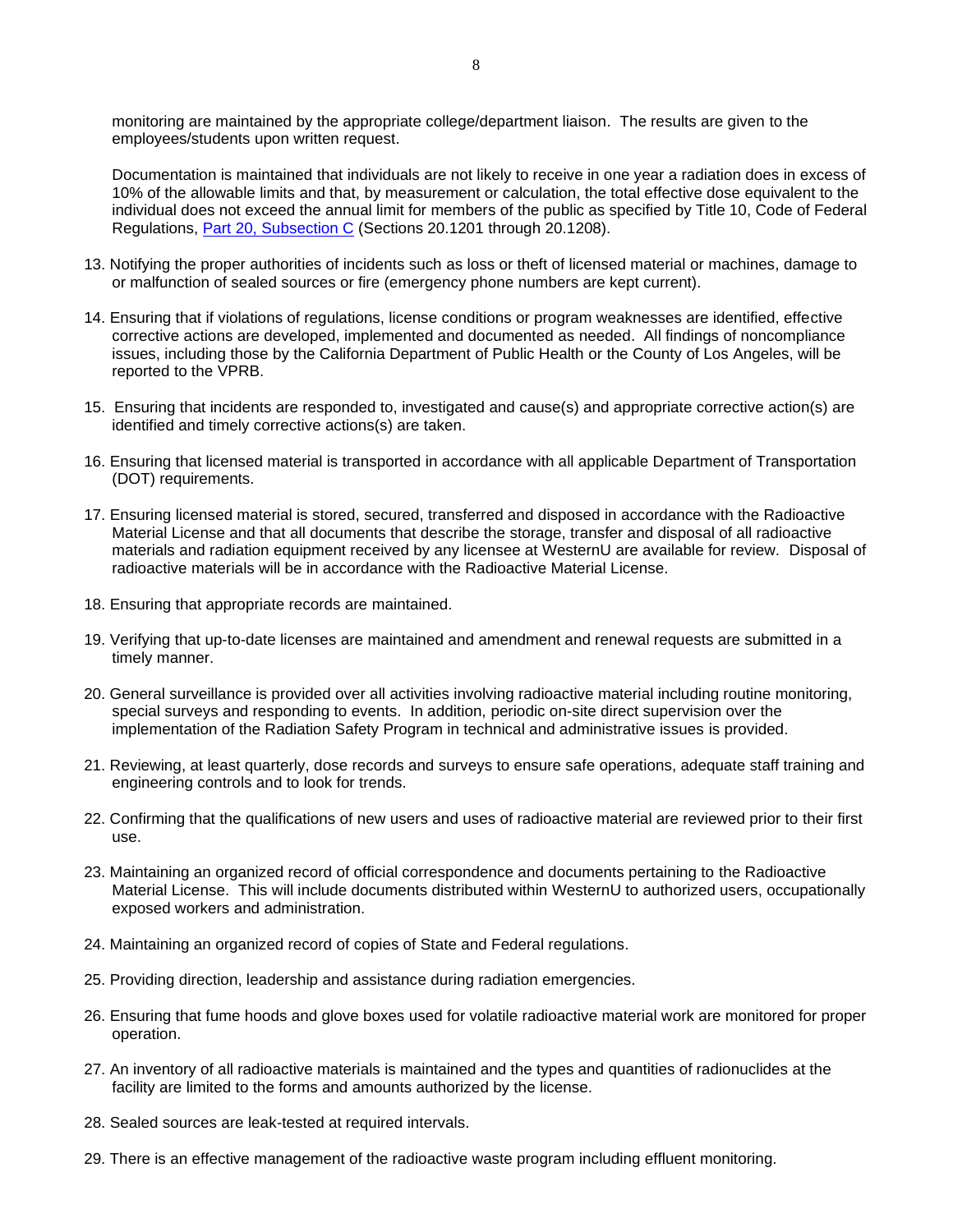#### **Section IV. Radiation Use Approval**

- 1. WesternU employees interested in the use of radioisotopes or instruments emitting radiation shall consult with the Radiation Safety Officer (RSO) prior to submitting an application for a Radioactive Materials License or obtaining radiation emitting devices.
	- a. Faculty interested in on-campus use of tracer radionuclides listed in items #6, 7 and 8 of WesternU's Radioactive Materials License should request an amendment to Item #12, which lists authorized users, for their inclusion on the current license. If additional tracers are needed for use in biological or chemical studies, an amendment to Items #6, 7 and 8 should be requested.
	- b. Faculty interested in off-campus use of <sup>99m</sup>Tc labeled radiopharmaceutical for use in human or animal diagnostic imaging studies may be required to submit a new application to the Department of Health Services in Sacramento, CA.
- 2. **Institutional Application for Radiation Use Authorization:** Information contained in this section is intended for use only by the institution applying for a Radioactive Material License. The [California Department of Public](https://www.cdph.ca.gov/Programs/PSB/Pages/Forms.aspx)  [Health's webpage](https://www.cdph.ca.gov/Programs/PSB/Pages/Forms.aspx) provides links to all of the forms needed to apply for an institutional Radioactive Material License. Individuals within the institution interested in using radioactive materials in bench research are referred to section (4) below. Faculty members who wish to use radioactive nuclides or instruments emitting radiation must have the proper completed forms on file for inspection by the County of Los Angeles.
	- a. **RH 2050 – [Radioactive Material License application form](https://www.cdph.ca.gov/CDPH%20Document%20Library/ControlledForms/rh2050.pdf) (Institutional)** An institution wishing to obtain a Radioactive Material License must complete this form.
	- b. **Use of Radioactive Materials for Veterinary Use:** Form RH 2050 above is also the form used for veterinary licensing.
	- c. **Use of Radioactive Materials in Bench Research**: Persons interested in using radioactive materials in bench research must complete and **submit the following document to the RSO** (Note: Submit all forms to the RSO. Do NOT send forms directly to the Department of Public Health):

#### **RH 2050 A – [Statement of Training and Experience](https://www.cdph.ca.gov/CDPH%20Document%20Library/ControlledForms/rh2050a.pdf)**

- 3. The prospective users will be issued a copy of this Radiation Safety Manual by the RSO.
- 4. The Application for Radiation Use Authorization form RH 2050 is required for any project, investigation or student laboratory involvement including those using license exempt quantities of unsealed radionuclides.
- 5. Individuals who are proposed as authorized users of unsealed sources of radioactive material or who will supervise the use of unsealed sources of radioactive material by others must have their names listed under item #12 of the Radioactive Material License. They must complete the Statement of Training and Experience (See section IV.2 (4) above). This form will be submitted by the RSO in the request for amendment to the Radioactive Material License.

#### **Section V. Use of Radioactive Materials in Bench Research by Authorized Users**

- A. Sources of Overexposure: Overexposure to radiation can arise from external radiation fields, surface contamination and air-borne contamination.
	- (1) **Dose Limits:** The California Department of Public Health amended all Radioactive Material Licences to follow the federal guidelines established by the Nuclear Regulatory Commission on January 1, 1994.

#### **(a) Occupational Dose Limits:**

- (1) [Annual Dose Limits for](http://www.nrc.gov/reading-rm/doc-collections/cfr/part020/part020-1201.html) Adults:
	- (i) Total effective dose equivalent (total of the external dose equivalent and the weighted sum of the committed effective dose equivalent to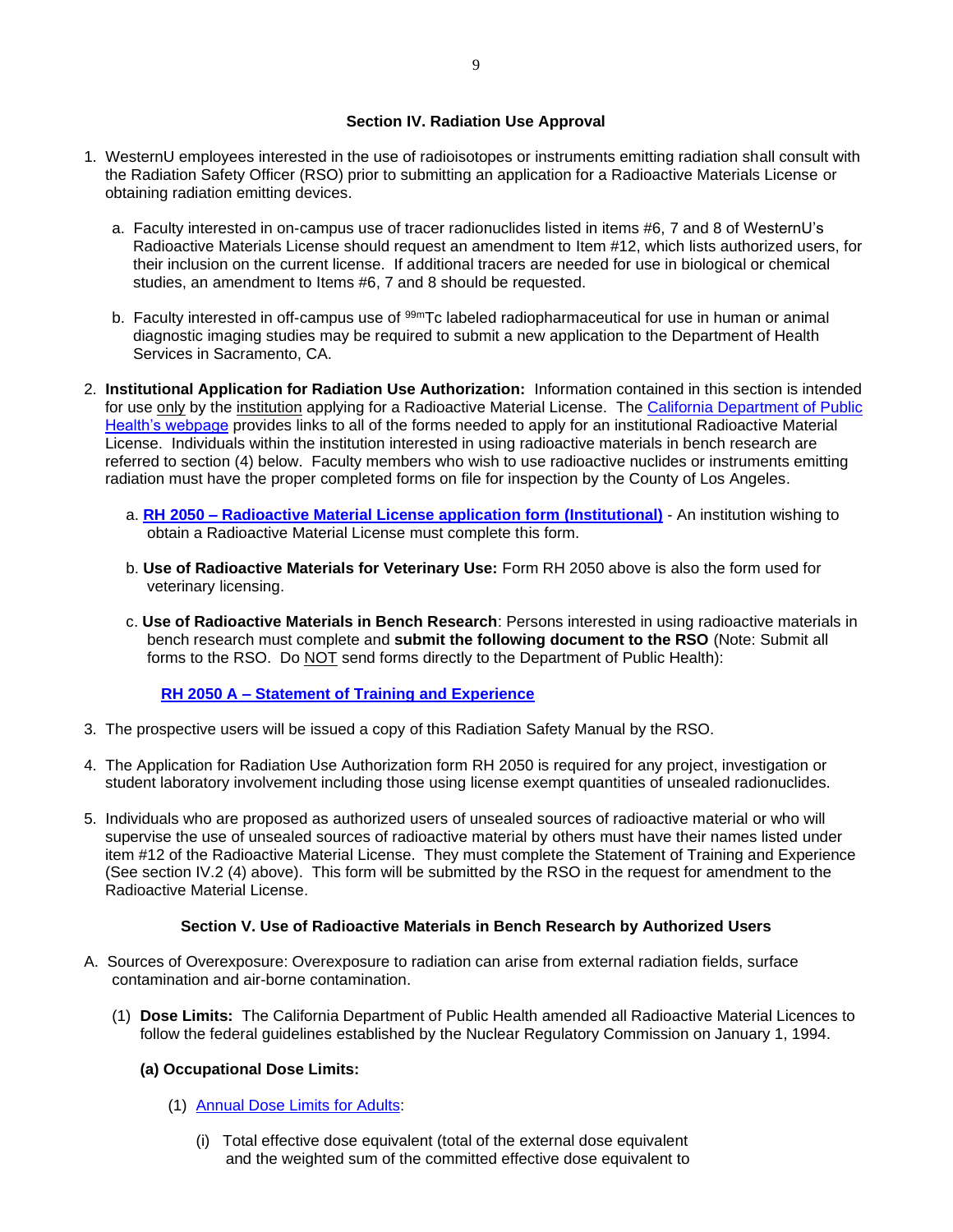| (iv) Committed dose equivalent to individual internal organs and tissues50 rem<br>(2) Annual Dose limits for minors are 10% of limits listed in a (1) above. |  |
|--------------------------------------------------------------------------------------------------------------------------------------------------------------|--|
|                                                                                                                                                              |  |
| (4) Annual dose limit for unrestricted areas and public at large                                                                                             |  |

- (b) External Radiation: If gamma emitting radionuclides are used, dose rates in adjacent unrestricted areas will be measured with a Geiger counter during routine monthly surveys if radiation levels are measured within the radioactive material laboratory which exceed a deep dose equivalent rate of 2 mrem/h at 30 cm from any unshielded source, vial, cabinet, refrigerator, freezer or waste container.
- (c) Surface Contamination: Removable surface contamination, which often results from spills and/or leaks, is a serious safety hazard because it can lead to ingestion or skin absorption of radioactive materials. Therefore, direct measurements and wipe tests should be performed periodically and whenever a spill or leak is suspected.
	- (1) Direct measurements for surface contamination should be performed with a thin window Geiger counter (with a pancake probe if available) in any area where high energy beta and gamma emitters are used. The action level for direct measurements is 1,000 cpm measured 0.5 cm above the surface.
	- (2) Dry wipe tests using a surface-loading filter (such as a membrane filter) or Q-tip should be taken over an area of 100 cm<sup>2</sup>. Wipes containing low energy emitters (e.g. <sup>3</sup>H, <sup>14</sup>C) should be analyzed using a liquid scintillation counter. High energy beta emitters (e.g. 32P) or gamma emitters (e.g. <sup>125</sup>1) can be analyzed with a liquid scintillation counter or a thin window Geiger counter.
		- (i) Action levels for removable contamination due to beta or gamma emitters from environmental surfaces are 200 dpm/100cm<sup>2</sup> for radionuclides other than  $3H$  and  $14C$  and 2,000 dpm/100cm<sup>2</sup> for  ${}^{3}$ H and  ${}^{14}$ C.
		- (ii) Action levels for removable contamination due to beta or gamma emitters on actual vials containing radioactive material are 2,000 dpm/100 cm<sup>2</sup> for radionuclides other than  ${}^{3}$ H and  $14C$  and 20,000 dpm/100cm<sup>2</sup> for  $3H$  and  $14C$ .
	- (3) If these levels are exceeded, then decontamination procedures should be initiated immediately and the source of contamination should be isolated. The RSO should also be informed promptly so that RSO may evaluate the situation and clear the facility for use.
- (d) Airborne Contamination also poses a serious health hazard because it can be inhaled or absorbed through the skin. The allowed concentration limits of airborne radioactivity are given in **Appendix A**, Section 30355 of Title 17 of the California Code of Regulations (not Appendix A of this manual). It is the user's responsibility to assure that these limits are not exceeded by monitoring for airborne contamination during critical stages of their operation. Details concerning the type of monitoring system to use, etc., will be discussed with the RSO before radiation use authorization is granted.

#### B. **Licensee Obligations** – The licensee shall ensure that:

- 1. Radioactive materials shall be used by occupational workers in such a manner that complies with all guidelines, rules and regulations set forth herein;
- 2. The laboratory surveys are conducted at the appropriate frequency;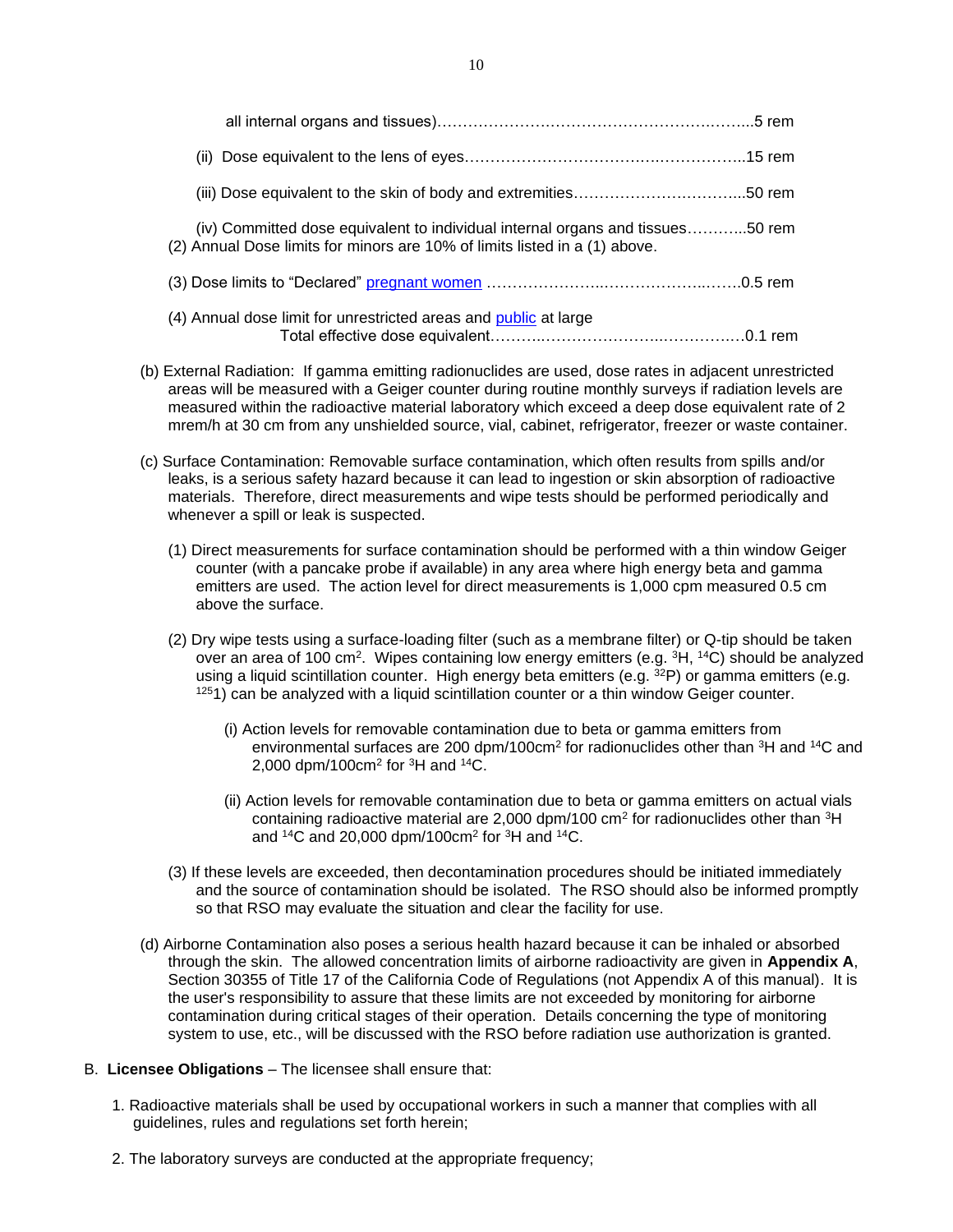3. Records of the surveys are maintained within the laboratory for inspection.

#### C. Receipt of Radioisotopes:

- 1. Purchasing (Shipping/Receiving) Department
	- a. WesternU will provide and document training in the handling of radioactive material for those individuals in the shipping/receiving department who will be receiving the radioisotopes.
		- (1) The individuals receiving the radioisotopes will perform a cursory inspection of the package to determine if they are intact or damaged. Shipping/receiving will then contact the AU to pick up the packages. The RSO and purchaser will be notified immediately if there are any problems with the package.
		- (2) Upon receipt of a radioisotope, an isolation area should be set up for temporary storage of the radioactive isotopes prior to pick-up by the AU. This area should be separated from other storage sites and activities in the shipping/receiving department **and posted** with a sign containing the universal symbol for radioactive material and the words "Caution, Radioactive Material".
		- (3) The Director of the Purchasing Department will be notified to direct all new personnel to meet with the RSO before beginning their assigned duties to undergo training on the receipt and inspection of radioisotopes.
- 2. Authorized User (AU) An authorized user is someone whose name is listed under item #12 of WesternU's Radioactive Material License which may be examined by contacting the RSO.
	- a. All incoming packages of radioactive material must be picked up by the AU immediately upon receipt. The Receiving Department will not deliver radioactive material. The AU will perform the following procedures to ensure the package and its contents are within allowable limits for surface contamination:
		- (1) Confirm that the package is undamaged.
		- (2) Record the following on the radioisotope receipt log:
			- i. date of receipt of the isotope
			- ii. isotope and its' activity
			- iii. shipping vendor
			- iv. exposure at 1 meter from the shipping container
			- v. wipe-test of the outside surface of the shipping container
			- vi. wipe-test of the shielded receptacle containing the isotope

Maximum allowable levels of radiation and removable surface contamination are found in 10CFR20, section 20.205. Maximum surface radiation level = 200 mrem/hour. Maximum level 3 ft. from surface of package = 10 mrem/hour. Maximum activity of removable surface contamination =  $22,000$  dpm/100 cm<sup>2</sup>.

- (3) Following a determination that the shipping container is not contaminated, the radiation label attached to the container should be removed and disposed of in the radiation waste barrel and the transport container either returned to the vendor or disposed of as non-radioactive waste.
- b. The AU must also keep a careful record of all receipts, uses and disposals of radioactive materials. Copies of these records must be provided to the RSO for future review by authorized inspectors.
- D. Radioactive waste policies, records and disposal procedures
	- 1. The AU will keep records on all radioactive waste storage and disposal, copies of which will be provided to the RSO for inclusion into a central file for review by the local County inspectors.
	- 2. Only radioisotopes with a  $T^{1/2}$  less than or equal to 120 days may be stored for decay for at least 10 halflives and the radioactive waste is at a background level as surveyed by a Geiger counter.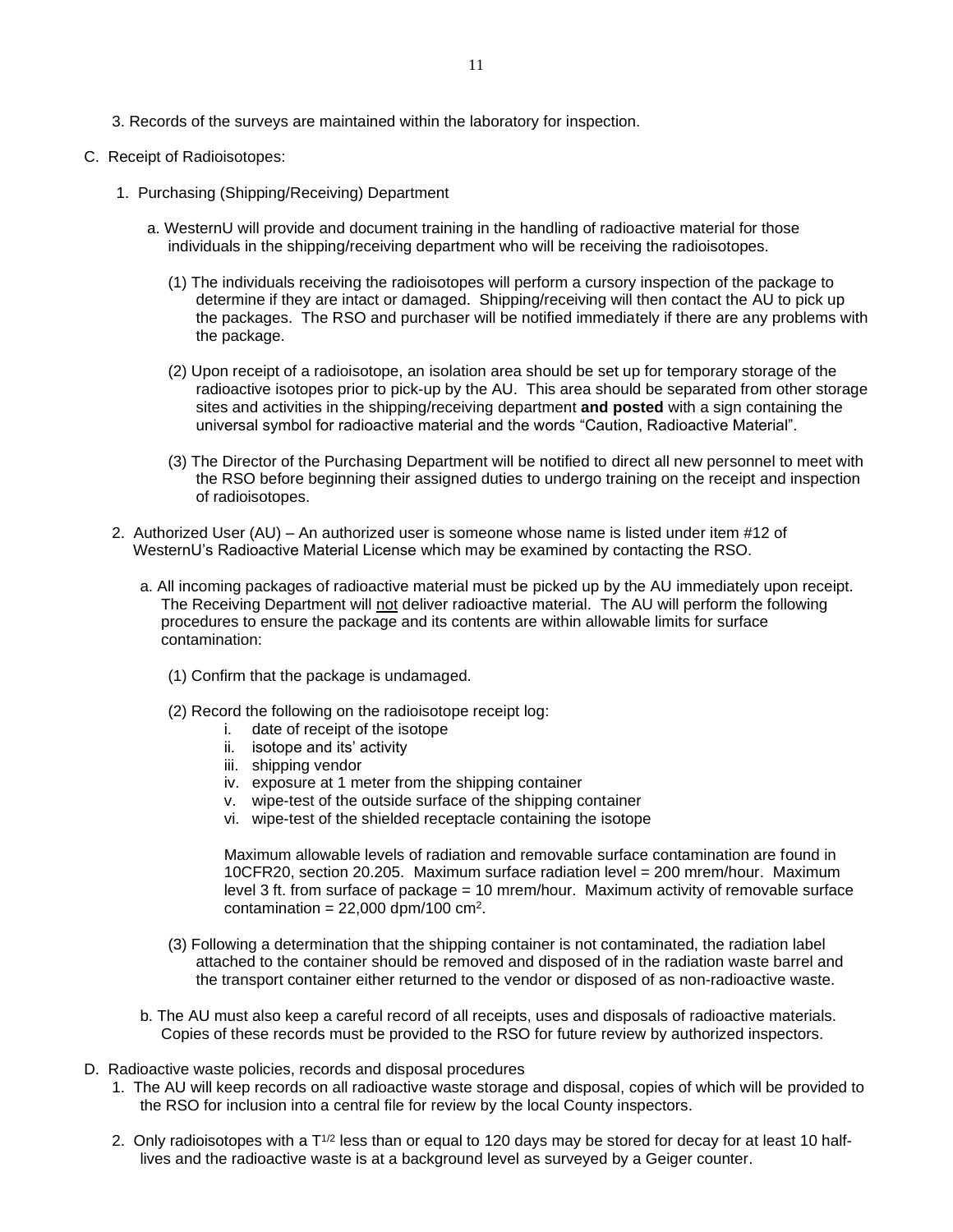- a. The material to be stored for decay will be kept in barrels at least 5 meters away from any regular employee's workstation such that continuous exposure to students or staff is minimal.
- b. Separate containers will be provided for each isotope. Laboratory personnel will be instructed to place all waste in the appropriately labeled container.
- c. Each waste item will be further identified by:
	- (1) Date of placement in container
	- (2) The isotope
	- (3) The physical and chemical form
	- (4) The activity at the time of use
	- (5) The exposure rate at the surface of the container and at 1 meter
	- (6) The date at which 10 half-lives will be completed
	- (7) Special handling precautions or hazards.
- d. Each container will be maintained until the last item added is at least 10 half-lives old and then surveyed with a Geiger counter to ensure it is at background levels of radiation. If activity is still detected, the waste will be held longer until it has decayed to background levels of radiation.
- 3. A radioactive waste logbook will be maintained in which records of all information about each item placed in the container are recorded.
- 4. All records pertaining to radioactive waste will be maintained for at least 3 years by the RSO.
- 5. All wastes within the containers are to be labeled with radioactive warning signs. These labels will be removed prior to disposal when the level of exposure is at background levels as surveyed by a Geiger counter.
- 6. Isotopes with a  $T^{1/2}$  greater than 120 days are not considered for decay by storage and arrangements must be made for appropriate disposal.
- 7. The AU shall organize the waste in the following manner prior to submitting it for disposal:
	- a. Each isotope shall be kept in a separate container and identified so that it includes the isotope, activity, date placed in the container, physical and chemical form.
	- b. Dry waste must be separated from liquid waste.
	- c. Liquid scintillation vials must be packaged separately from other liquid wastes.
	- d. Surface contamination levels and radiation levels must be within acceptable limits to protect the health of personnel handling the waste.
	- e. All containers must be sufficiently strong and durable to retain their contents even If they are dropped or otherwise abused.
	- f. The AU shall notify the Director of EH&S when the containers are full and ready for disposal. Waste must never be stored in a non-radioactive material laboratory or faculty office, etc.
- E. Identification and Security of Radiation Material, Work and Storage Areas
	- 1. Each area or room in which an isotope is stored or used will be posted, in accordance with federal regulation 10CFR835, with a sign bearing the radiation caution symbol colored magenta or black on a yellow background and the words **CAUTION RADIOACTIVE MATERIALS**.
	- 2. Access to the storage area is by one door kept locked at all times when personnel are not present. Security is further provided by an electronic card key lock system that automatically locks each time the door is opened and then closed. This area will be posted with a **CAUTION RADIOACTIVE MATERIAL** sign.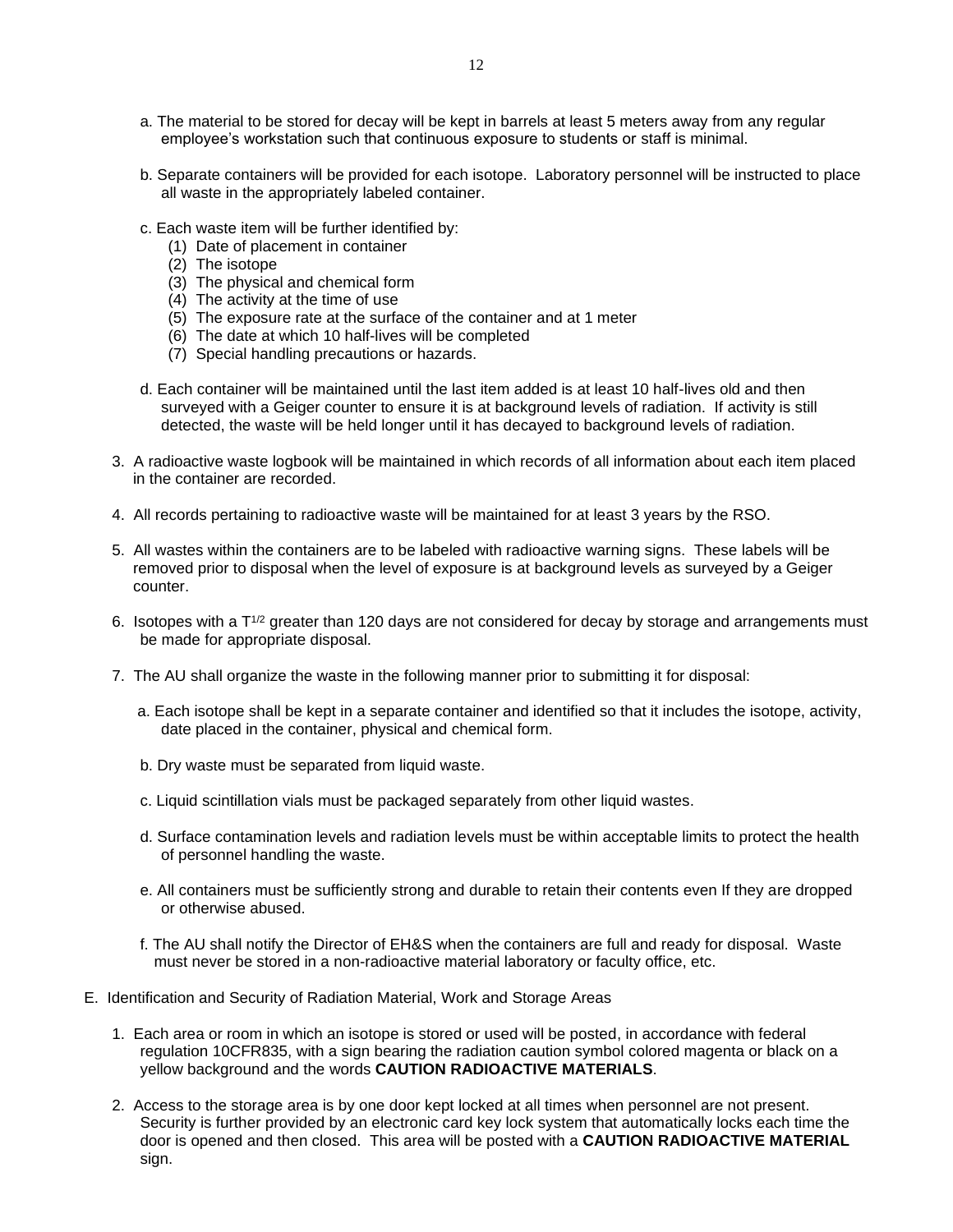- a. Every room containing radioactive materials must be locked when the authorized user is not present.
- b. All other personnel who have legitimate access to this room must be informed by the AU of the location of all radioactive materials present and of any risks or hazards involved.
- c. Students and staff are not allowed to use or have access to radioactive materials except under the direct supervision of an approved user.
- d. Contaminated objects (pipettes, vials, etc.) must NEVER be given to technicians or other unauthorized personnel for cleaning, disposal, etc.
- F. Intra-Campus Transportation of Radioisotopes

Before transporting radioactive material through corridors or between buildings, it must be enclosed in an unbreakable container with a tight-fitting lid that will prevent spillage if the container is overturned, dropped or otherwise disrupted. Plastic (but not glass) liquid scintillation vials with screw-on caps constitute an "unbreakable container" as specified in this paragraph.

- G. Disposal of <sup>3</sup>H and <sup>14</sup>C in liquid scintillation medium as hazardous, non-radioactive, materials may be done as follows:
	- 1. ONLY <sup>3</sup>H and <sup>14</sup>C at concentrations of less than 0.05 microcurie per gram can be disposed of as hazardous, non-radioactive, materials.
	- 2. All labels indicating the presence of radioactive material must be removed from the containers.
	- 3. The RSO or Director of EH&S, through a hazardous waste broker, will handle disposal of this hazardous material.
	- 4. Records of these disposals must be kept separate from those for Radioactive Waste Disposal as this material is considered "non-radioactive" and can be found in the RSO or EH&S Office.

#### **H. Training**

- 1. Anyone at WesternU who wishes to work with radioactive material in bench research must first successfully complete the on-line radiation safety training. The applicant is referred to the [Radiation Safety webpage](http://www.westernu.edu/research/regulatory-affairs/research-radiation-safety/) for instructions on how to obtain this training.
	- (a) **It is the AU's responsibility to inform the RSO each time a new person is hired to work on a project wherein they will be exposed to radiation or radioactive materials**. Again, they must take the online radiation safety training mentioned above before working with radioactive materials.
	- (b) The person will be issued a copy of the Radiation Safety Manual and must sign and return the Radiation Safety Manual Receipt Form (**Appendix H**) to the RSO.
	- (c) The student researcher will not be allowed to use or have access to radioactive material except under the direct supervision of an approved user.
- 2. Trainees must certify that they have received, read and understand the material in a self-study handout and have been provided an opportunity by the trainer to ask any questions that they may have regarding the information contained in the document. Topics covered include:
	- (a) radioactivity and radiation (g) radiation monitoring devices<br>(b) radiation safety procedures (h) animal care personnel
	-
	- (b) radiation safety procedures<br>(c) security of radioactive materials
	-
	-
	- (f) radioactive contamination monitoring training
- 
- - $(i)$  eating and drinking in rooms designated for (d) posting and labeling the use of radioactive material (e) shielding (e) shielding
		- $(i)$  how to obtain additional radiation safety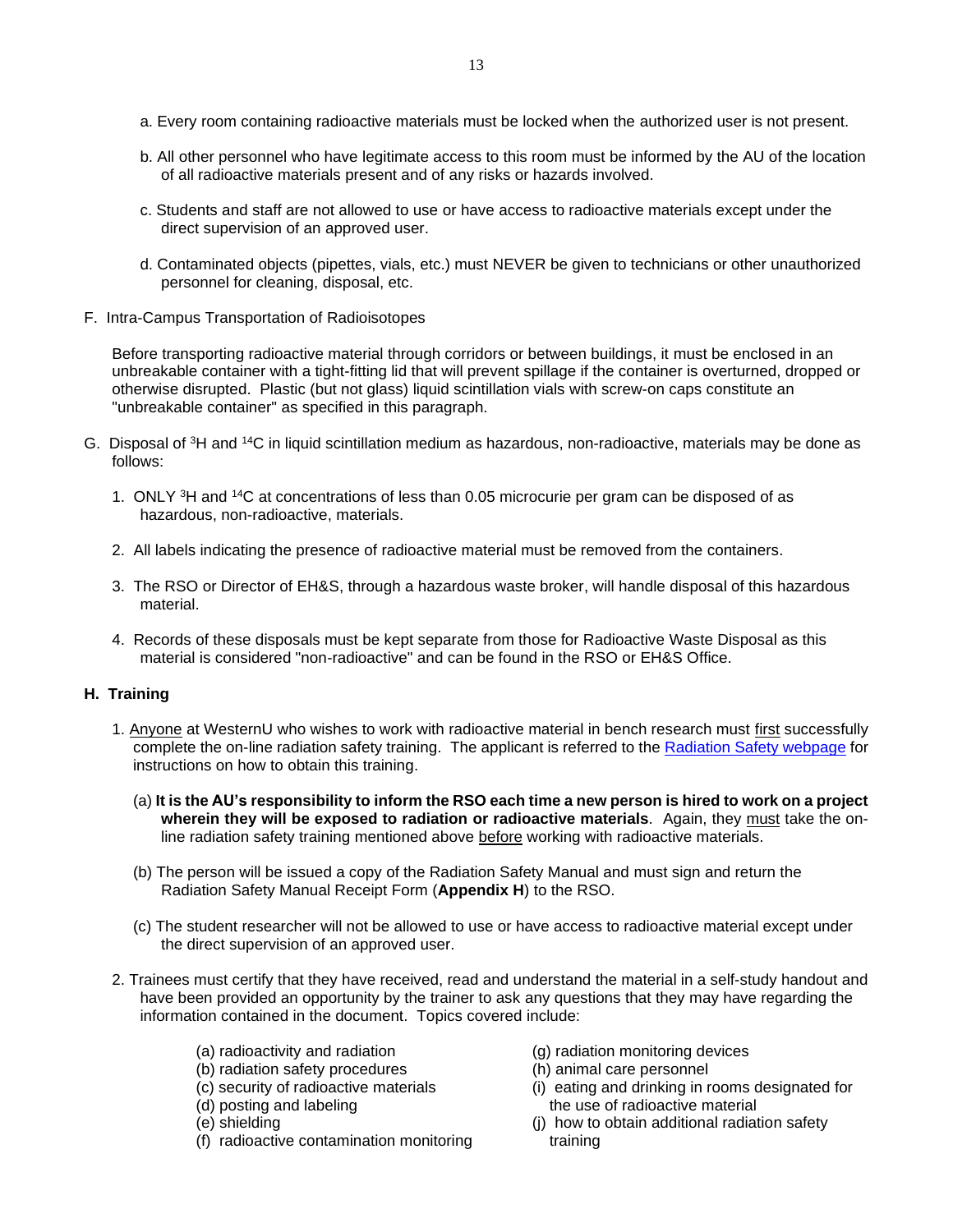3. Annual refresher training will be required for all persons approved to handle radioactive materials. The training will be limited to isotopes approved by the Radioactive Material License and for which the user is approved. The training material will be compiled by the RSO. Trainees must sign a form stating they have completed the refresher training and return this form to the RSO.

#### **I. Use of Radioactive Material in Animals**

The *in vivo* use of radioactive material in animals must be approved by the Radiation Safety Committee (RSC) AND the Institutional Animal Care and Use Committee (IACUC).

- 1. If the investigator's name is not listed under item #12 of WesternU's Radioactive Material License, they must submit a request to the RSO to be added to the license as an Authorized User (AU). The RSO must submit the request to the State along with the investigator's **RH 2050 A – [Statement of Training and](https://www.cdph.ca.gov/CDPH%20Document%20Library/ControlledForms/rh2050a.pdf)  [Experience](https://www.cdph.ca.gov/CDPH%20Document%20Library/ControlledForms/rh2050a.pdf)** as described in Section IV.2.d. This process can take several months so investigators are encouraged to apply early.
- 2. Once the investigator has been approved by the State as an AU, the investigator must submit to the IACUC, along with a completed Institutional Animal Care and Use Protocol Application, documentation to this effect AND documentation that they have successfully completed the required on-line radiation safety training. The applicant is referred to the [Radiation Safety webpage](http://www.westernu.edu/research/regulatory-affairs/research-radiation-safety/) for instructions on how to obtain this training. The Institutional Animal Care and Use Protocol Application may be obtained from the [IACUC](http://www.westernu.edu/research/regulatory-affairs/research-iacuc/)  [website.](http://www.westernu.edu/research/regulatory-affairs/research-iacuc/)
- 3. If radioactive material is administered *in vivo*, the animal itself is now radioactive, as is the cage in which it is housed and the bedding material lining the floor of the cage due to the presence of contaminated excrement. Therefore, all animals administered radioactive material must be housed in disposable cages. At the end of their use, these cages and bedding material must be double bagged and disposed of in the proper containers approved for this use. Contaminated animal carcasses and tissues must be kept in a properly labeled freezer designated for storage of such material until picked up by a vendor licensed to dispose of such material.
- 4. All other policies, rules and regulations pertaining to the use of the vivarium remain in effect.
- J. **Personnel Monitoring:** Required use of Monitoring Devices
	- 1. Each user of radiation-producing machines and/or large quantities of radioactive isotopes, other than <sup>3</sup>H and <sup>14</sup>C, must wear a thermoluminescent dosimeter (TLD) body and/or TLD ring device as appropriate. The devices shall normally be worn for a period of 3 months. If significant doses are routinely recorded on an assigned device, that person's device will be worn for a reduced period of 1 month and results obtained.
		- a. The TLD device should be worn at the position on the body where the exposure is expected to be greatest. If the exposure is uniform, then the device should be worn on the trunk since the blood-forming organ and gonads are the critical organs. If a lead apron shields the torso, then the thyroid glands and lenses of the eyes become the critical organs. In this case, the device should be worn on or near the neck collar.
		- b. The working areas should also be monitored monthly for surface contamination using a Geiger counter. Users of <sup>3</sup>H and <sup>14</sup>C will monitor themselves and their work areas by performing wipe tests each month and anytime there is reason to believe that contamination exists. An up-to-date log should be kept to indicate the results of each test (location, date, isotope, level of contamination).
		- c. Students, long-term visitors and other non-occupationally exposed personnel will receive a monitoring device if there exists a significant chance that they may receive more than 10% of the dose limits described above in the ALARA policy. A permanent record of each individual's dose will be maintained by the RSO.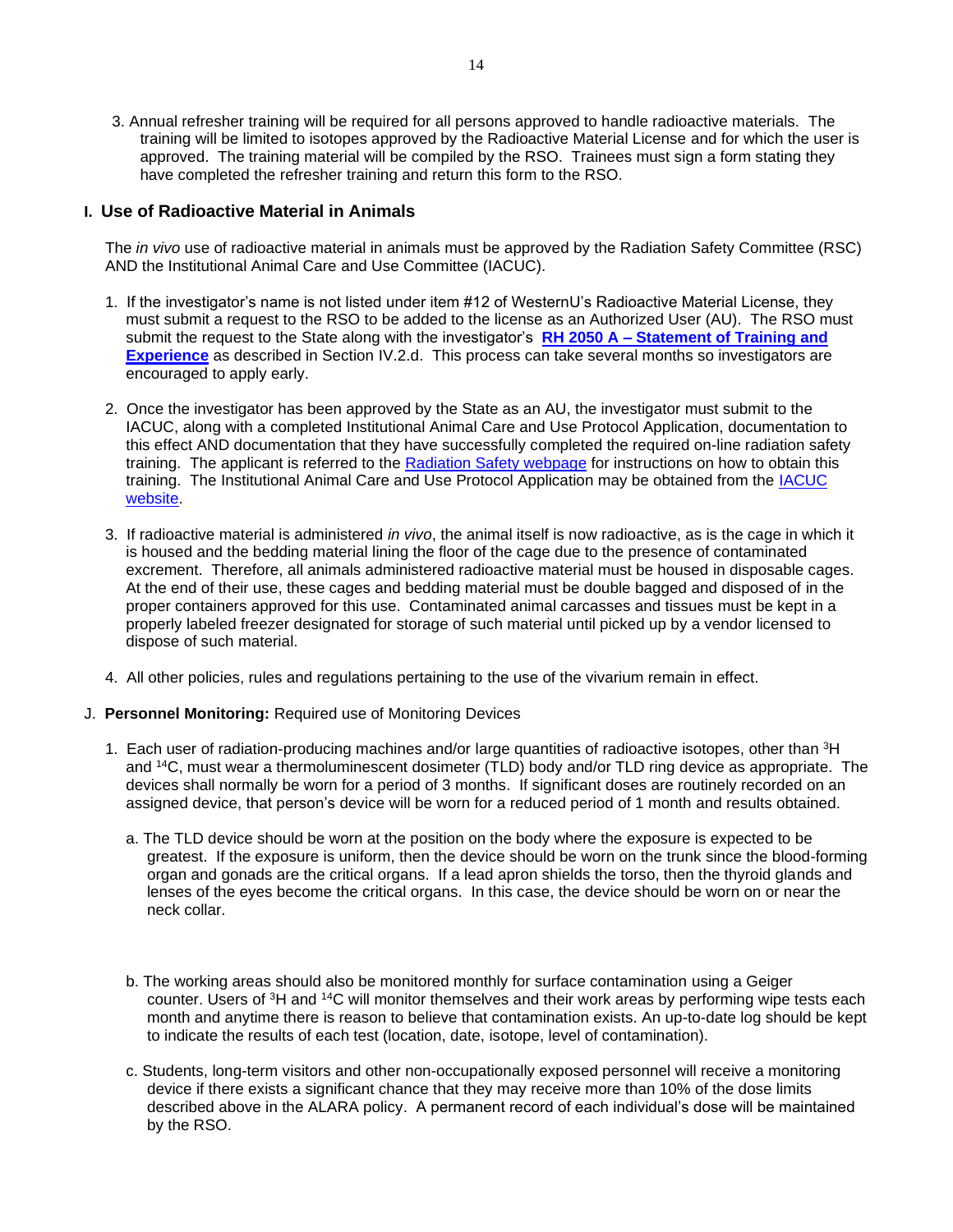- d. Prior to being issued a dosimeter monitoring device, users must sign the Use of Dosimeter Monitoring Device form (**Appendix A**) attesting that they will comply with the rules and regulations pertaining to their use. Regulations also require that the University maintain a record of occupational- and/or educational-related life-time exposure to radioactive material. Faculty and students must therefore complete the Declaration of Previous Dosimetry Monitoring form found in **Appendix B**. If you have been enrolled in a dosimetry monitoring program at an institution other than WesternU, it will be necessary to obtain a copy of your exposure report from each of the other institutions in whose program you were enrolled. A Release of Exposure Report Request form may be found in **Appendix C**. Copies of each of these forms may be obtained from the Radiation Safety Office at 909-469-5592.
- 2. The AU is responsible for providing the monitoring devices and the following guidelines apply to their use:
	- a. The monitoring device should be worn at all times on the job or in the radiation area unless all sources of radiation or radioactive material in the laboratory are in shielded storage.
	- b. The devices should not be stored in the radiation area.
	- c. The monitoring device should not be taken home; nor should it be worn during non-job-related radiation exposures such as medical or dental x-ray procedures or kept in one's car due to sun exposure.
	- d. The monitoring device should be worn in an appropriate manner. Body TLD devices are to be worn on the trunk of the body at the waist or chest level. The body device must always be worn with the open window of the device holder facing away from the body. TLD finger monitors must be worn with the TLD turned toward the palm of the hand when exposure potential results from picking up or handling radioactive materials with the hands.
	- e. Do not intentionally expose personnel monitoring devices to radiation, contaminate it with radioisotopes, or damage it in any way. TLD devices must not be stored in areas of excessive heat or moisture.
	- f. It is the responsibility of the wearer to change his or her dosimeter during designated change periods. Information on the time period for changing dosimeters will be provided when a dosimeter is issued.
	- g. If the monitoring device is lost or damaged (broken clip or lost filter, etc.) contact the RSO for replacement.
	- h. If an individual terminates employment at WesternU, the monitoring device must be returned to the approved user for final processing. A copy of the report will be sent to the individual once received by the University.
- K. **Dosimetry Records:** The RSO will maintain permanent records of the dose accumulation by each individual monitored at WesternU. The AUs are responsible to provide the RSO with the quarterly exposure records. Any individual may request information on his or her exposure dose history from the AU or RSO. The RSO will review the radiation dosimetry reports on each individual for each time period. If the radiation dose-limit for that period, or if any unusual dose, is reported, the RSO will notify the individual wearer and make a complete investigation of the circumstances involved in the dose received by the individual.

#### **L. Radiation Laboratory Safety Rules**

- 1. Eating, drinking and smoking are prohibited in the laboratory.
- 2. Use tongs or thumb forceps when handling radioisotopes.
- 3. Experiments that use significant amounts of radioactive materials should undergo a "dry run" to reduce exposure time.
- 4. Hands and clothing should be monitored when leaving the laboratory.
- 5. Consult with the RSO to determine if a monitoring device, such as a TLD device, should be worn when working in the lab.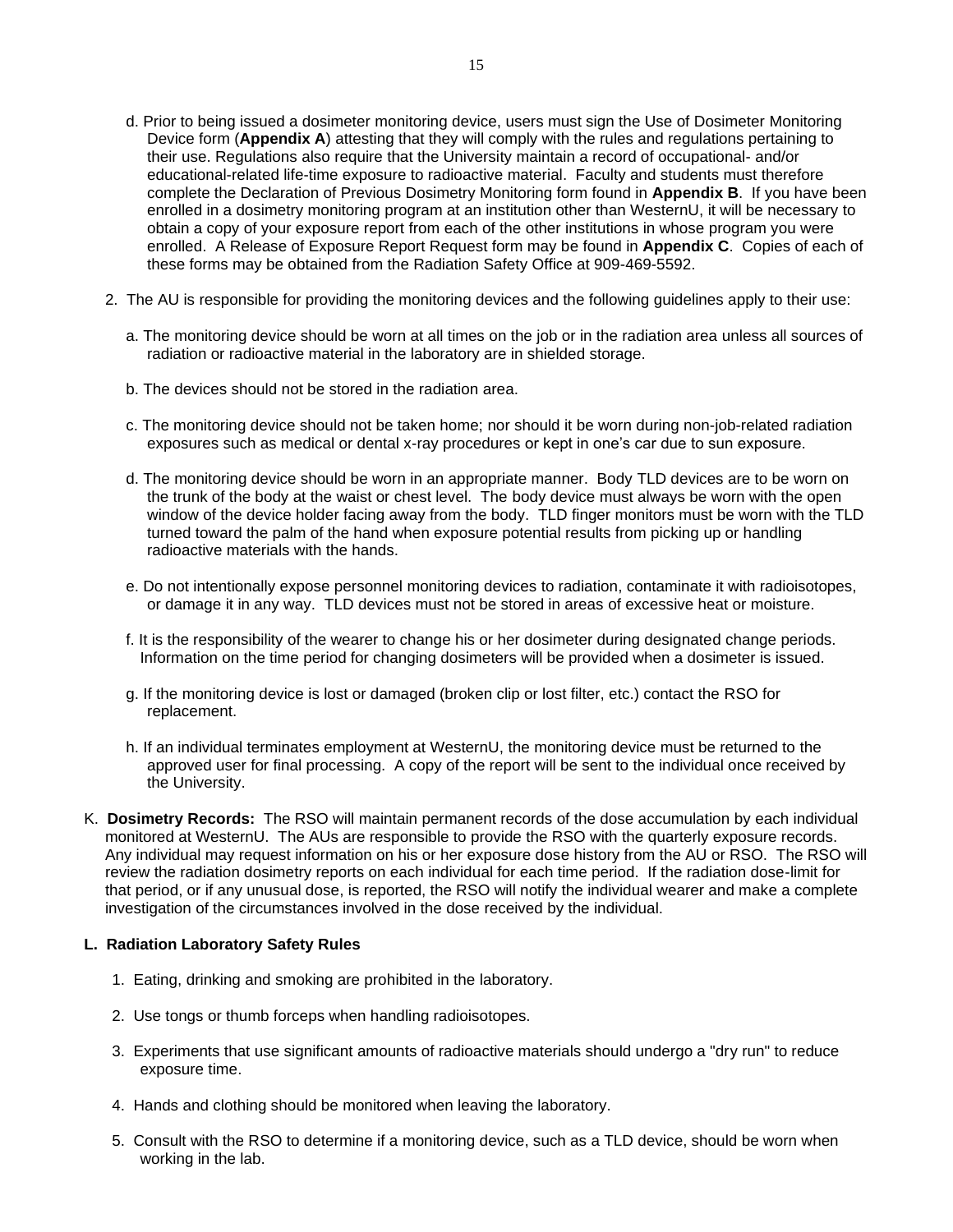- 7. When working with unsealed sources, the following additional precautions should be taken:
	- a. Wear a lab coat, impermeable gloves and fully enclosed shoes (Personal Protective Equipment). Disposable lab coats and disposable shoe covers are strongly recommended.

#### b. **Never pipette by mouth!**

- c. Line working surfaces with absorbent paper having an impermeable base.
- d. Store and transport containers of radioactive materials on trays with a lip that will hold all of the materials if the container breaks. The trays should be covered with aluminum foil which will be discarded as solid radioactive waste after each use.
- e. Significant amounts of unsealed sources must be used only in exhaust ventilated enclosures such as a fume hood. The quantity of radioactive material that constitutes a significant amount depends on the isotope used, its physical form and how readily it is absorbed through the skin.
- f. Store liquid forms of radioactive materials in sealed containers.
- g. Properly label all containers, storage and use areas in accordance with 10 CFR 20, Subpart J.
- h. Store high-energy beta and all gamma emitters in properly shielded containers and/or enclosures.
- i. Work with radioactive materials in accordance with radiation safety operating and emergency procedures.
- j. Monitor work areas, hands and clothing whenever there is a possibility of contamination and after each day of use.
- k. Clean up spills promptly in accordance with written instructions and then perform hand hygiene with soap and warm running water.

#### **M. Radiation Emergency Procedures**

- 1. Radiation emergencies occur when there is a) a spill of a radiopharmaceutical or isotope on a surface; b) internal uptake of radioactive materials or c) accidental needle punctures from a needle used to transfer radioactive material. **IN ANY RADIOLOGICAL EMERGENCY, IMMEDIATELY NOTIFY** your Instructor or Supervisor and the RSO or ARSO and, as appropriate, outside agencies as listed on the emergency call list posted in each radioactive material laboratory.
- 2. In the event of contamination of an individual, area or work location by radioactive materials or suspected radiation exposure, the following procedures must be immediately initiated:
	- a. Employ every effort to reduce or restrict spread or dispersion of radioactive materials. For example, apply absorbent material over a spill. If personal clothing is contaminated, e.g., laboratory coat, remove and place in plastic container.
	- b. Restrict access to the contaminated area.
	- c. Identify the precise radioactive contaminant.
	- d. If radioactive material reaches any skin surfaces, wash with soap and warm running water. Also see the following section for detailed personnel decontamination procedures.
	- e. Do not leave the scene until instructed by supervisor, RSO or county emergency responders.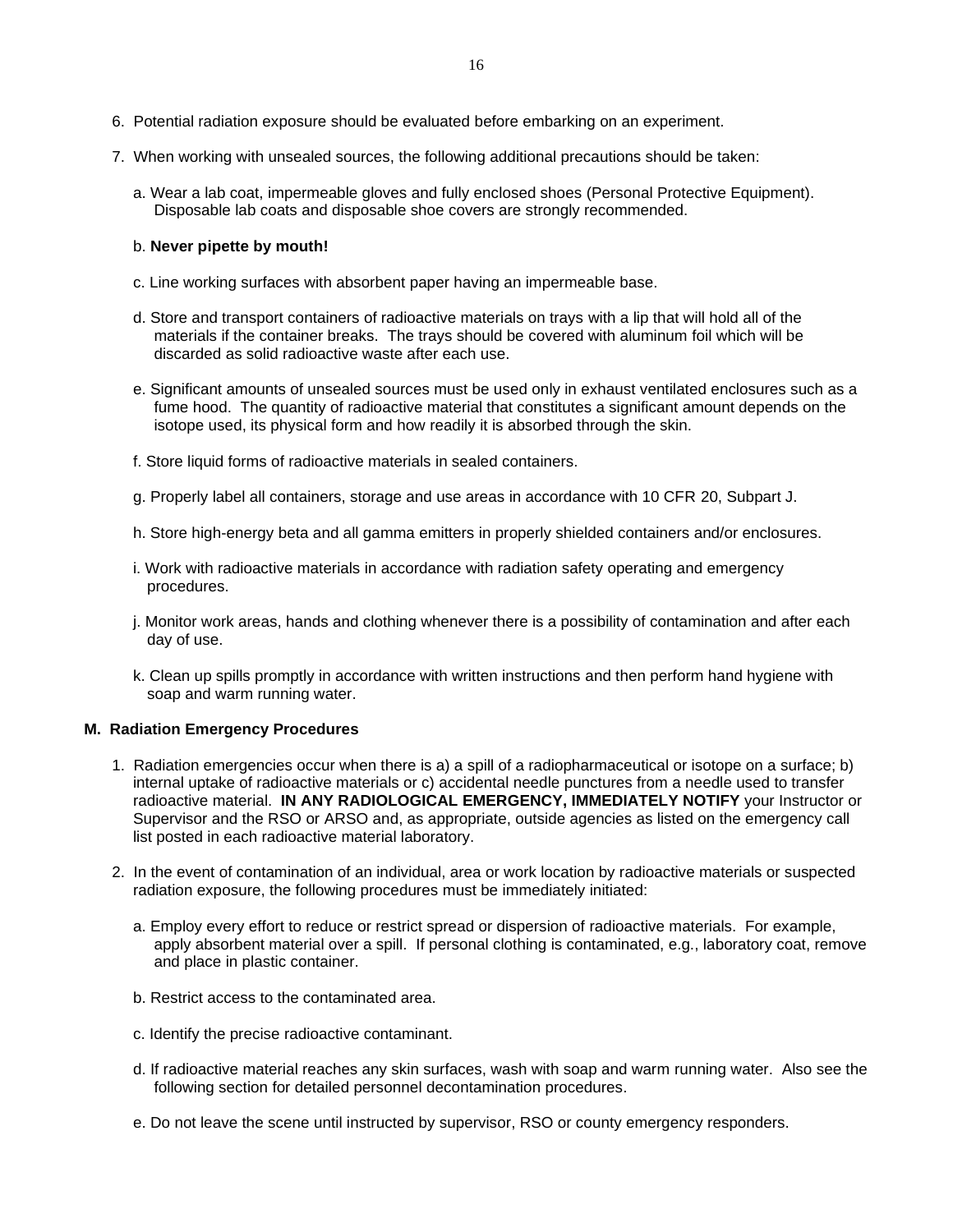- f. If exposure is suspected from radiation generation, medical attention may be necessary. Notify your Instructor, Supervisor or emergency personnel.
- 3. Reporting Radiological Emergencies
	- a. **If the radiological emergency is associated with a life threatening or serious physical injury, contact emergency assistance by dialing 911.** Emergency medical treatment takes precedence over radioactive contamination.
	- b. Because it is difficult for personnel in the laboratory to determine the extent of radiation exposure resulting from radiation emergencies, it is necessary that the RSO, ARSO and/or the Director of EH&S be contacted **IMMEDIATELY**.
	- c. It is important that the laboratory personnel not assess the severity of the radiation emergency as minor and inconsequential. A minor spill might have more serious implications. The RSO and the Director of EH&S will be able to determine the magnitude and seriousness of the emergency.
	- d. When reporting an emergency, give your name, phone number, the radionuclide, physical and chemical form, activity level and location of the spill (building, room, area within the room, etc.)
- **N. Personnel Decontamination:** Personnel are referred to the U.S. Department of Health & Human Services [Radiation Emergency Medical Management](http://www.remm.nlm.gov/ext_contamination.htm) for additional information.
	- 1. External Contamination with Radioactive Materials
		- a. **Intact Skin**: Immediately notify the RSO, ARSO or EH&S.
			- 1. If incorporation (absorption) is suspected, get nose swab and sputum sample.
			- 2. Avoid spread of contamination.
			- 3. Remove contaminated clothing from the affected person.
			- 4. Using a waterproof marker, mark areas of high level contamination as determined by Geiger survey.
			- 5. Ensure that meter-to-skin distance is consistent in all Geiger surveys to minimize inter-survey errors.
			- 6. **Record initial and follow-up Geiger survey results on a body chart (See Appendix D).**
			- 7. **Decontaminate affected area of skin with mild soap (neutral pH), tepid running water and a soft brush for 2-3 min. Do not abrade or damage skin. Do not use cold water as it can close skin pores thus trapping radioactive material. Do not use hot water as it can enhance absorption of radioactive material through vasodilation and increased skin blood flow.**
			- 8. Direct the contaminated waste water away from the person. Measure radiation levels and repeat the process if necessary recording the results on the body diagram each time.
			- 9. Use serial washcloths, gauze pads or surgical sponges to avoid recontamination.
			- 10. Place all contaminated cloths, pads or sponges used into a property bag and label the bag with
				- i. contaminated person's name
				- ii. date and time of collection
				- iii. location of collection
				- iv. radiation warning label
			- 11. Store the property bag in a secure location until approval is given by the RSO or ARSO for disposal.
			- 12. **The goal is to decrease external contamination to a level no more than 2 times background radiation level**.
			- 13. It might not be feasible to remove all contamination from the skin. Do not attempt vigorous decontamination as it may cause loss of normal intact skin and increase the risk of internal contamination.

#### b. **Contaminated Hair**

1. Position victim with head deflected backwards to avoid spread of contamination from run-off water.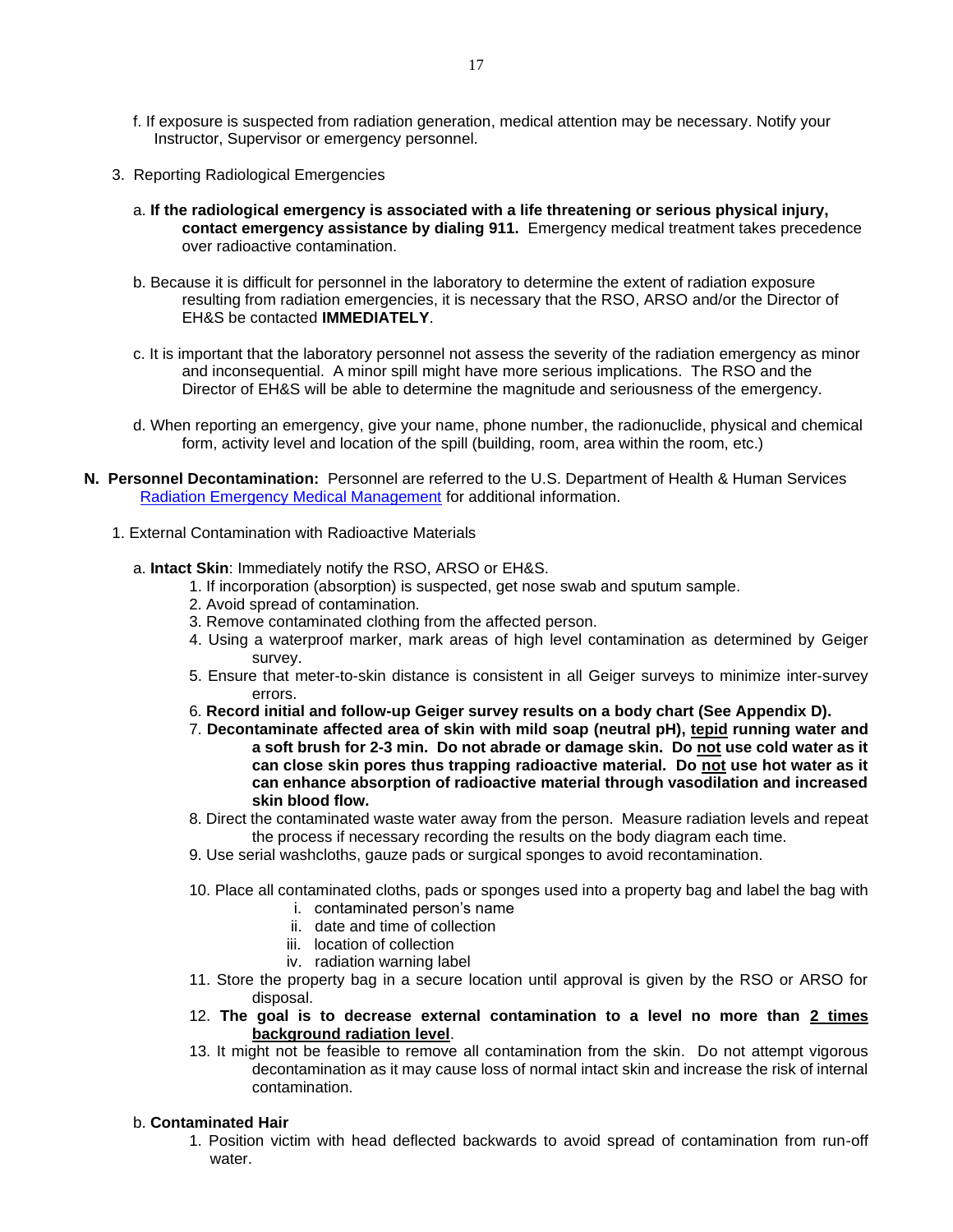- 2. Wear gloves and shampoo hair using tepid water and mild shampoo without conditioners because conditioners can bind radioactive material to hair protein making decontamination more difficult. Repeat process as necessary **until external contamination is no more than 2 times background radiation level** per Geiger survey. Record survey results **on a body chart (See Appendix D).**
- 3. Contaminated hair can be clipped if shampooing is ineffective.
- 4. Do not shave hair as it might create nick, abrasions and breaks in the skin.
- 5. Dry hair with clean, uncontaminated towels.
- 6. Place all contaminated towels into a property bag and label the bag as for intact skin in the preceding section and store the bag in a secure location until approval is given by the RSO or ARSO for disposal.

#### c. **Contaminated Eyes**

- 1. Spread eyelids and irrigate the eyes gently with copious amounts of saline or warm water if corneal contamination is present and the eye globe is intact.
- 2. Do not irrigate a ruptured eye globe.
- 3. Direct the irrigation stream away from the inner canthus and toward the outer canthus (from the nose towards the side) to avoid contamination of the nasolacrimal duct.
- 4. Observe for conjunctivitis after decontamination.
- 5. Periodically Geiger survey collected irrigation fluid for residual radioactivity.
- 6. Obtain medical assistance.

#### d. **Whole Body contamination**

- 1. Remove all clothing and place it in a property bag and label and store the bag as in the section on intact skin above.
- 2. Using a waterproof marker, mark areas of high level contamination as determined by Geiger survey.
- 3. Ensure that meter-to-skin distance is consistent in all surveys to minimize inter-survey errors.
- 4. **Record initial and follow-up survey results on a body chart (See Appendix D).**
- 5. Update or use a new body diagram for each decontamination cycle.
- 6. Using mild soap (neutral pH) and tepid water, decontaminate in the following order.
	- a. whole body
	- b. open wounds
	- c. body entrance cavities (nose, mouth, ears)
	- d. localized contaminated skin starting with the highest contamination noted on the body survey.
- 7. Direct contaminated waste water away from the victim rather than over the rest of the body.
- 8. Perform **two decontamination cycles** if feasible with a whole body radiation survey after each cycle. **The goal is to decrease external contamination to a level no more than 2 times the background radiation level**.
- 9. **Use tepid water as cold water can close skin pores thus trapping radioactive material and hot water can enhance absorption of radioactive material through vasodilation and increased skin blood flow.**
- 10. It might not be feasible to remove all contamination from the skin. Do not attempt vigorous decontamination as it may cause loss of normal intact skin and increase the risk of internal contamination. Radioactivity trapped in the outermost layer of the skin (stratum corneum) will remain until normal sloughing occurs in 12-15 days.
- 11. Towel dry and repeat Geiger survey.
- 12. If decontamination is unsuccessful, seek emergency medical treatment.
- 2. Incorporation of Radioactive substances
	- a. Uptake may occur by ingestion (swallowing, smoking, eating, drinking, pipetting), inhalation (breathing radioactive dusts, aerosols, gases) or absorption through intact or injured skin (acne, wounds, etc.).
	- b. Counter Measures
		- i. Determine time of accident, type of uptake, kind of radionuclide, physical and chemical form and level of activity of contaminant.
		- ii. Notify the RSO or ARSO and EH&S.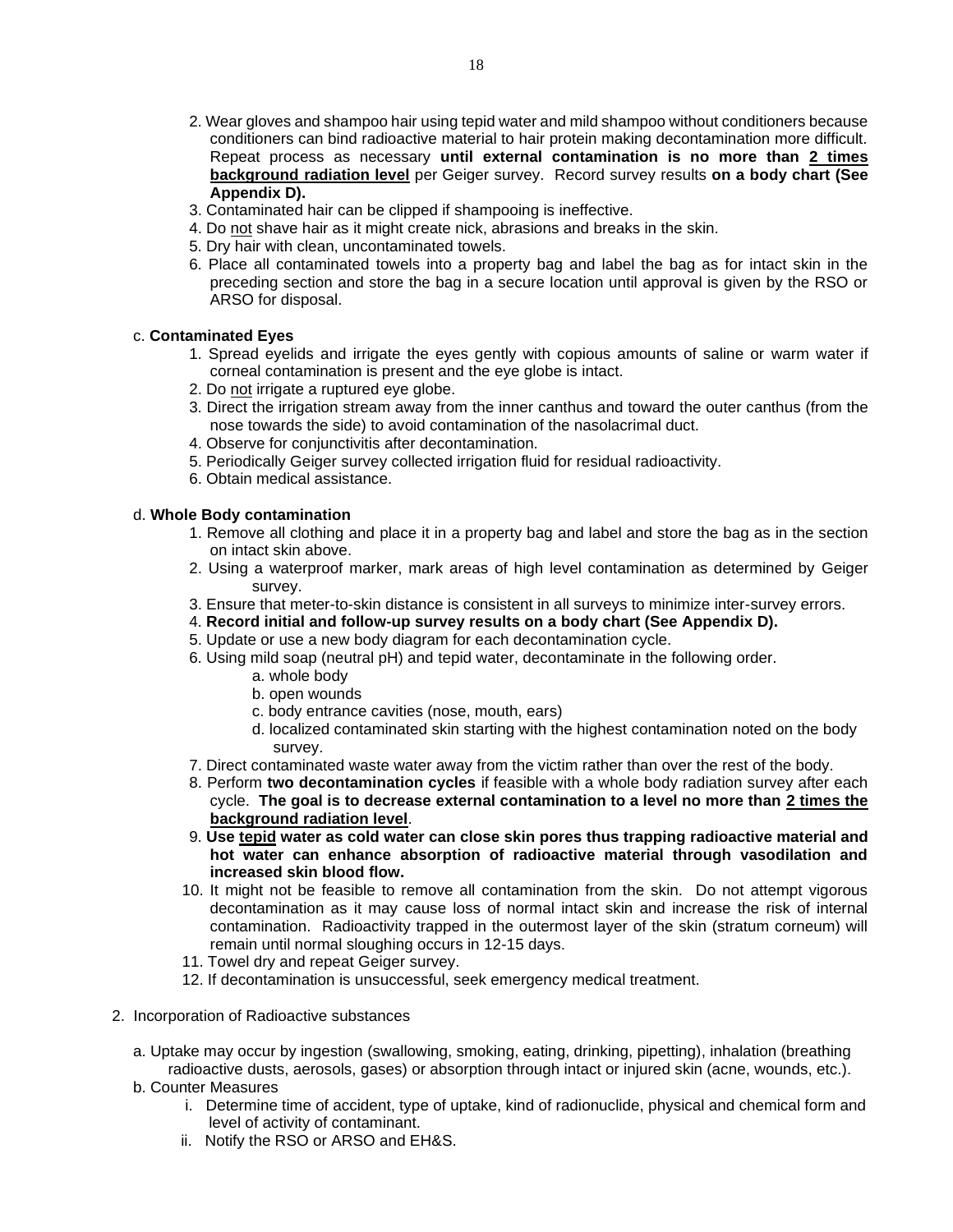- iii. Only in ingestion should mouth be rinsed and vomiting induced. If unsure what to do, call Poison Control at 1-800-222-1222
- iv. Any decision to treat with chelating agents should be made by experts. Chelation should be started within one hour of ingestion in order to be effective.
- 3. Contaminated Wounds: Consider all open wounds contaminated until proven otherwise and assume that there will be internal contamination.
	- a. Cover skin surrounding the wound with waterproof dressings to limit the spread of radioactivity by water run-off during wound irrigation.
	- b. Irrigate wound gently with copious amounts of normal saline or water.
	- c. Monitor wound with a radiation survey meter after each irrigation and record the results.
	- i. Gently swab wound with sterile cotton-tipped applicator and survey it for level of radioactivity.
	- ii. If monitoring wound with a survey meter, remove contaminated dressings before conducting survey.
- 4. If contamination remains high, apply a sterile dressing and seek advice from a medical expert before suturing or excising vital tissue.

#### **O. Non-compliance**

When serious noncompliance issues are observed and documented, enforcement actions must be taken to ensure compliance with federal and state regulations as well as with WesternU policies. A "serious" radiation safety finding is noncompliance involving a contamination incident, food and drink in radioactive material use areas or noncompliance with the personal protective equipment policy describe in Section V.M.7a. above. WesternU follows the **3 STRIKES POLICY** described below. A repeat noncompliance issue may result in escalation of the significance of the event and require reporting of the incident to the Director of Environmental Health and Safety, the Department Chair, and the appropriate Dean of the respective college. All other documented noncompliance issues will require a repeat inspection by the RSO within 30 or 90 days depending on the nature of the issue. The strike categories are defined below.

**Persons named in item 12 of WesternU's Radioactive Material License, hereafter referred to as Authorized Users (AUs), are ultimately responsible for the proper handling of radioactive material by themselves and persons using radioactive material under their supervision.**

#### **STRIKE ONE**

When a repeat or egregious issue of noncompliance by the PI, or someone under the PI's supervision, has been identified by the RSO, a Strike One Memorandum may be issued to the PI. The Memorandum will indicate the item(s) of noncompliance and request a response from the PI within 15 calendar days of the date of issue describing the corrective action(s) to be taken and the time frame in which the corrective action(s) are to be completed. The RSC will review the proposed correction action(s) and determine if the response is adequate and offer guidance as appropriate. The RSC will also determine if the time frame proposed by the PI is appropriate and, if not, make appropriate recommendations. Failure to respond to the Memorandum within the stated time period may escalate the memorandum level to Strike Two. All Strike One Memoranda will be effective for a period of 6 months, unless a Strike Two occurs while Strike One is still in effect.

#### **STRIKE TWO**

Failure to respond to a Strike One Memorandum within the stated time period of 15 calendar days, documentation of the reoccurrence of a finding that had been resolved following a Strike One Memorandum or documentation of a new noncompliance issue may result in the issuance of a Strike Two Memorandum. The PI will be informed of the reason for the Strike Two Memorandum. The PI must provide a written response to the RSO as to the reasons why the previous corrective action(s) was/were ineffective and what further corrective action(s) will be taken to prevent recurrence. Failure to respond within 15 calendar days from the date of issue may escalate the memorandum to Strike Three. The RSC will review the proposed corrective action(s) and shall determine if the response is adequate and offer assistance to ensure future compliance. A notice shall be sent to the Department Chair to inform them of the potential for suspension of the PI's radiation use authorization. If a Strike Two Memorandum is issued while a Strike One is in effect, the Strike Two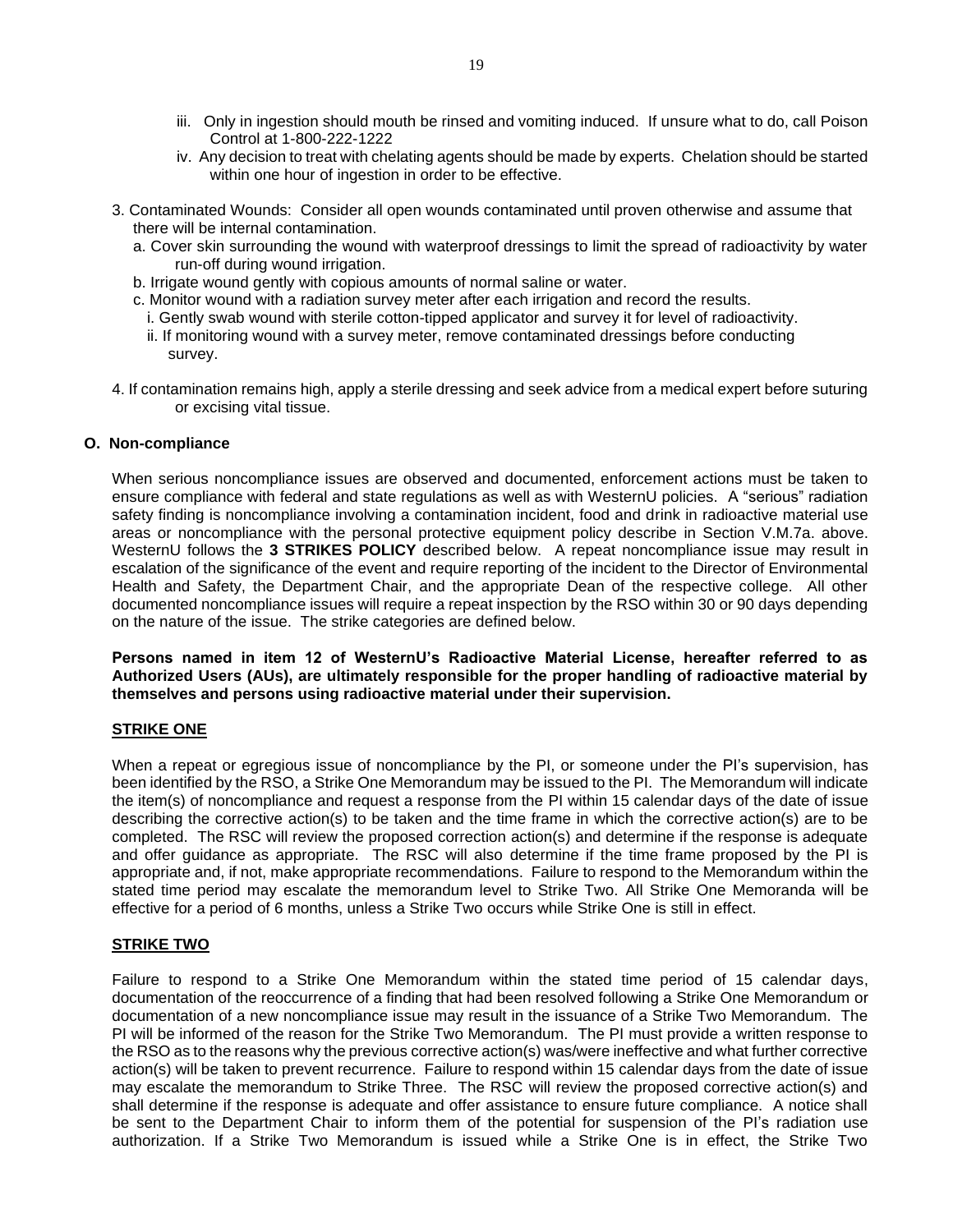Memorandum will take precedent over the Strike One violation. Strike Two will be in effect for 12 months from date of issuance.

#### **STRIKE THREE**

Failure to respond to a Strike Two Memorandum within the stated time period, documentation of the recurrence of a finding during the subsequent inspections or documentation of a new noncompliance issue may result in the issuance of a Strike Three Memorandum. This notice will be sent to the PI informing him/her of the continuing noncompliance and that the PI's radiation use authorization will be suspended for a minimum of 15 calendar days, effective immediately. During the suspension period, the PI must appear before the RSC to explain why their radiation use authorization should be reinstated. A notice shall be sent to the Department Chair, Dean and VPRB to inform them of the suspension and they may decide to take further actions. If a Strike Three Memorandum is issued while a Strike Two is in effect, the Strike Three Memorandum will take precedent over the Strike Two violation. The duration of a Strike Three violation will be determined by the RSC.

**In the event of significant disregard for safety by a PI or the PI's laboratory personnel, the PI's radiation use authorization may be suspended by the RSO or RSC without instituting the Three Strikes Policy. Should this occur, the PI will be required to appear before the RSC.**

#### **Section VI. Proper Operating Procedures for Clinical Radiographic Units**

#### **A. General Guidelines**

- 1. Signs indicating the presence of radiation-producing equipment will be posted on each door of the radiology rooms, e.g. CAUTION: X-ray in Use.
- 2. Administrative radiographs will not be taken.
- 3. Radiographs taken for clinical research required prior approval from the Institutional Review Board (IRB).
- 4. A faculty member/licensed healthcare provider *must* approve the radiographs(s) ordered BEFORE the patient is taken to have the radiographs taken.
- 5. A valid prescription *must* be entered into the E H R system. The order for the x-rays will include the images to be taken and the indication(s) for the images.
- 6. A faculty member/licensed healthcare provider who has current certification by the California Department of Public Health Radiologic Health Branch as an X-ray Supervisor and Operator *must* be present while the image is being taken.
- 7. All current Operator and Supervisor certificates must be clearly posted in the radiology room in accordance with state regulations. If the certificate is expired, the faculty or staff member will not be allowed to operate the radiology equipment until a valid certificate is obtained.
- 8. Asepsis will be practiced at all times in accordance with Patient Care Center policies and procedures pertaining to infection prevention and control.

#### **B. X-Ray Equipment Operators**

#### **1. Animal Radiographic Units**

- 1. Limit the X-ray primary beam limited to the smallest area possible consistent with the objectives of the clinical examination.
- 2. Align the X-ray beam properly with the animal and the image receptor.
- 3. Remain behind a protective barrier (i.e., a leaded glass wall, a leaded door, etc.) during the entire radiographic exposure.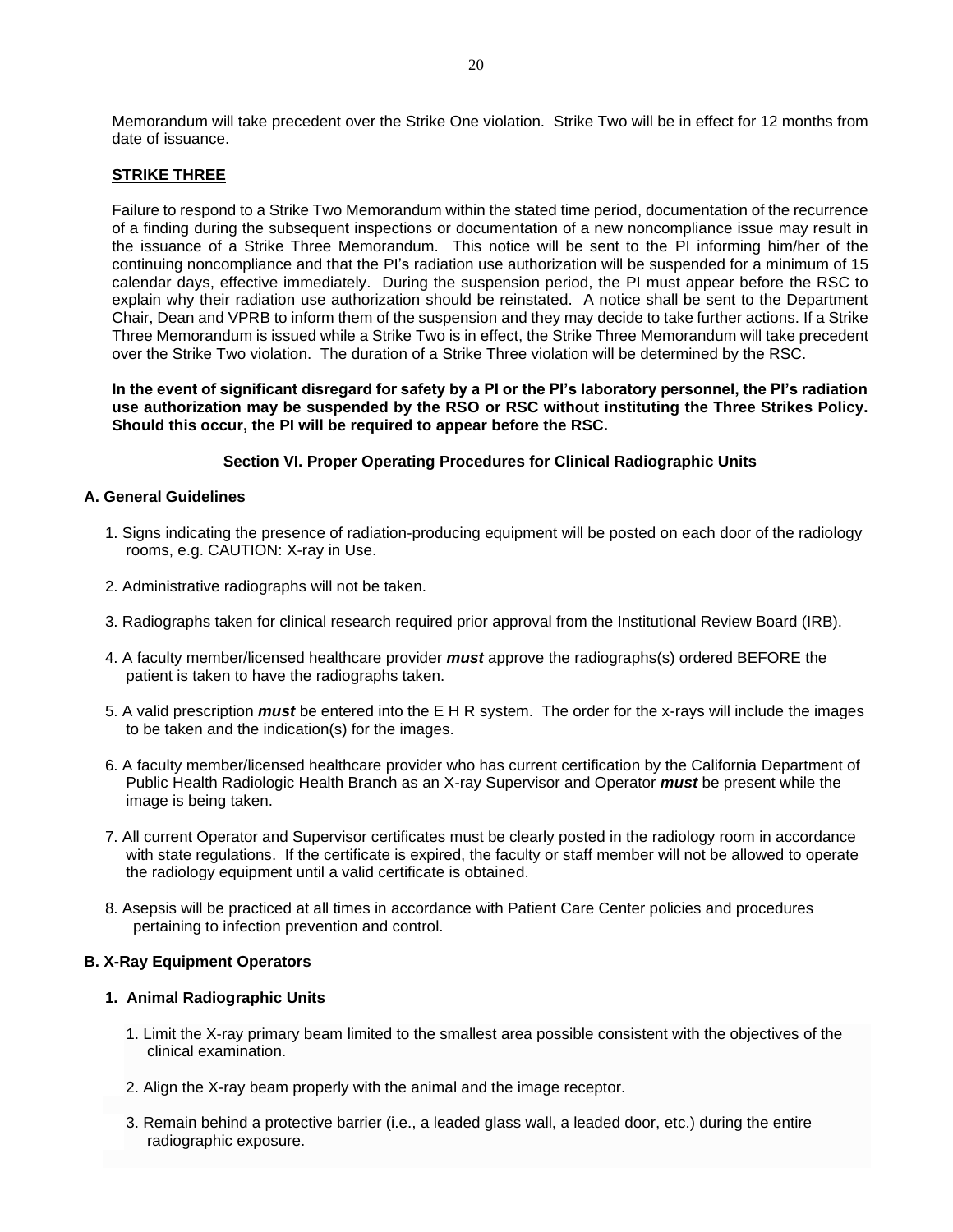- 4. Whenever possible, use restraining, supporting, or positioning devices for the animal, or use film for radiation exposures.
- 5. No Individual may be regularly employed to hold or support animals or hold film or hold the x-ray tube head during radiation exposures. Occupationally exposed individuals may not perform this service except in cases in which no other method is available. An individual holding or supporting an animal or film during radiation exposure shall wear protective leaded gloves and a lead apron having a lead equivalent of not less than 0.5 millimeter and shall be positioned so that no part of that individual's body will be struck by the x-ray beam. The exposure of an occupationally exposed individual used for this purpose shall be monitored through the use of dosimetry monitoring devices.
- 6. Protective garments (lead aprons/shielding) shall be provided for everyone whose presence is necessary during the radiographic exposure.

#### **2. Dental Radiographic Units**

- 1. ONLY the x-ray equipment operator and the patient are permitted in the radiology cubicle/area when radiographs are taken. Children of adult patients must remain outside in the reception area.
- 2. Thyroid collar and lead apron will be used on EACH patient for all intra-oral radiographic procedures, regardless of age. For panoramic radiography, only the lead apron will be used and it will be positioned in such a way so that it will not interfere with the diagnostic value of the radiograph.
- 3. The operator of the x-ray equipment will remain COMPLETELY behind the designated barrier during each radiographic exposure.
- 4. The operator of the x-ray equipment WILL NOT, under any circumstances, hold films in a patient's mouth during a radiographic exposure.
- 5. Under exceptional circumstances, it may be necessary for someone to hold a film in a patient's mouth (never on a mannequin). When these circumstances arise, it will be necessary to consult with and receive permission from the radiology faculty member in charge of the clinic. During these special circumstances, the patient's guardian or parent may be used to assist in holding the film in a patient's mouth **if** they are draped with a lead apron. Faculty, students and staff will NOT, under any circumstances, be asked to hold film in a patient's mouth.
- 6. X-ray equipment operators WILL NOT hold or stabilize the x-ray tube head during a radiographic exposure. If the equipment is not stable, immediately notify the x-ray technician in charge and move to an x-ray unit that is stable. The machine that is not in working order must be reported to the Director of Clinical Operations so that the appropriate repairs can be made.
- 7. X-ray equipment operators WILL NOT stand in a direct line with the central ray.
- 8. Doors of the x-ray cubicle may be left open during radiographic procedures unless prohibited by the x-ray technician or radiology faculty. When the door IS left open, the central ray (C-R) of the x-ray unit should NEVER be directed out the door; the C-R should ALWAYS be directed toward the inside walls and not toward the door.
- 9. When Radiography students use the radiology cubicle in pairs or small groups, the partners must remain outside the cubicle clear of the doorway during the actual exposure of the radiograph.

#### **3. Foot & Ankle Center Radiographic Units**

1. Appropriate images will be created by students under the direct supervision and guidance of a clinical faculty member. The clinical faculty member *must* be a certified x-ray Supervisor and Operator by the California Department of Public Health Radiologic Health Branch.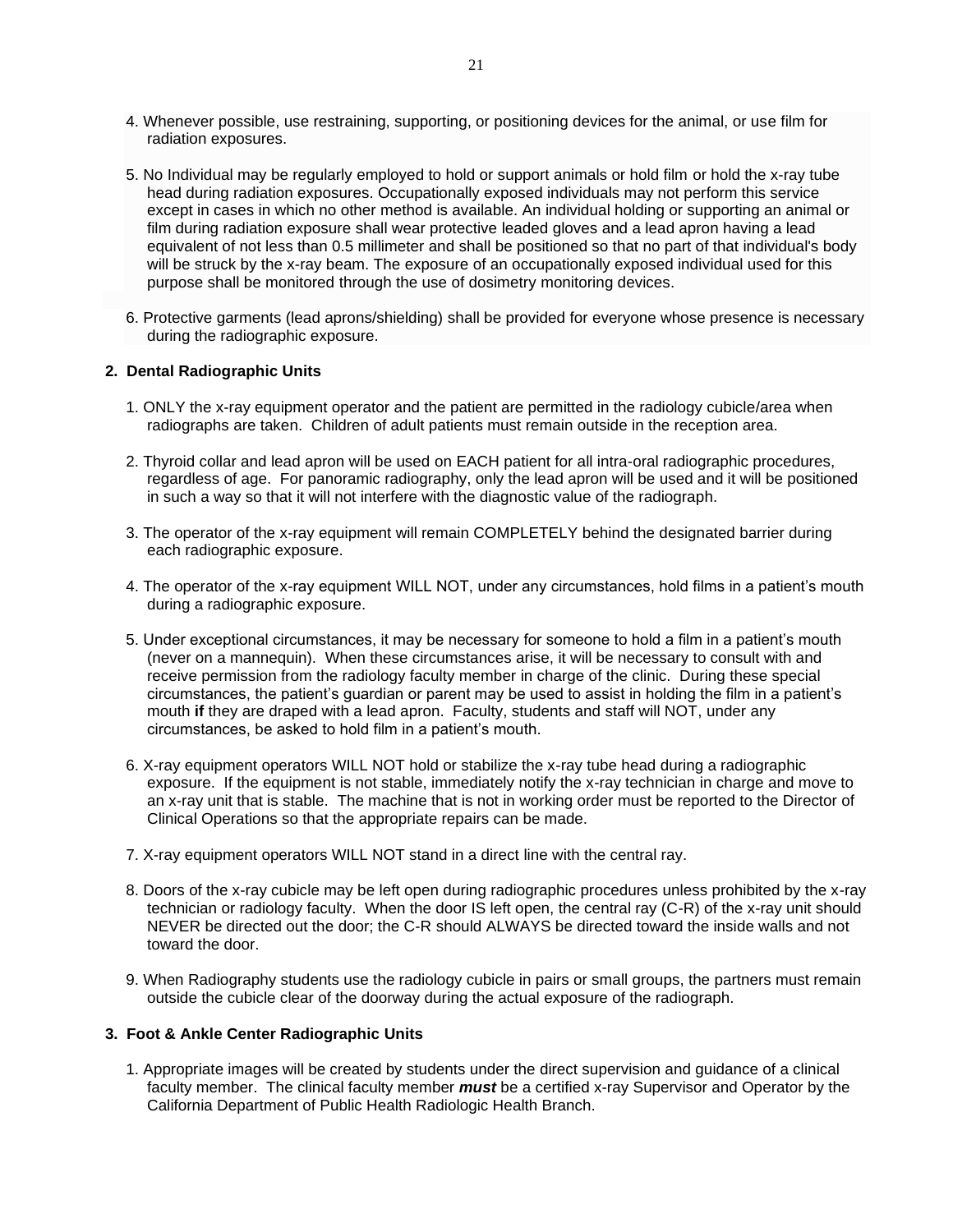- 2. The student taking the images will confirm the patient's identity, using two patient identifiers such as name and date of birth; images being taken; and the correct side for imaging (left, right or bilateral) to prevent excessive and unnecessary radiation exposure.
- 3. Appropriate technique to limit radiation exposure must be used for all x-ray examinations.
- 4. Collimation of the beam will be used to limit exposure to the anatomic area being examined.
- 5. Lead shielding will be used.
	- i. All patients will wear lead aprons or, when appropriate, gonadal shielding.
	- ii. Providers and students will wear lead aprons and gloves when exams, such as stress tests, require provider/student involvement.
- 6. After positioning the patient, personnel taking the image will leave the room to stand behind the barrier prior to taking the image.
- 7. Digital sensors may be chosen to accommodate image need. As a general principal, exposure settings comparable to the fastest speed film (F-speed) will be used. Radiation hygiene and minimizing the dose to the patient mandate the routine use of collimation, lead aprons, thyroid shield, film holders and digital sensors. During exposure, the operator must step out of the room. Radiographs will be digitally acquired, mounted and saved on the PACS system and will follow the DICOM protocol for storage and retrieving.
- 8. Since children are more susceptible to the development of radiation-induced cancers than adults, the radiation dose shall be adjusted accordingly. The dose adjustment shall be individualized for each patient and account for the child's size or weight to ensure adequate image quality while optimizing the radiation dose.

#### **C. Shielding**

Radiation exposure levels can be controlled by four basic methods:

- 1. Maximizing the distance from the radiation source.
- 2. Minimizing the radiation exposure time.
- 3. Proper shielding of the radiation source.
- 4. Proper shielding of personnel.
- 1. **Personnel Shielding:** For personnel who remain in the room during examinations, they must be protected by proper shielding, such as the following:
	- a. A leaded apron must be worn any time personnel are in a room during an exposure.

b. Thyroid shield: Anyone likely to be exposed to high levels of scattered radiation to the thyroid during any procedure must wear a thyroid shield.

c. Leaded glasses: In fluoroscopy, the lens of the eye can often be exposed to high levels of scattered radiation. The use of leaded glasses can greatly reduce this exposure.

d. Leaded gloves: Anyone who must have his/her hand near the primary beam (e.g. when no other means is available to immobilize an animal) must wear leaded gloves to reduce exposure to the extremities.

2. **Structural Shielding:** Each radiographic room has been designed with sufficient shielding in the walls to provide protection to anyone on the outside of the room. It is important that the integrity of the shielded walls not be tampered with. Therefore, if any personnel notice structural changes, such as holes drilled into walls, the RSO should be notified as soon as possible.

#### **D. Pregnant Student/Employee Worker Policy**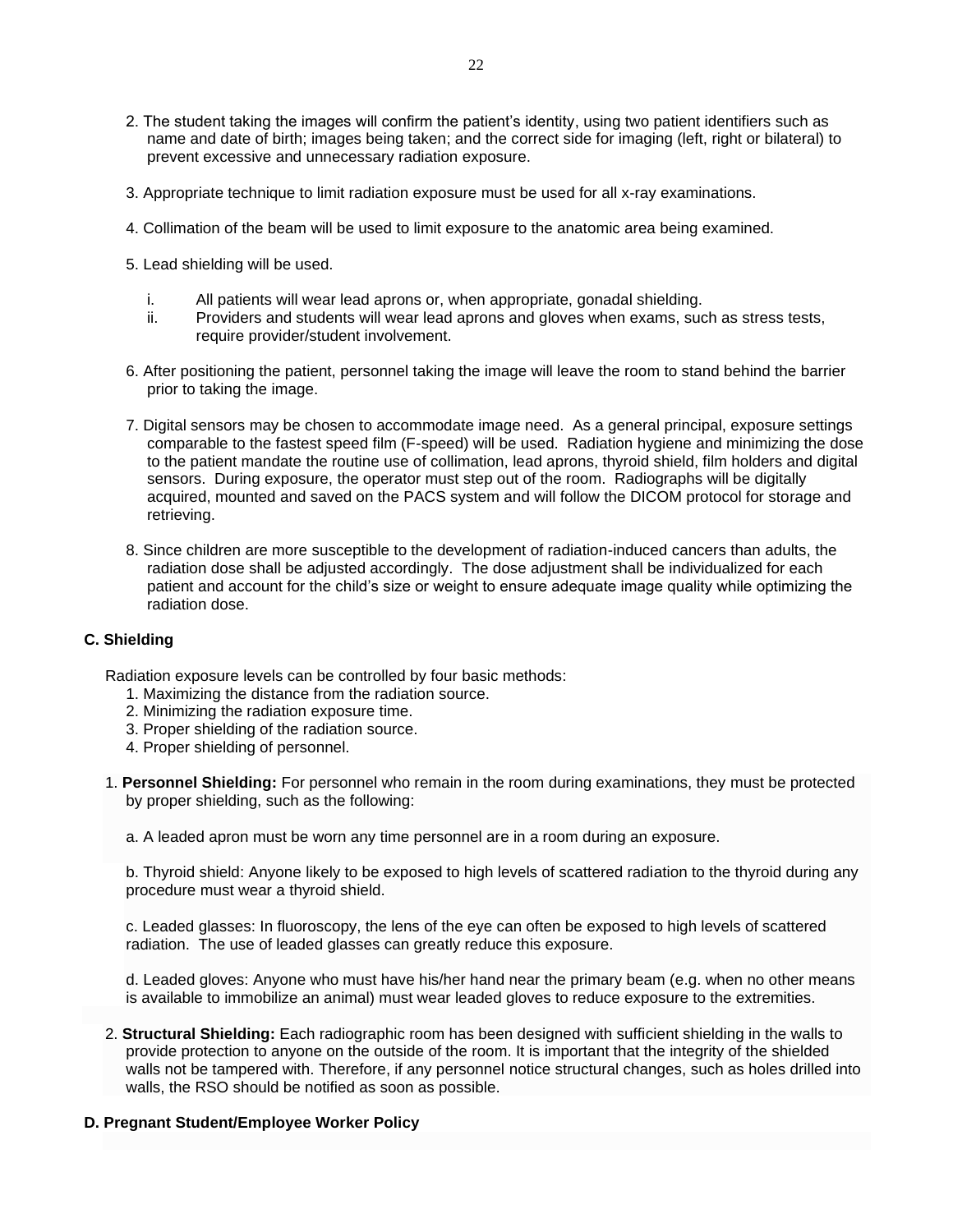Regulations limit a pregnant woman's occupational radiation exposure to 500 mrem in the gestation period. However, for this limit to apply, women who are pregnant or who are trying to become pregnant must declare their pregnancy in writing by completing the Confidential Pregnancy Declaration form in **Appendix E** and the Pregnancy Consultation Record form in **Appendix F**.

Nevertheless, this declaration is voluntary. In accordance with University, College, state and federal regulations, individuals are considered *not* pregnant, regardless of outward appearance, unless the individual has informed, in writing, the University RSO and the College's RSO liaison otherwise. Individuals that have declared their pregnancy, as *recommended* by the university, state and federal regulations, will be issued an additional dosimetry monitoring device to be worn under protective equipment at abdomen level. This additional device must be read *at least monthly* to determine any additional radiation exposure. Records from the monthly reports should be sent to the Student-Employee Health Office and RSO. When no longer pregnant, the individual must declare this change in writing by completing a Request for Withdrawal from Confidential Pregnancy Declaration form (**Appendix G**).

Copies of the necessary forms may be obtained from the Radiation Safety Office or the RSO liaison.

#### **E. Badging and Dosimetry Policy**

- 1. **Personnel Dosimeter:** Personnel dosimeter monitoring devices must only be worn by the individual to whom the device has been issues and only worn at WesternU facilities.
- 2. Dosimetry device monitoring is the method used by the Radiation Safety Office to identify inadequate or improper radiation safety practices and potentially serious radiation exposure situations. The RSO or their designee will issue radiation dosimetry monitoring devices to all faculty, staff and students that routinely operate radiation-producing devices. All radiation workers must conscientiously wear the radiation monitoring devices provided by the Radiation Safety Office. These devices may include the following:
	- a. A film monitoring device to monitor doses to the whole body.
	- b. A Ring Dosimeter to monitor extremity doses.
	- c. A TLD (thermoluminescent dosimeter) monitoring device for whole body measurements.

Monthly dosimetry reports will be maintained in the Student-Employee Health Office. Excessive or abnormal exposure will be investigated in collaboration with the RSO. Based on the findings, appropriate reports will be made in accordance with all state and federal regulations.

#### 3. **Dosimeter Placement**

- A. Interpretation of the measured dose is dependent upon the placement of the dosimeter. It is therefore important that all personnel wear their dosimeters correctly. The following list indicates where the dosimeters are to be worn:
	- i. Film monitoring device with no TLD: wear the device above any protective clothing at collar level.
	- ii. Film device with a TLD device: wear the film device under the lead apron and the TLD above the apron at collar level.
	- iii. Ring Dosimeter: wear ring dosimeters so that the employee's name is facing source of radiation.
- B. Do not expose personnel monitoring devices to extreme heat or humidity. If any dosimeter has received a dose higher than the values shown below, the employee will be notified and the reason for the high reading will be investigated. Measures will be taken to keep radiation doses below these limits whenever possible.

It is very important that all personnel follow all manufacturers' guidelines on the proper use of the radiation exposure monitoring device.

4. **Dose Reports:** Dose reporting frequency is based on dosimeter type: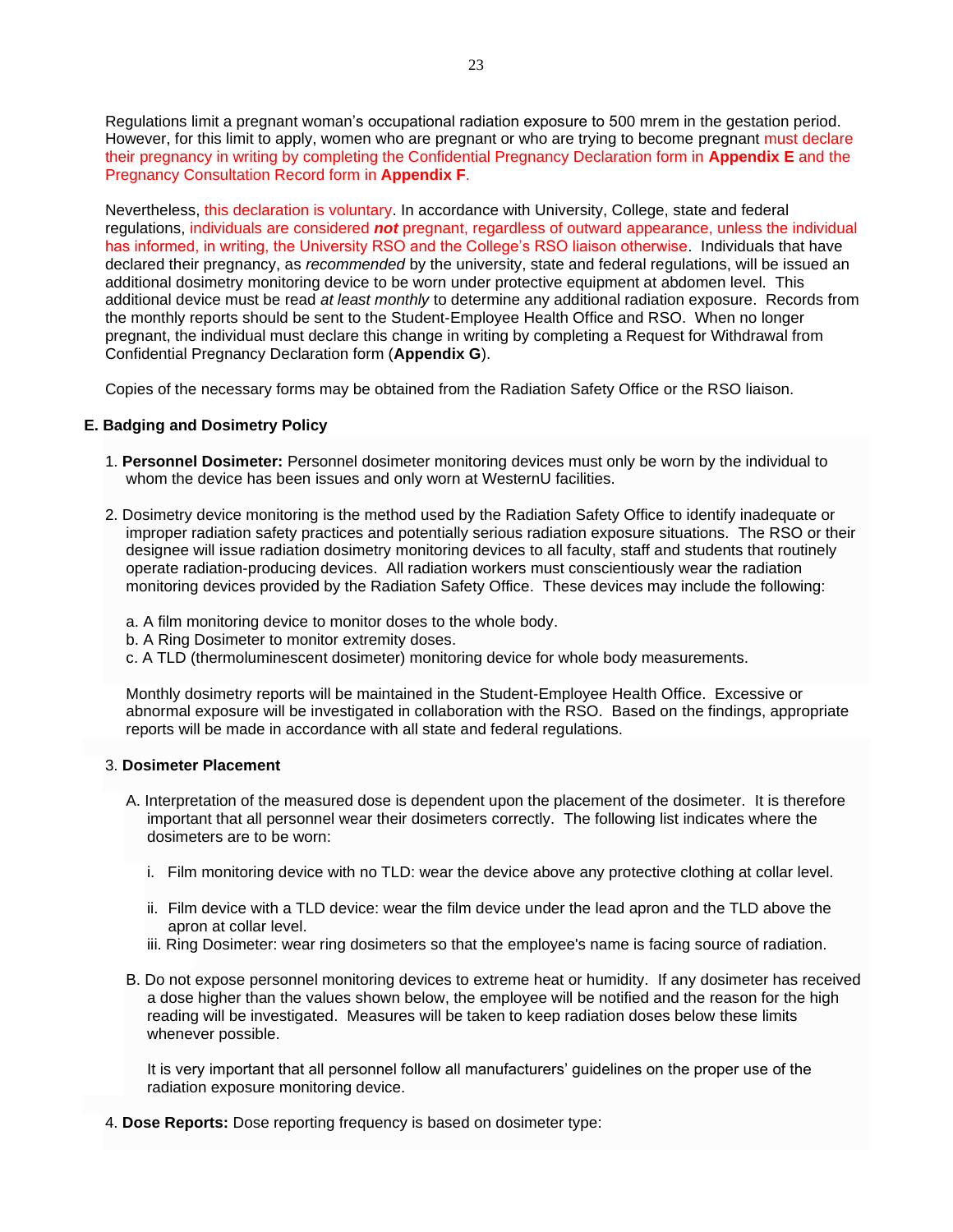- Dose reports are provided upon request to individual wearers. The Radiation Safety Office sends dose summary reports to the Student-Employee Health Coordinator for each wear period and on an annual basis. These reports will be available in the RSO's office.
- Results that will trigger an investigation are:

|                    | Radiology                   |
|--------------------|-----------------------------|
| Whole Body         | 125 mrem/calendar quarter   |
| <b>Extremities</b> | 5,000 mrem/calendar quarter |

5. **Issuance of dosimeters:** Dosimeters will be issued prior to the potential exposure to ionizing radiation by the specific College/Center designee. The RSO will be given a copy of the distribution list.

#### **F. Radiation-Emitting/Producing Equipment and Protective Garment Monitoring**

- 1. Inspection of equipment and maintenance of the radiation-emitting equipment will be performed on a regular schedule by a vendor licensed in the State of California to perform such services. These activities will be in accordance with applicable statutes of the State of California, the federal nuclear regulatory agency and other federal regulations. Logs will be maintained of this inspection and maintenance by the University Radiation Safety Office.
- 2. Radiation-producing equipment shall be tested after each repair or modification and annually by a vendor licensed in the State of California to perform such services. The parameters to be tested include radiation output (including beam intensity and quality), modes of operation e.g. exposure controls, image quality, accuracy of patient dose, typical patient dose for usual imaging studies compared to national reference levels and a review of overall technical quality control.
- 3. Protective equipment, e.g. lead aprons, thyroid/gonad shields and gloves, shall be monitored at time of delivery to WesternU and at least yearly thereafter to ensure integrity of the lead and ability to protect against radiation exposure. Any protective equipment that does not pass must be immediately removed from service and a replacement must be ordered.
- 4. A written or electronic record of equipment inspections, deficiencies or failure and the subsequent correction(s) shall be maintained by the University Radiation Safety Office.
- **G. Diagnostic Equipment Registration** (Assistance with some of the forms mentioned below may be found [here\)](https://www.cdph.ca.gov/Programs/CEH/DRSEM/Pages/RHB-X-ray/Registration.aspx)
	- 1. **Registration of Diagnostic Units and License Fees:** According to the California Health and Safety Code, all radiation-producing equipment must be registered with the Radiation Health Branch of the California Public Health Department and a fee paid. Registration will be in the name of the Western University of Health Sciences, with the University Compliance Office as point of contact. The college/department where the device is housed pays for the initial registration fees and all future renewals as long as the equipment is in use. The RSO and Environmental Health & Safety must be notified of the acquisition, transfer, or disposal of any radiation producing machine. The Compliance Office and the RSO maintain a listing of all units currently registered.

Colleges who wish to operate a radiation-producing machine must submit an [Radiation Machine](https://www.cdph.ca.gov/CDPH%20Document%20Library/ControlledForms/rh2261n.pdf)  [Registration form for New Registrants](https://www.cdph.ca.gov/CDPH%20Document%20Library/ControlledForms/rh2261n.pdf) to the Radiation Safety Office. Each application must be completed in sufficient detail for evaluation. The University Compliance Office can assist in the application/licensing process. Applications must include a description of the machine, including maximum operating parameters, description of proposed use and, for machines operating above 100 kV, a description of the facility in which the machine will be used. Accelerators, diagnostic or radiographic x-ray machines or other radiationproducing machines which may present special hazards, require operating conditions beyond those listed in this instruction. For additional information, refer to Section IV.2 of this Manual.

2. **Acquisition of New Diagnostic Units:** It is the responsibility of clinical personnel to notify the RSO upon acquisition of any new diagnostic equipment. A radiation safety survey is conducted by authorized RSO personnel on all new units prior to their use. This survey will include reviewing barriers, shielding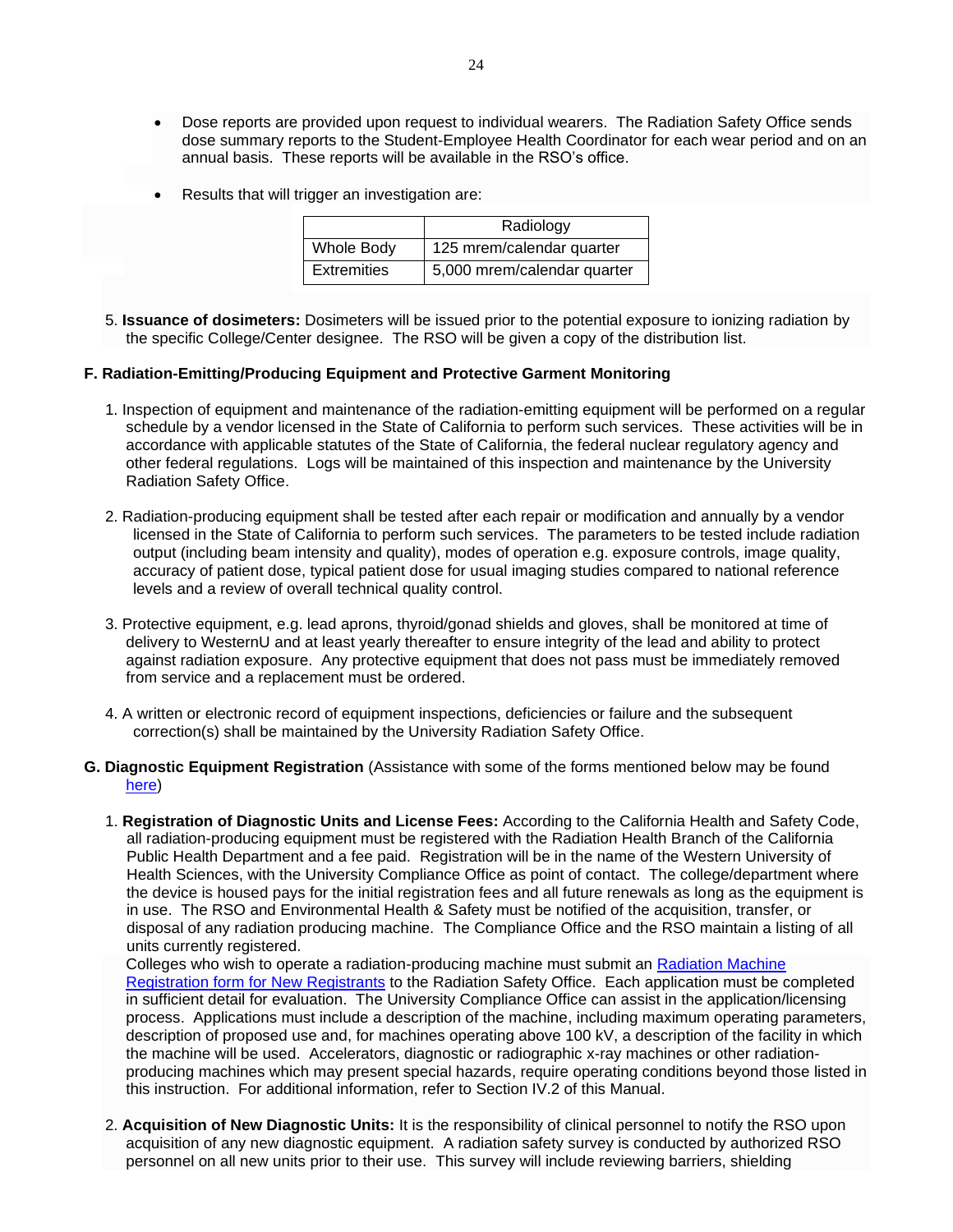requirements, training on the use of devices and ensure policies fit or apply to the radiation devices being used.

- 3. **Disposal of Diagnostic Units:** It is the responsibility of clinical personnel to notify the University RSO of any diagnostic equipment intended for disposal. The RSO and/or clinic will work in cooperation with the Environmental Health & Safety Office to ensure safe disposal of diagnostic units. The University compliance Office will work with the clinical personnel to complete the required documentation that must be submitted to the state to show the University no longer uses and/or owns the device.
- 4. **Amendment To Registration:** A request for amendment to an approved application is submitted on a [Radiation Machine Registration form for Changes to Registrant or Machine Information](https://www.cdph.ca.gov/CDPH%20Document%20Library/ControlledForms/rh2261c.pdf#:~:text=RADIATION%20MACHINE%20REGISTRATION%20FORM%20FOR%20CHANGES%20TO%20REGISTRANT,F%2C%20G%2C%20and%20H%20for%20all%20actions%2C%20and) form. Amendment requests may be made for the following changes:
	- Change in location of machine (<100 kV)
	- Change in facility design (>100 kV)
	- Change in proposed use
- **5. Permit Authorization:** All applications for the use of radiation-producing machines are first submitted to the University Compliance Office for review before being sent to the State of California Radiation Health Branch (RHB). Upon RHB approval, a numbered permit is issued listing any special conditions specified. Applications for the use of radiographic x-ray units operating above 100 kV which have not been previously approved for operation require State of California RHB approval.
- **6. Authorized Users:** Equipment licensee/RSO/supervisor/College designated dosimetry officer is responsible for ensuring that only authorized users are allowed to operate their machines. Authorized users are those individuals listed on the original application or added using appropriate forms and approval channels. Contact equipment licensee/RSO/supervisor/College designated dosimetry officer for further information.
- **7.** The University Compliance Office is responsible for reviewing all applications related to radiation emitting devices.

#### **H. Radiation Exposure Safety Tips**

#### **Time**

- Minimize time exposed to radiation.
- Use technique charts to decrease repeat exams.
- Rotate available personnel so that no one spends a disproportionate amount of time producing radiographs.
- Use tape, sandbags and restraint devices to limit manual positioning of the patient.
- Plan the radiographic procedure carefully to avoid repeat films.
- Use film screen systems to minimize the time of exposure.

#### **Distance**

- Maximize the distance between the worker and the x-ray beam.
- Remove nonessential personnel from the radiology room during exposure.
- Do not hold a film by hand even if it is a gloved hand.

#### **Shielding**

- Utilize all available protective equipment such as lead aprons, gloves and thyroid shields, especially when film is being exposed to the radiation beam.
- Never allow any part of your body to enter the primary beam.

#### **Common sense**

- Avoid the primary beam.
- Don't allow pregnant women or personnel in the radiology room without appropriate safety measures being followed, e.g. wearing of lead apron.
- When possible, collimate the primary beam so there is a one-inch unexposed area at the periphery of your radiograph to reduce scatter.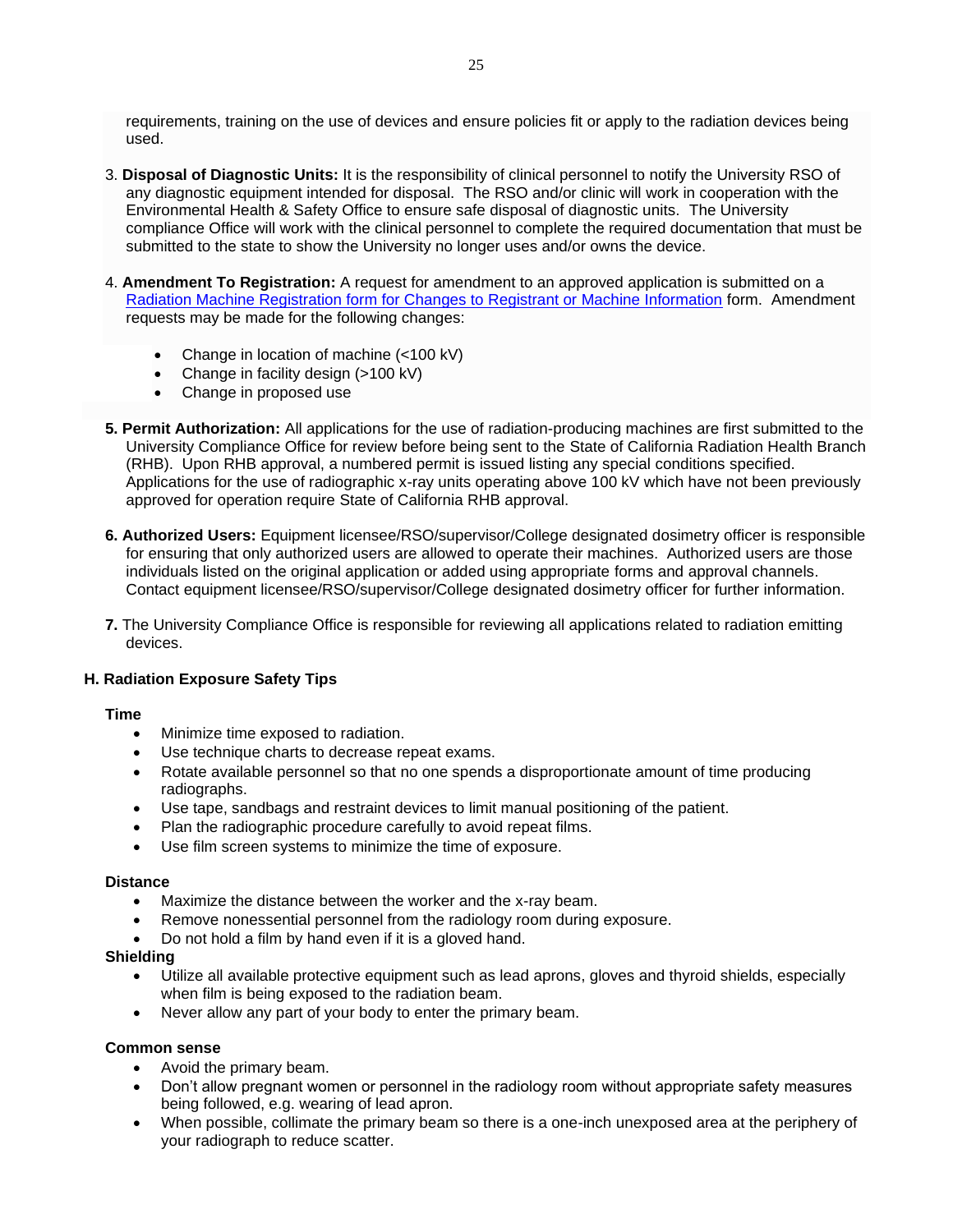**I. New Student/Employee Orientation:** Supervisors will ensure that new or transferred employees are given appropriate orientation. New and returning employees will be gradually integrated into a full work schedule as appropriate for specific jobs and individuals. Employees will be assigned to an experienced trainer for job training and evaluation during the break-in period. Employees reassigned to new jobs should also have a break-in period. **Important -** Supervisors will closely monitor employees that fall into this category throughout their probationary period.

Each College will ensure that new or transferred students are allowed an appropriate orientation period.

**J. Radiation Safety Training:** All new, transferred or returning (after a period of greater than one year) faculty, staff or students who engage in activities that may result in exposure to ionizing radiation are required to complete a WesternU-approved radiation safety course and examination demonstrating the acquisition of knowledge regarding the effects of ionizing radiation and appropriate protective measures. Competence in this knowledge must be demonstrated **annually** through completion of online training courses.

Training in Diagnostic X-Ray Radiation Safety: Dental students receive didactic and [online instruction](https://mydocs.westernu.edu/Students/CDM/D1/_layouts/15/WopiFrame.aspx?sourcedoc=/Students/CDM/D1/D1/Fall/ECD%20I/Course%20Documents/NOMAD%20Training/01.%20Nomad%20Operator%20Training.ppt&action=default) in Radiation Physics and Biology; however, the online instruction requires prior authorization to access the site. Podiatric students receive didactic training in radiation safety whereas veterinary students receive initial didactic training and then must complete an online radiation safety course.

All new personnel must be trained by qualified persons and must satisfactorily demonstrate knowledge of operating and safety procedures before independently operating machines that produce ionizing radiation. Depending on prior experience and the type of machine to be operated, new personnel may be required to attend an orientation and/or complete a short written test to demonstrate knowledge of operating and safety procedures.

Contact the RSO for information on training courses specific to your areas.

#### **K. Off-Campus Students/Faculty**

- a. Students from the College of Osteopathic Medicine of the Pacific involved in clinical off-campus rotations in radiology services in affiliated hospitals will obtain their personnel monitoring devices from that facility.
- b. Students from the College of Podiatric Medicine involved in clinical off-campus rotations.
- c. Students in the College of Veterinary Medicine (CVM) involved in off-campus clinical practices will obtain their personnel monitoring devices from the RSO liaison or Director of Student Affairs in the CVM. These personnel TLD monitoring devices will be issued to the 1<sup>st</sup> and 2<sup>nd</sup> year students the first week of class and are exchanged every six  $(6)$  months. Third and  $4<sup>th</sup>$  year students receive the Instadose monitoring devices and are directed to read them monthly. CVM staff is able to access the Instadose reports and they are reviewed the CVM RSO liaison. It will be the responsibility of the students to wear the dosimetry devices in the practice when obtaining radiographs of patients and to promptly return them to the RSO liaison and/or CVM Director of Student Affairs, for each time period designated.
- **L. Ionizing Radiation Hazards and Biological Effects:** X-rays produced by diffraction machines are readily absorbed in the first few millimeters of tissue, and therefore do not contribute any dose to the internal organs of the body. However, the lens of the eye can receive a dose from x-rays of this energy. Overexposure of lens tissue can lead to the development of lens opacities and cataracts. Absorbed doses of a few hundred Rad may produce an erythema of the skin which is transitory in nature. Higher doses -- 10,000 Rad and greater - may produce significant cellular damage resulting in pigment changes and chronic radiation dermatitis. Exposure to radiation may not result in immediate skin erythema. The latent period may be from several hours to several days. (Note: Devices used for diagnosis are about one order of magnitude shorter in wavelength. Diagnostic x-rays are designed for tissue penetration and are carefully filtered to avoid x-ray damage to the skin caused by the longer, more readily absorbed wavelengths).
- **M. Sources of Ionizing Radiation:** The primary beam is not the only source of ionizing radiation. Any high voltage discharge is a potential source of x-rays. Faulty high-voltage vacuum-tube rectifiers may emit x-rays of twice the voltage applied to the x-ray tube. Other sources of ionizing radiation are: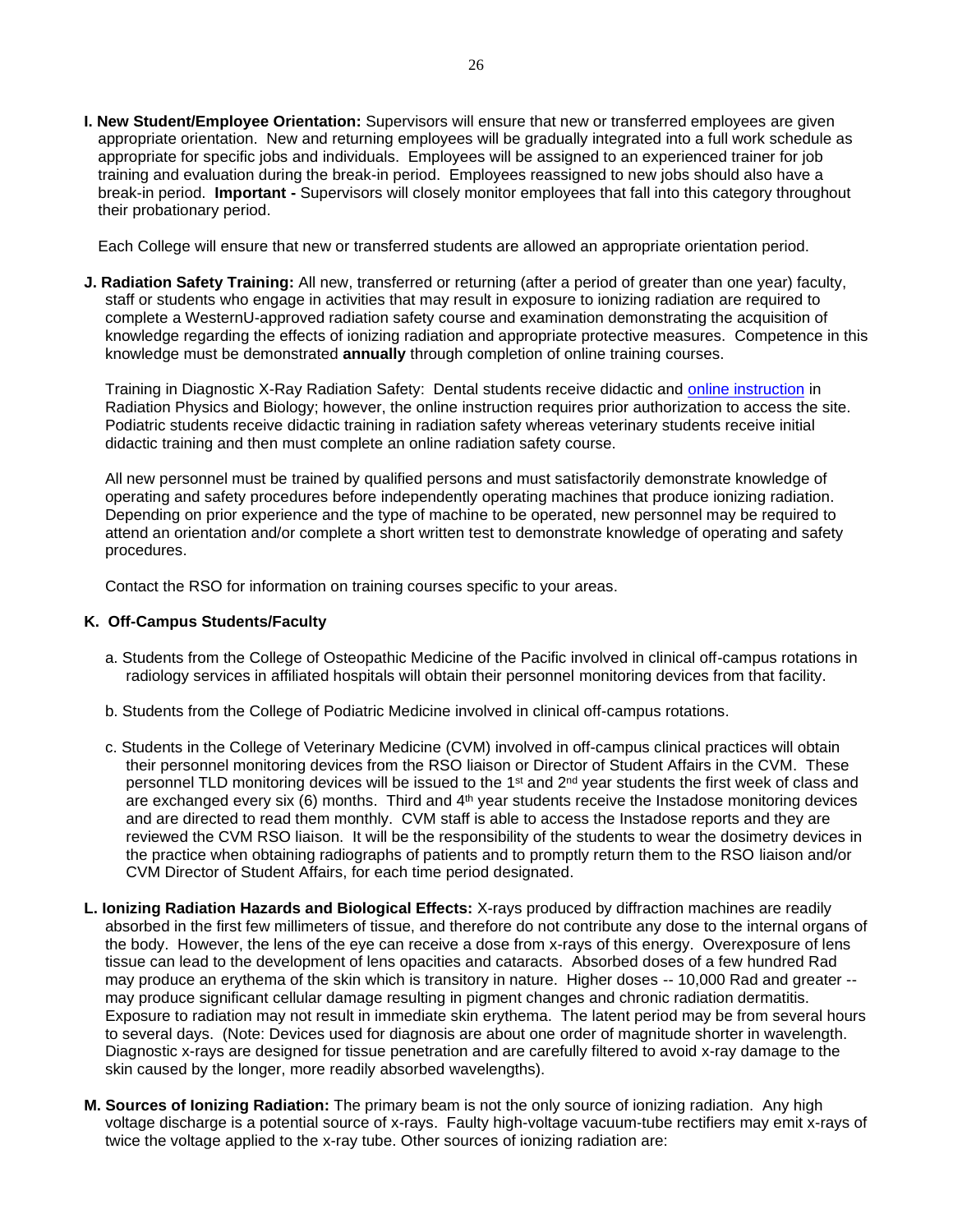- Secondary emissions and scattering from the sample, shielding material, and fluorescent screens.
- Leakage of primary or scattered x-rays through gaps and cracks in shielding.
- Penetration of the primary beam through or scattering from faulty shutters, beam traps or collimator couplings.
- **N. Safety Precautions:** The shielding, safety equipment and safety procedures prescribed for X-Ray diffraction equipment are applicable only for up to 100 kV-peak X-Rays. Greater precautions may be necessary for machines operating at higher voltages. The equipment licensee has the responsibility for providing a safe working environment by ensuring that equipment is operationally safe and that users understand safety and operating procedures. The equipment operator is responsible for his or her own safety and the safety of others when using an analytical X-Ray machine.
	- 1. Shield Removal: Prior to removing shielding or working in the sample area, the operator must check both the warning lights and the current (mA) meter on the console. Never trust a warning light unless it is on! Always use a survey meter to check that the shutters are actually closed if current is still being supplied to the tube. It is possible for a shutter to be stuck partially open even when the indicator shows that it is shut. The best way to avoid an accidental exposure is to turn the machine off before working in the sample area.
	- 2. Repairs or Malfunctions: Never put any part of the body in the primary beam. Exposure of any part of the body to the collimated beam for even a fraction of a second may result in damage to the exposed tissue. A person not knowledgeable about x-ray equipment should not attempt to make repairs or remedy malfunctions. If you suspect a machine is malfunctioning, turn it off or unplug it. Place an "out of order" note on the control panel and contact the appropriate supervisor to coordinate with the university Purchasing Department for the necessary repairs.
	- 3. Bare feet are not permitted in any patient care areas, laboratories or around electrical equipment. Even slightly moist skin is an excellent electrical conductor and contact with faulty, ungrounded equipment may result in severe injury or death.
- **O. "X-RAY ON" Indicators:** When present, there must be a visual indication located on or near the tube head to indicate when x-rays are being produced. This is usually an assembly consisting of two red bulbs wired in parallel and labeled X-RAYS ON. If one of the lights is burned out, the operator should put in a work request to have the light replaced. Always check the control panel.
- **P. Safety Devices:** Interlock switches are used to prevent inadvertent access to the beam. They should not be bypassed. Interlocks should be checked periodically to insure that they are functioning properly. Interlocks and other safety devices and warning systems are not foolproof or fail-safe. A safety device should be used as a back-up to minimize the risk of radiation exposure -- never as a substitute for proper procedures and good judgment.
- **Q. Warnings and Postings:** A sign bearing the radiation symbol and the words CAUTION X-RAYS must be posted at the entrance to each room/laboratory containing a radiation producing machine. The sign must include the name and after-hours phone number of the equipment licensee/RSO/supervisor/College designated dosimetry officer or designee if the device is not located in a patient care area. A label bearing the words CAUTION THIS EQUIPMENT PRODUCES RADIATION WHEN ENERGIZED (or similar wording) must be affixed to the control device of each machine. A label bearing the words CAUTION HIGH INTENSITY X-RAY BEAM (or similar wording) must be affixed on or near the tube of an X-Ray unit. An X-RAYS ON warning light, labeled as to its meaning, shall be located on or near an X-Ray tube to indicate when X-Rays are being produced.
- **R. Access Control:** Key control must be maintained for each machine. For older machines which do not have a keyed control device, this requirement may be fulfilled by controlling access to the room/laboratory. While any open system is in operation, an operator must be present or the room/laboratory must be kept locked.
- **S. Operating Procedures:** Operating procedures for each machine must be available near the machine. For open systems, these procedures must specifically include:
	- Means to control and limit exposures, including controlling access to the area.
	- The use of radiation survey instruments and film monitoring devices.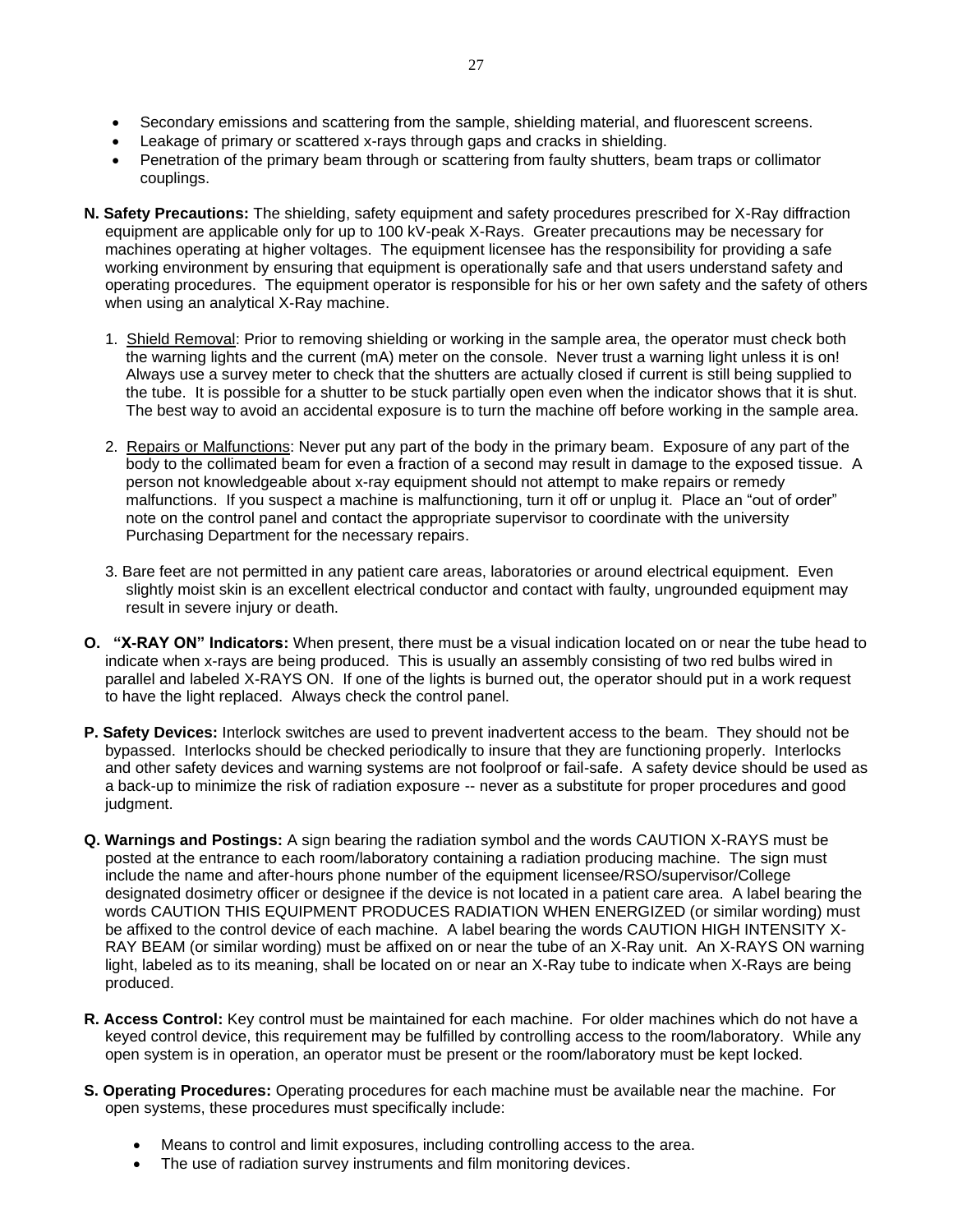- **T. Equipment Safety Surveys:** For open systems, the equipment licensee/RSO/supervisor/College designated dosimetry officer must provide a radiation survey meter to indicate the presence of unwanted radiation and to trace the origin of leaks. The recommended instrument is a Geiger-Mueller survey meter which must be calibrated at least yearly with a thin window probe. After a change in experimental set-up and before energizing the machine, the operator must visually inspect ports, cameras, shielding, etc. After the machine is energized, a radiation survey should be performed to check for scattered or leakage radiation.
- **U. Radiation Safety Surveys:** The RSO, or RSO liaison, performs inspections of radiation producing machines on the campus of WesternU when first installed, at yearly intervals, and whenever significant changes to the machine, facility, or operating procedures are made.
- **V. Unused Ports:** All unused x-ray ports must be permanently blocked or be interlocked so that x-ray production is stopped if the port is opened. Material used to block unused ports must be of sufficient density and thickness to attenuate the primary beam to acceptable levels.
- **W. Protective Shielding:** Protective barriers and/or shielding must be used in open x-ray systems to ensure exposure rates in accessible areas are less than 2 mR/hr at 5 cm from any exterior surface. It is important to avoid cracks and gaps in the shielding.
- **X. Log Book:** For open systems, a log book must be kept which records the following information:
	- Means to control and limit exposures, including controlling access to the area.
	- The use of radiation survey instruments and film monitoring devices.
	- Operator
	- Voltage
	- Exposure time
	- Date
	- **Current**
	- Radiation survey Results
- **Y. Dosimetry:** Dosimetry requirements will be established by the RSO upon a review of each facility. Users of radiographic units, or open system x-ray diffraction units will be issued a personnel dosimeter (TLD monitoring device). This dosimeter should be worn while in the facility when the machine is in operation. The film monitoring device will only measure scattered radiation; it will not indicate personnel dose from exposure to the primary beam. Additional dosimeters may be posted at various locations in the facility. These dosimeters should not be moved by laboratory personnel.
- **Z. Emergencies Involving Radiation Producing Machines:** In the event of an accident or incident involving a radiation-producing machine:
	- Turn off the machine. If possible, also unplug or shut off the circuit breaker for the machine.
	- If there is a serious injury or fire, call 911 and request paramedic or the fire department.
	- Notify the Security Office at extension 3000. If an emergency occurs after normal working hours, call 909-706-3000 and the clinical dean of the college/department/center involved as soon as it is safe to do so.
	- Notify the laboratory supervisor.
	- Record information about the incident e.g. operating voltage and current, exposure time, distance from radiation source.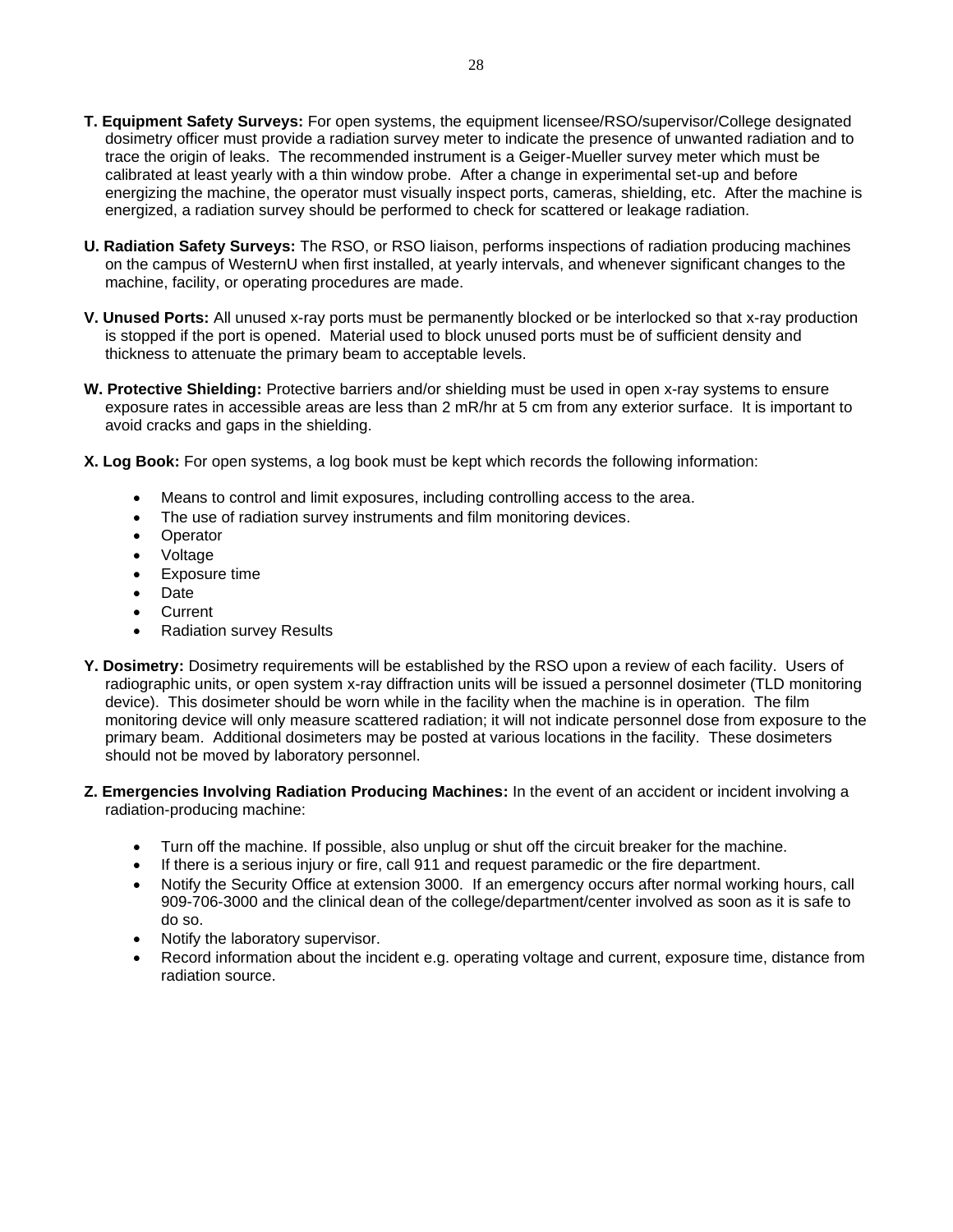

## **APPENDIX A**

## **Use of Dosimetry Monitoring Device**

I, am aware that the privileges granted to me for using ionizing radiation require that I strictly adhere to the rules as mandated by the state and federal regulatory agencies or my privileges may be revoked.

### **Use of Monitoring Device**

I understand that I must adhere to the following safety practices while using the monitoring device by:

- wearing only my designated device so that monitoring is optimized (usually on the collar) when using the radiation device.
- leaving it in designated location when not in use and not taking the device home.
- not laundering the device or getting it wet.
- not exposing it to heat, such as in a car in the summer or exposing the device to other sources of radiation.
- not wearing the device for personal x-ray or nuclear medicine exam.
- turning the device in for processing in a timely manner.
- wearing protective equipment, such as a lead apron, while operating the radiation device.

### **Lost or Damaged Monitoring Device**

I understand I must report it immediately to the appropriate departmental representative and will be advised regarding the replacement device. I understand that a missing or invalid dosimeter reading creates a gap in my radiation dose record and affects the monitoring program's ability to provide accurate exposure readings.

o Written notification must also be given to the RSO liaison for the college/department.

My signature below indicates that I have read this document and will comply with the rules and regulations.

\_\_\_\_\_\_\_\_\_\_\_\_\_\_\_\_\_\_\_\_\_\_\_\_\_\_\_\_\_\_\_\_\_\_ \_\_\_\_\_\_\_\_\_\_\_\_\_\_\_\_\_\_\_\_\_\_\_\_\_

\_\_\_\_\_\_\_\_\_\_\_\_\_\_\_\_\_\_\_\_\_\_\_\_\_\_\_\_\_\_\_\_\_\_\_ \_\_\_\_\_\_\_\_\_\_\_\_\_\_\_\_\_\_\_\_\_\_\_\_\_

Printed Name Date

Signature Device Number

This form, once signed, must be returned to the appropriate departmental representative.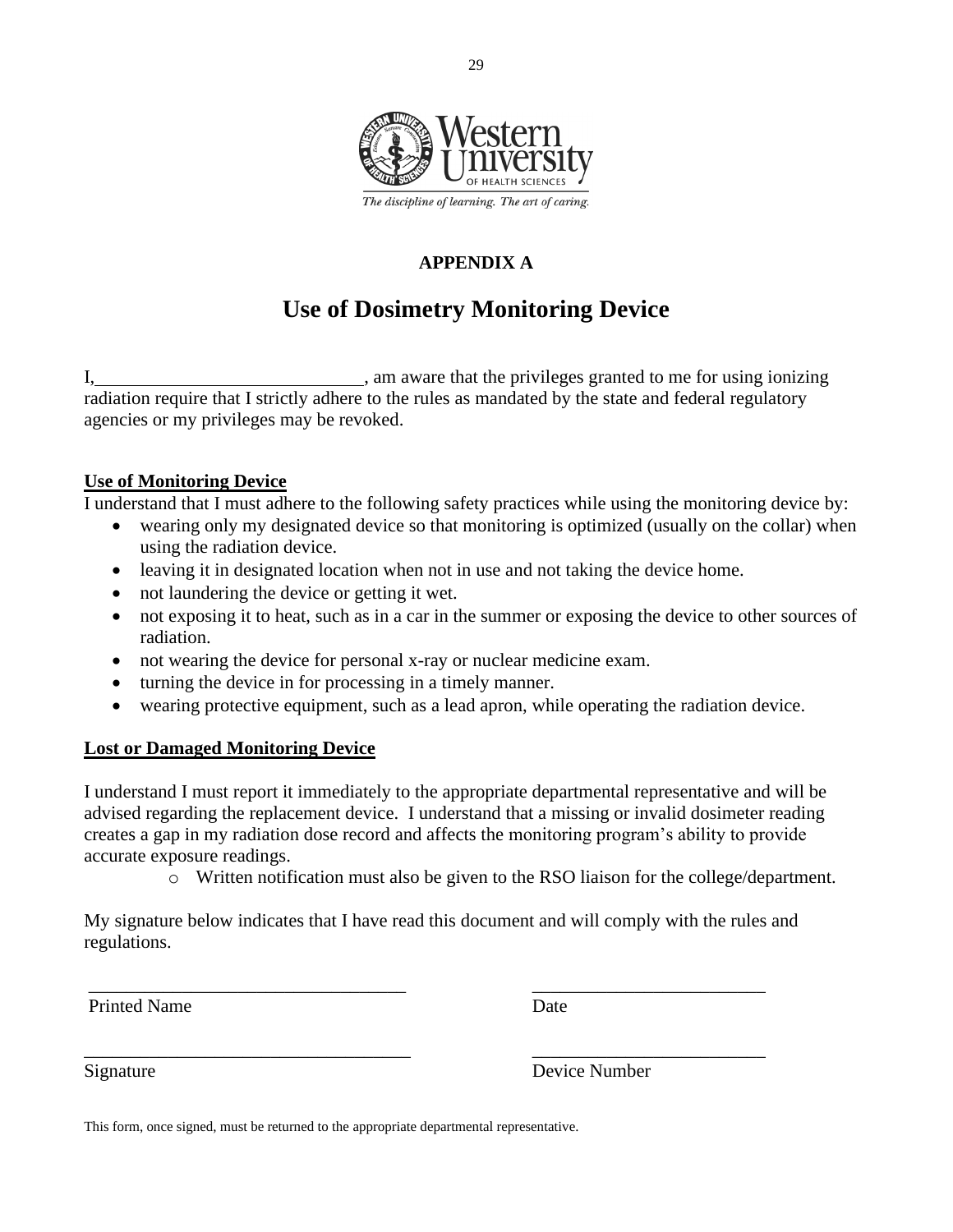

**APPENDIX B**

## **Declaration of Previous Dosimetry Monitoring (Excluding WesternU-Provided Monitoring)**

30

Western University of Health Sciences returning student/faculty:

In accordance with University policy, State, and Federal regulations, the University is required to maintain a record of your occupational- and/or educational-related lifetime ionizing radiation exposure to ensure your safety.

#### **Student/Faculty/Staff information:**

**Name** (print)**:**

**Date of Birth:**

**ID Number** (student/faculty/staff)

**Social Security Number** *(last 4 digits only)*

*OR if you do not have an SSN, a federally issued identification number*

#### **Unique Dosimetry Monitoring Identifier**

(as used by the monitoring company)

With the submission of this document, I certify that *since the completion of my last Declaration of Previous Dosimetry Monitoring*:

I have **not** been enrolled in a dosimetry monitoring program other that the program administered by WesternU.

I have been enrolled in a dosimetry monitoring program other than that administered by WesternU **since completion of my previous** *Declaration of Previous Dosimetry Monitoring*. I have listed those below and will submit a Release of Exposure Report Request form for each monitoring program in which I was enrolled.

I have been enrolled in a dosimetry monitoring program other than that administered by WesternU **since completion of my previous** *Declaration of Previous Dosimetry Monitoring*, but do not remember where. I have listed the information that I recall below.

Below, please declare any previous dosimetry monitoring programs you were enrolled in. Complete a Release of Exposure Reports Request form for each location if not previously done.

| Rec'd | <b>Inclusive Dates</b> | Institution/Facility/Practice | Mailing Address and Phone Number |
|-------|------------------------|-------------------------------|----------------------------------|
|       |                        |                               |                                  |
|       |                        |                               |                                  |
|       |                        |                               |                                  |
|       |                        |                               |                                  |
|       |                        |                               |                                  |
|       |                        |                               |                                  |

**Please complete additional forms if needed.**

Signature: Date: Date: Date: Date: Date: Date: Date: Date: Date: Date: Date: Date: Date: Date: Date: Date: Date: Date: Date: Date: Date: Date: Date: Date: Date: Date: Date: Date: Date: Date: Date: Date: Date: Date: Date: D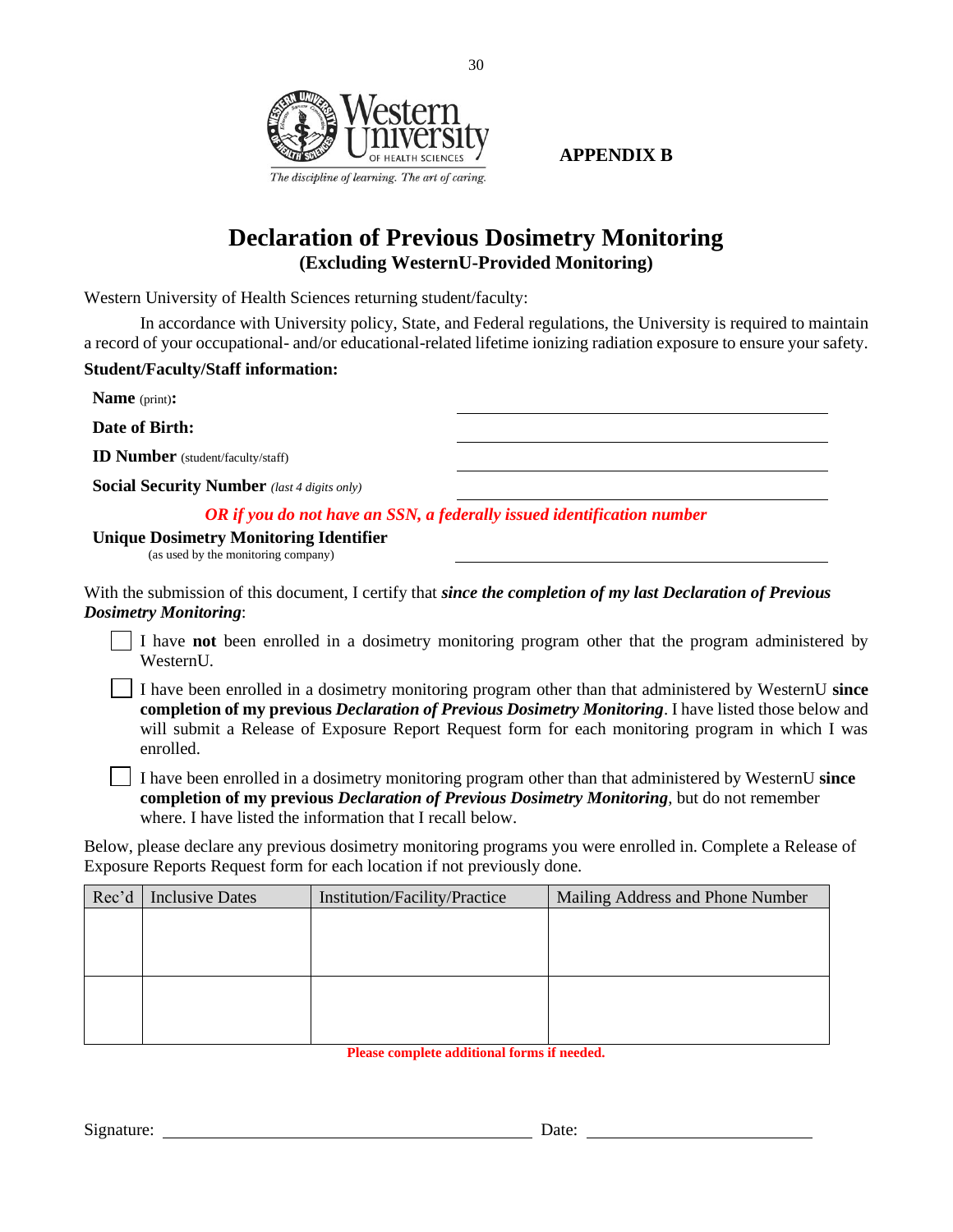

### **APPENDIX C**

## **Release of Exposure Reports Request**

#### **Attention: Radiation Safety Officer**

California state law requires that we monitor levels of radiation exposure in the performance of job duties/educational training. In accordance with California State and Federal regulations, please accept this letter as an official request for the occupational exposure history of the person named below.

|                                     | ( <i>last 4 digits only</i> ) (or the ID code used for your monitoring at the facility)                        |
|-------------------------------------|----------------------------------------------------------------------------------------------------------------|
|                                     | OR if you do not have an SSN, a federally issued identification number                                         |
| (as used by the monitoring company) |                                                                                                                |
|                                     | Date of Employment or enrollment:                                                                              |
|                                     |                                                                                                                |
|                                     |                                                                                                                |
|                                     | I hereby authorize that my exposure history be released to Western University of Health Sciences.<br>(Printed) |
|                                     |                                                                                                                |

Thank you very much for your help. Please call Western University's Radiation Safety Officer at 909-469-5592 if you have any questions or need of further information.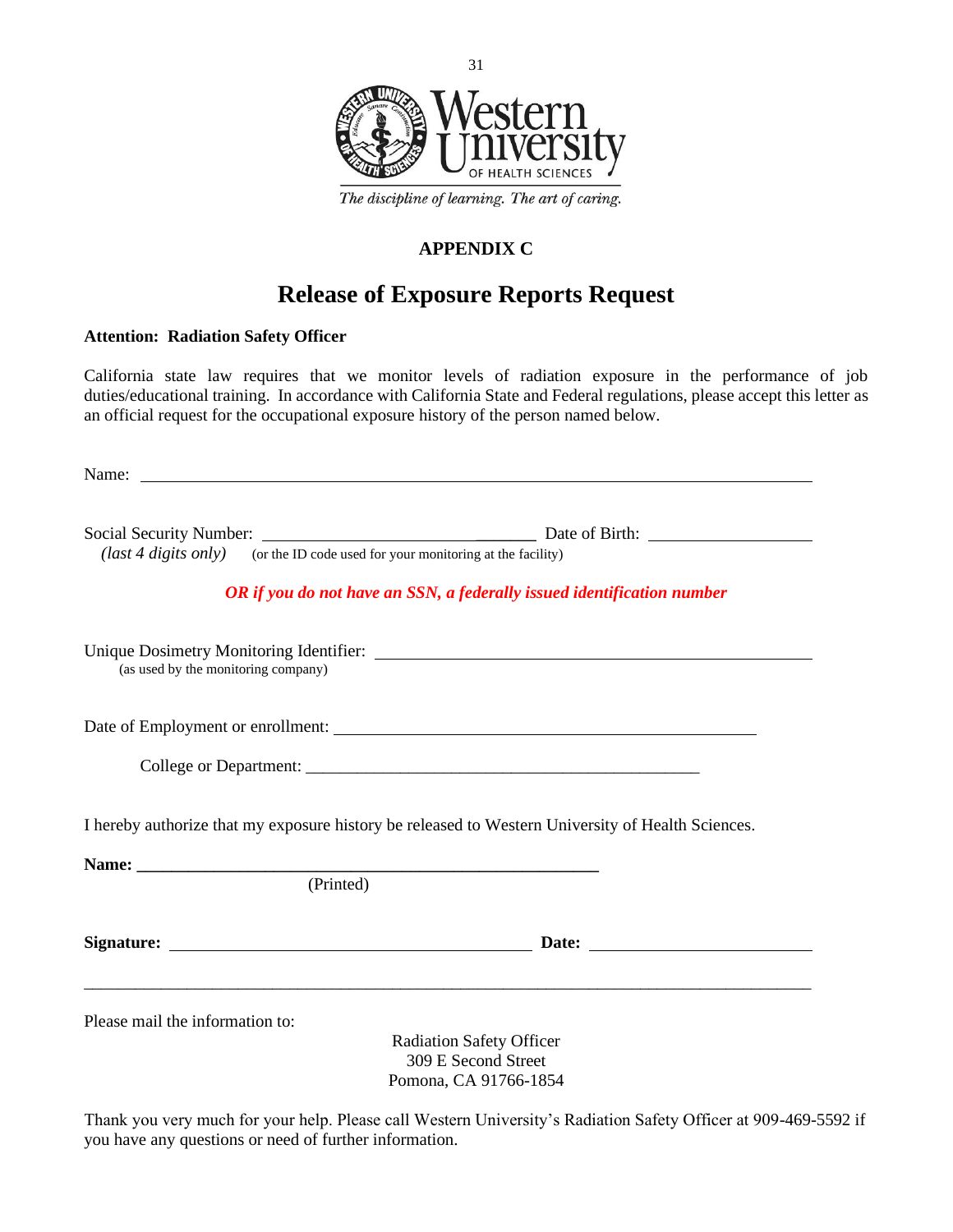

The discipline of learning. The art of caring.

### **APPENDIX D**

### **BODY CHART FOR RECORDING RESULTS OF RADIATION CONTAMINATION SURVEY**

Contaminated Person's Name: \_\_\_\_\_\_\_\_\_\_\_\_\_\_\_\_\_\_\_\_\_\_\_\_\_\_\_\_\_\_

Date of Incident: \_\_\_\_\_\_\_\_\_\_\_\_\_\_\_\_\_\_\_\_\_\_\_\_\_\_\_\_\_\_

Time of Incident: \_\_\_\_\_\_\_\_\_\_\_\_\_\_\_\_\_\_\_\_\_\_\_\_\_\_\_\_\_\_

1. Mark areas of high level contamination as determined by survey on the chart below.

2. Record the initial survey results below.

3. Ensure that meter-to-skin distance is consistent in all surveys to minimize inter-survey errors.

Initial Survey Results: \_\_\_\_\_\_\_\_\_\_\_\_\_\_\_\_\_\_\_\_\_\_\_\_\_\_\_\_\_\_ Decontamination Cycle #1 Survey Results: \_\_\_\_\_\_\_\_\_\_\_\_\_\_\_\_\_\_\_\_\_\_\_\_\_\_\_\_\_\_ Decontamination Cycle #2 Survey Results: \_\_\_\_\_\_\_\_\_\_\_\_\_\_\_\_\_\_\_\_\_\_\_\_\_\_\_\_\_\_

**The goal is to decrease external contamination to no more than 2 times background radiation level.**

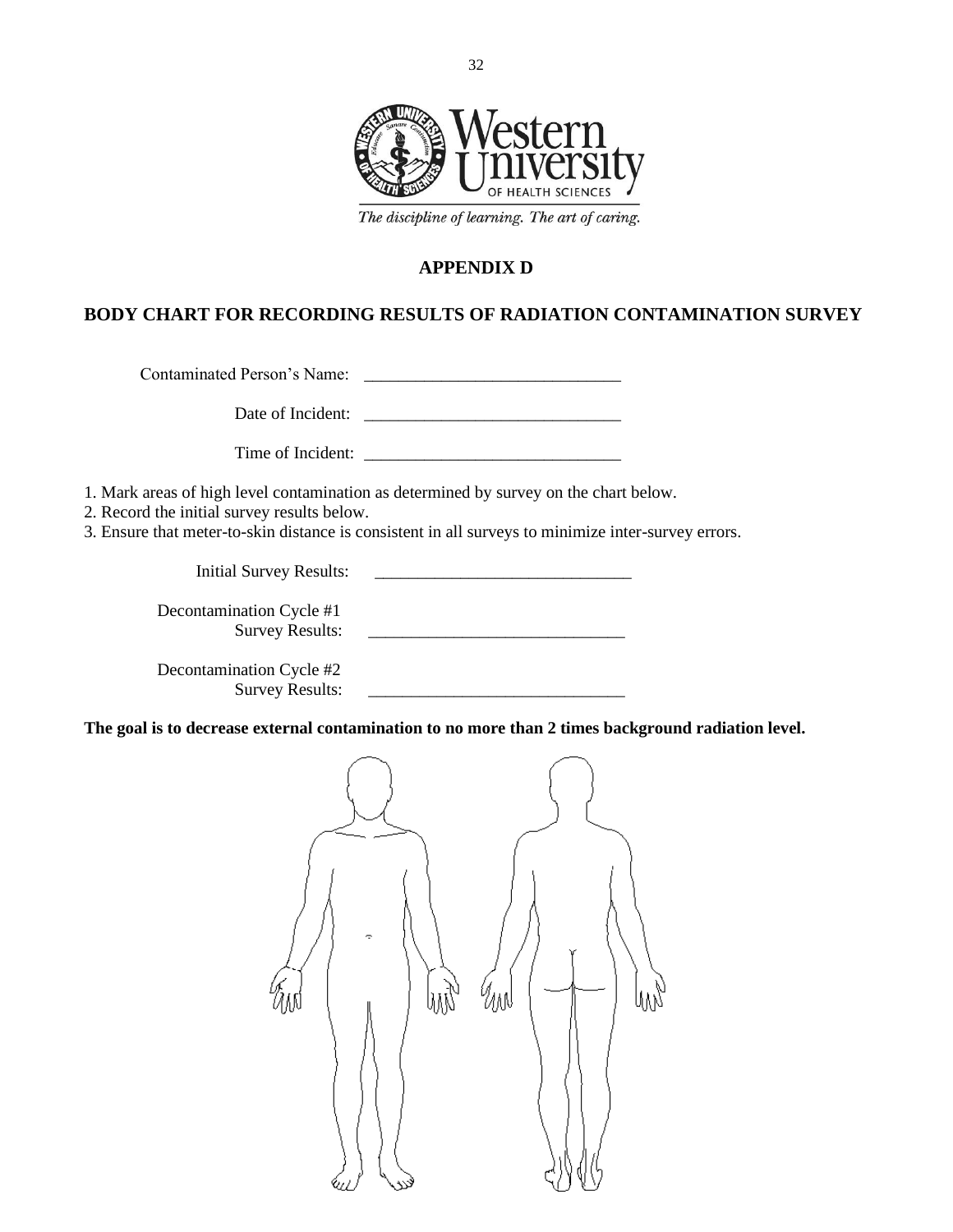

## **APPENDIX E Confidential Pregnancy Declaration**

In January, 1994, the Nuclear Regulatory Commission (NRC) issued a rule limiting fetal radiation dose received as a result of a pregnant worker's occupational exposure to 500 mrem in the gestation period<sup>1</sup>. For this limit to apply, the regulation requires the woman to declare pregnancy in writing and give the estimated date of conception. If a woman chooses not to declare her pregnancy, the normal occupational dose limit of 5,000 mrem per year would be in effect with the provision to maintain occupational radiation exposure "as low as reasonably achievable" (ALARA)<sup>2</sup>.

A woman working with radioactive material who decides to declare a pregnancy would do so by submitting this form to the Radiation Safety Office (RSO) or designee in the individual College and, at the woman's discretion, to her supervisor. As required by law<sup>3</sup>, the University maintains this declaration and any dose records to the embryo/fetus with those of the declared pregnant worker, which are protected from public disclosure. This notification will initiate a process by which the RSO will assess potential doses, evaluate potential exposures from ionizing radiation, and review the individual's radiation exposure history. If this process identifies exposure potential to the embryo/fetus that is not in concert with the ALARA Plan, the individual will be contacted, even if the Declaration Form did not request consultation with the RSO. Recommendations on minimizing radiation exposure may be made on an individual basis after this review.

Anyone with questions relating to radiation protection measures for the embryo/fetus, the Radiation Protection Program or procedures on the declaration of a pregnancy is encouraged to contact the Radiation Safety Office at 469-5592 (or extension 5592) or the college/department Radiation Safety Liaison.

1 - The Code of Federal Regulations, Standard for Protection Against Radiation 10 CFR 20.1208

2 - ibid 10 CFR 20.1003

3 - ibid 10 CFR 20.2106

To

In accordance with the NRC's regulations at 10 CFR 20.1208, "Dose to an Embryo/Fetus," I am declaring that I am pregnant. I believe I became pregnant in \_\_\_\_\_\_\_\_\_\_\_\_\_\_\_\_\_\_\_\_\_\_\_\_\_\_\_\_\_ (only the month and year need be provided).

I understand the radiation dose to my embryo/fetus during my entire pregnancy will not be allowed to exceed 0.5 rem (5 millisievert) (unless that dose has already been exceeded between the time of conception and submitting this letter). I also understand that meeting the lower dose limit may require a change in job or job responsibilities during my pregnancy.

| Employee/Student ID No. |                       |
|-------------------------|-----------------------|
|                         | $last 4 digits only)$ |

Place this form in an envelope, seal it closed, write the work "Confidential" on the outside of the envelope and then submit it to:

> Student-Employee Health Western University of Health Sciences 309 E. Second St. Pomona, CA 91766-1854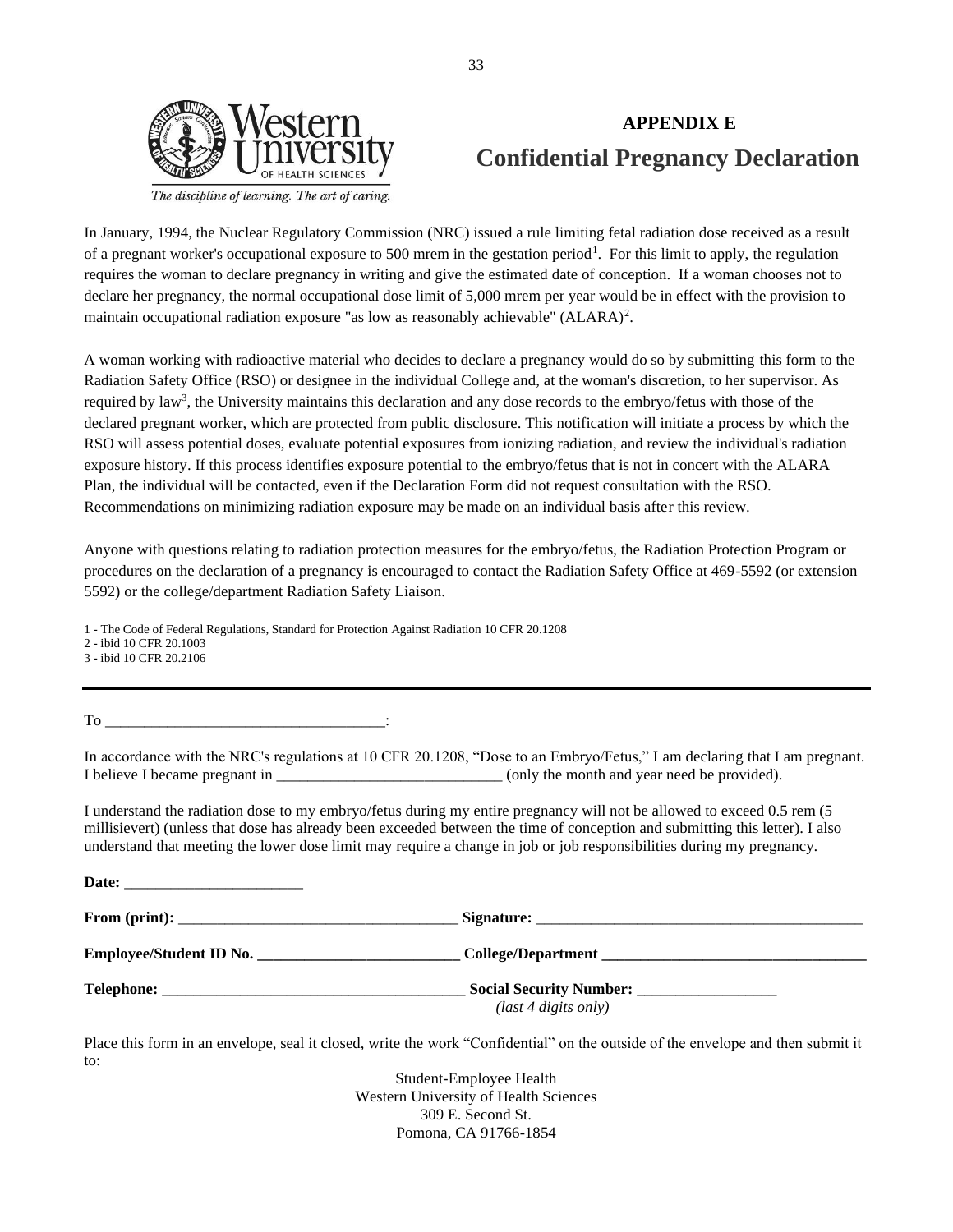

## **APPENDIX F**

## **Pregnancy Consultation Record**

#### **Date of Consultation:**

I had the opportunity to review the risks of working with radiation while pregnant and have received a copy of the US Nuclear Regulatory Commission (NRC) Regulatory Guide 8.13. I have also been given a copy of the University's ALARA policy, which includes safe practices when working with or around radioactive material. I understand that a copy of any of my radiation exposure records must be provided to the Radiation Safety Officer for review.

I was given an opportunity to ask questions and receive answers to my satisfaction. My signature below confirms that I will comply with all of the University's Radiation Safety policies and protocols.

Declared Pregnant Woman's Name (print): Declared pregnant Woman's Signature: Radiation Safety Officer's Name (print): Radiation Safety Officer's Signature:

### **Appropriate Use of Fetal Monitoring Device**

**Wearing your new device:** In addition to the individual monitoring device you already have, the fetal device is to be worn at your waist *underneath* your apron whereas your normal monitoring device should continue to be worn at your collar level on the *outside* of your apron. This change in monitoring, as well as the associated dose restrictions, will remain in effect until you complete a Request for Withdrawal from Confidential Pregnancy Declaration form and submit it to Student-Employee Health.

**Maximum exposure limits:** for protection of the embryo/fetus of a declared pregnant woman, the dose to the fetus shall remain less than 500 mrem (0.5 rem) during the entire pregnancy. The fetus is very sensitive to high doses of ionizing radiation especially during the first three months of fetal development.

#### **What to do now:**

- Read your new fetal monitoring device immediately upon receipt.
- Wear your fetal monitoring device as directed above.
- Read your fetal monitoring device monthly.
- Contact the appropriate departmental representative or Student-Employee Health immediately if you have any questions.
- Limit your exposure to all forms of ionizing radiation until your pregnancy is complete.
- Complete and return the Request for Withdrawal from Confidential Pregnancy Declaration form and the monitoring device to the appropriate departmental representative or Student-Employee Health when your pregnancy is complete.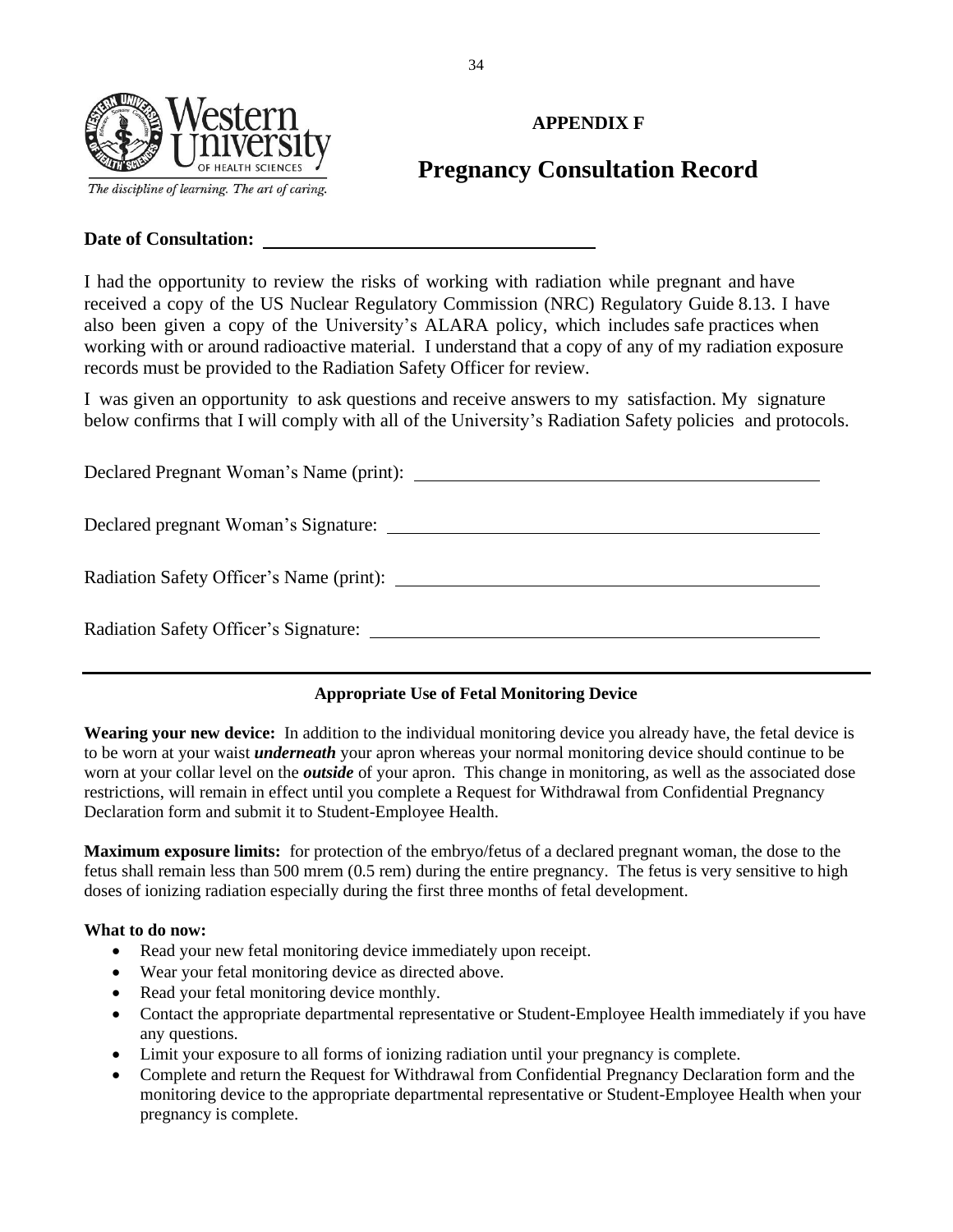

The discipline of learning. The art of caring.

## **APPENDIX G**

## **Request for Withdrawal from Confidential Pregnancy Declaration**

I no longer wish to be monitored under the lower dose limit for declared pregnant status. I understand that I must continue to comply with the ALARA policy of the University if I continue to work with or around radioactive material.

I understand that I will be notified by the Radiation Safety Office when I have been removed from the monitoring program.

| <b>Name</b> (printed) | <b>Social Security Number</b> (last 4 digits only) |
|-----------------------|----------------------------------------------------|
| College/Department    |                                                    |
| <b>Signature</b>      |                                                    |

Place the form in an envelope, seal it closed, write the word "Confidential" on the outside of the envelope and then submit it to:

> Student-Employee Health Western University of Health Sciences 309 E Second Street Pomona, CA 91766-1854